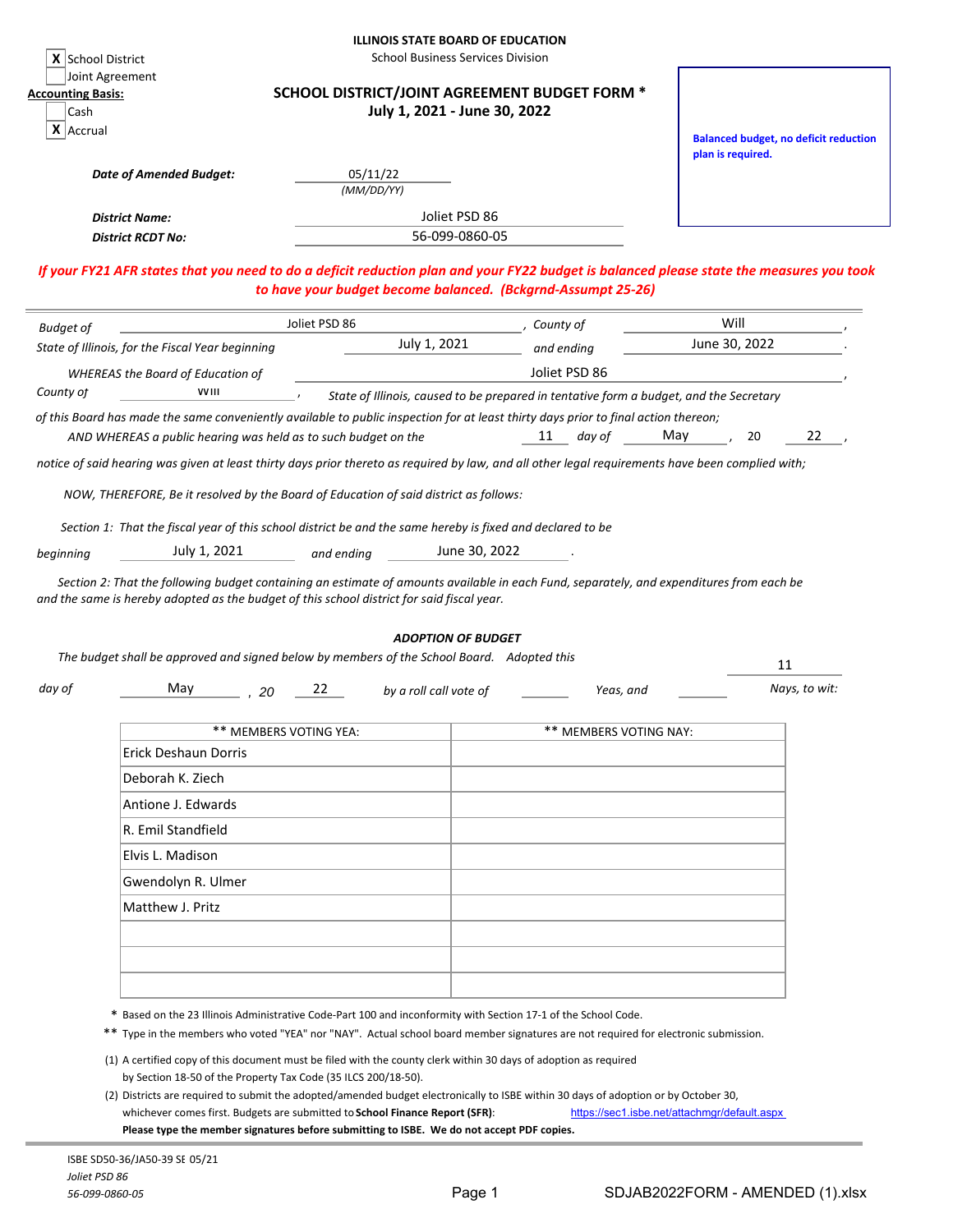Page 2 **BUDGET SUMMARY** Page 2

|                                                             | A                                                                                      | B      | С              | D                                      | Е                   |                | G                                                 | H                       |                     |                | K                                      |  |
|-------------------------------------------------------------|----------------------------------------------------------------------------------------|--------|----------------|----------------------------------------|---------------------|----------------|---------------------------------------------------|-------------------------|---------------------|----------------|----------------------------------------|--|
| $\overline{1}$                                              | Begin entering data on EstRev 5-10 and EstExp 11-17 tabs.                              |        | (10)           | (20)                                   | (30)                | (40)           | (50)                                              | (60)                    | (70)                | (80)           | (90)                                   |  |
| $\overline{2}$                                              | <b>Description: Enter Whole Numbers Only</b>                                           | Acct # | Educational    | <b>Operations &amp;</b><br>Maintenance | <b>Debt Service</b> | Transportation | Municipal<br><b>Retirement/Social</b><br>Security | <b>Capital Projects</b> | <b>Working Cash</b> | Tort           | <b>Fire Prevention &amp;</b><br>Safety |  |
|                                                             | ESTIMATED BEGINNING FUND BALANCE July 1, 2021 <sup>1</sup> (without Student            |        |                |                                        |                     |                |                                                   |                         |                     |                |                                        |  |
|                                                             | 3 Activity Funds)                                                                      |        | 78,030,979     | 11,979,501                             | 5,146,935           | 12,594,720     | 1,061,528                                         | 613,381                 | 8,550,339           | 24,642         | 320,882                                |  |
| $\overline{4}$                                              | RECEIPTS/REVENUES (without Student Activity Funds)                                     |        |                |                                        |                     |                |                                                   |                         |                     |                |                                        |  |
| 5                                                           | <b>LOCAL SOURCES</b>                                                                   | 1000   | 26,147,454     | 6,364,475                              | 9,954,000           | 1,718,500      | 3,706,400                                         | 0                       | 20,000              | 87,025         | 43,375                                 |  |
|                                                             | FLOW-THROUGH RECEIPTS/REVENUES FROM ONE                                                | 2000   |                |                                        |                     |                |                                                   |                         |                     |                |                                        |  |
| 6                                                           | <b>DISTRICT TO ANOTHER DISTRICT</b>                                                    |        | $\Omega$       | $\Omega$                               |                     | $\Omega$       | $\Omega$                                          |                         |                     |                |                                        |  |
| $\overline{7}$                                              | <b>STATE SOURCES</b>                                                                   | 3000   | 89,265,935     | 9,925,570                              | $\mathbf{0}$        | 5,800,000      | 304,925                                           | $\mathbf{0}$            | $\mathbf{0}$        | $\Omega$       | $\mathbf{0}$                           |  |
| 8                                                           | <b>FEDERAL SOURCES</b>                                                                 | 4000   | 23,711,307     | 7,463,295                              | $\mathbf{0}$        | 36,780         | 281,448                                           | $\mathbf{0}$            | $\mathbf{0}$        | $\Omega$       | $\mathbf{0}$                           |  |
| 9                                                           |                                                                                        |        |                |                                        | 9,954,000           |                | 4,292,773                                         | $\circ$                 |                     | 87,025         | 43,375                                 |  |
|                                                             | Total Direct Receipts/Revenues                                                         |        | 139,124,696    | 23,753,340                             |                     | 7,555,280      |                                                   |                         | 20,000              |                |                                        |  |
| 10                                                          | Receipts/Revenues for "On Behalf" Payments                                             | 3998   | 52,300,000     |                                        |                     |                |                                                   |                         |                     |                |                                        |  |
| 11                                                          | <b>Total Receipts/Revenues</b>                                                         |        | 191,424,696    | 23,753,340                             | 9,954,000           | 7,555,280      | 4,292,773                                         | 0                       | 20,000              | 87,025         | 43,375                                 |  |
| 12                                                          | DISBURSEMENTS/EXPENDITURES (without Student Activity Funds)                            |        |                |                                        |                     |                |                                                   |                         |                     |                |                                        |  |
| 13                                                          | <b>INSTRUCTION</b>                                                                     | 1000   | 86,186,305     |                                        |                     |                | 1,423,660                                         |                         |                     | $\Omega$       |                                        |  |
|                                                             | 14 SUPPORT SERVICES                                                                    | 2000   |                |                                        |                     |                |                                                   |                         |                     |                |                                        |  |
|                                                             |                                                                                        |        | 45,605,279     | 22,664,578                             |                     | 10,488,994     | 2,913,164                                         | 707,350                 |                     | 95,000         | 150,000                                |  |
| 15                                                          | <b>COMMUNITY SERVICES</b>                                                              | 3000   | 649,046        | $\mathbf{0}$                           |                     | $\mathbf{0}$   | 3,597                                             |                         |                     | $\mathbf{0}$   |                                        |  |
| 16                                                          | PAYMENTS TO OTHER DISTRICTS & GOVT UNITS                                               | 4000   | 350,000        | $\mathbf{0}$                           | $\Omega$            | $\mathbf{0}$   | $\mathbf{0}$                                      | $\mathbf{0}$            |                     | $\Omega$       | $\mathbf{0}$                           |  |
|                                                             | <b>17 DEBT SERVICES</b>                                                                | 5000   | $\mathbf{0}$   | $\mathbf 0$                            | 10,459,933          | $\Omega$       | $\mathbf{0}$                                      |                         |                     | $\overline{0}$ | $\mathbf{0}$                           |  |
|                                                             | <b>18 PROVISION FOR CONTINGENCIES</b>                                                  | 6000   | $\mathbf{0}$   | $\mathbf 0$                            | $\mathbf{0}$        | $\mathbf{0}$   | $\mathbf{0}$                                      | $\Omega$                |                     | $\mathbf{0}$   | $\mathbf{0}$                           |  |
| 19                                                          | <b>Total Direct Disbursements/Expenditures</b>                                         |        | 132,790,630    | 22,664,578                             | 10,459,933          | 10,488,994     | 4,340,421                                         | 707,350                 |                     | 95,000         | 150,000                                |  |
| 20                                                          | Disbursements/Expenditures for "On Behalf" Payments                                    | 4180   | 52,300,000     | $\Omega$                               | $\mathbf{0}$        | $\mathbf{0}$   | $\Omega$                                          |                         |                     | $\Omega$       | $\Omega$                               |  |
| 21                                                          | <b>Total Disbursements/Expenditures</b>                                                |        | 185,090,630    | 22,664,578                             | 10,459,933          | 10,488,994     | 4,340,421                                         | 707,350                 |                     | 95,000         | 150,000                                |  |
|                                                             | Excess of Direct Receipts/Revenues Over (Under) Direct                                 |        |                |                                        |                     |                |                                                   |                         |                     |                |                                        |  |
| 22                                                          | Disbursements/Expenditures                                                             |        | 6,334,066      | 1,088,762                              | (505, 933)          | (2,933,714)    | (47, 648)                                         | (707, 350)              | 20,000              | (7, 975)       | (106, 625)                             |  |
|                                                             | <b>OTHER SOURCES/USES OF FUNDS</b>                                                     |        |                |                                        |                     |                |                                                   |                         |                     |                |                                        |  |
| 23                                                          |                                                                                        |        |                |                                        |                     |                |                                                   |                         |                     |                |                                        |  |
|                                                             | 24 OTHER SOURCES OF FUNDS (7000)                                                       |        |                |                                        |                     |                |                                                   |                         |                     |                |                                        |  |
|                                                             | 25 PERMANENT TRANSFER FROM VARIOUS FUNDS                                               |        |                |                                        |                     |                |                                                   |                         |                     |                |                                        |  |
| 26                                                          | Abolishment the Working Cash Fund 16                                                   | 7110   |                |                                        |                     |                |                                                   |                         |                     |                |                                        |  |
|                                                             | Abatement of the Working Cash Fund 16                                                  | 7110   |                | 14,804,076                             |                     |                |                                                   |                         |                     |                |                                        |  |
|                                                             | Transfer of Working Cash Fund Interest                                                 | 7120   |                |                                        |                     |                |                                                   |                         |                     |                |                                        |  |
| $\begin{array}{c}\n 27 \\  28 \\  \hline\n 9\n \end{array}$ | <b>Transfer Among Funds</b>                                                            | 7130   |                |                                        |                     |                |                                                   |                         |                     |                |                                        |  |
|                                                             | Transfer of Interest                                                                   | 7140   |                |                                        |                     |                |                                                   |                         |                     |                |                                        |  |
| $\frac{30}{31}$                                             | Transfer from Capital Projects Fund to O&M Fund                                        | 7150   |                | $\mathbf{0}$                           |                     |                |                                                   |                         |                     |                |                                        |  |
|                                                             |                                                                                        |        |                |                                        |                     |                |                                                   |                         |                     |                |                                        |  |
| 32                                                          | Transfer of Excess Fire Prev & Safety Tax & Interest <sup>3</sup> Proceeds to O&M Fund | 7160   |                | $\Omega$                               |                     |                |                                                   |                         |                     |                |                                        |  |
|                                                             | Transfer of Excess Accumulated Fire Prev & Safety Bond and Int 3a Proceeds to          | 7170   |                |                                        |                     |                |                                                   |                         |                     |                |                                        |  |
| 33                                                          | Debt Service Fund                                                                      |        |                |                                        | $\Omega$            |                |                                                   |                         |                     |                |                                        |  |
|                                                             | 34 SALE OF BONDS (7200)                                                                |        |                |                                        |                     |                |                                                   |                         |                     |                |                                        |  |
| 35                                                          | Principal on Bonds Sold                                                                | 7210   |                |                                        |                     |                |                                                   |                         | 13,310,000          |                |                                        |  |
| 36                                                          | Premium on Bonds Sold                                                                  | 7220   |                |                                        |                     |                |                                                   |                         | 1,494,076           |                |                                        |  |
| 37                                                          | Accrued Interest on Bonds Sold                                                         | 7230   |                |                                        |                     |                |                                                   |                         |                     |                |                                        |  |
| 38                                                          | Sale or Compensation for Fixed Assets                                                  | 7300   |                |                                        |                     |                |                                                   |                         |                     |                |                                        |  |
| 39                                                          | Transfer to Debt Service to Pay Principal on Capital Leases                            | 7400   |                |                                        | 495,504             |                |                                                   |                         |                     |                |                                        |  |
| 40                                                          | Transfer to Debt Service Fund to Pay Interest on Capital Leases                        | 7500   |                |                                        | 30,329              |                |                                                   |                         |                     |                |                                        |  |
| 41                                                          | Transfer to Debt Service Fund to Pay Principal on Revenue Bonds                        | 7600   |                |                                        | $\mathbf{0}$        |                |                                                   |                         |                     |                |                                        |  |
| 42                                                          | Transfer to Debt Service Fund to Pay Interest on Revenue Bonds                         | 7700   |                |                                        | $\mathbf{0}$        |                |                                                   |                         |                     |                |                                        |  |
| 43                                                          | Transfer to Capital Projects Fund                                                      | 7800   |                |                                        |                     |                |                                                   | $\mathbf{0}$            |                     |                |                                        |  |
| 44                                                          | <b>ISBE Loan Proceeds</b>                                                              | 7900   |                |                                        |                     |                |                                                   |                         |                     |                |                                        |  |
| 45                                                          | Other Sources Not Classified Elsewhere                                                 | 7990   |                |                                        |                     |                |                                                   | 295,000                 |                     |                |                                        |  |
| 46                                                          | <b>Total Other Sources of Funds<sup>8</sup></b>                                        |        | $\overline{0}$ | 14,804,076                             | 525,833             | 0              | $\mathbf{0}$                                      | 295,000                 | 14,804,076          | $\overline{0}$ | $\mathbf{0}$                           |  |
|                                                             |                                                                                        |        |                |                                        |                     |                |                                                   |                         |                     |                |                                        |  |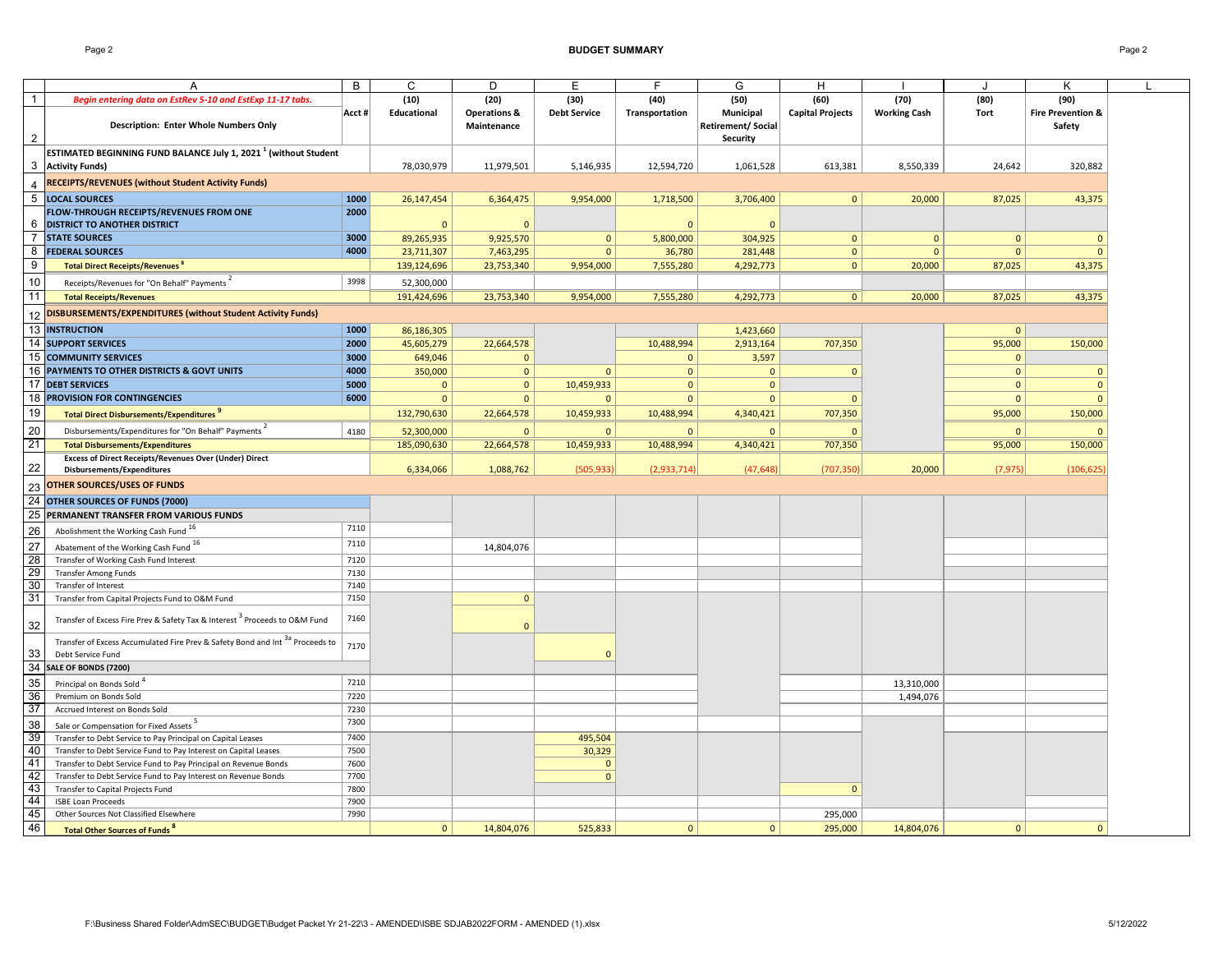|                 | Α                                                                                                                            | B            | C            | D                       | E                   | E              | G                        | Н                       |                        |              | Κ                            |  |
|-----------------|------------------------------------------------------------------------------------------------------------------------------|--------------|--------------|-------------------------|---------------------|----------------|--------------------------|-------------------------|------------------------|--------------|------------------------------|--|
| $\mathbf{1}$    | Begin entering data on EstRev 5-10 and EstExp 11-17 tabs.                                                                    |              | (10)         | (20)                    | (30)                | (40)           | (50)                     | (60)                    | (70)                   | (80)         | (90)                         |  |
|                 |                                                                                                                              | Acct #       | Educational  | <b>Operations &amp;</b> | <b>Debt Service</b> | Transportation | Municipal                | <b>Capital Projects</b> | <b>Working Cash</b>    | Tort         | <b>Fire Prevention &amp;</b> |  |
|                 | <b>Description: Enter Whole Numbers Only</b>                                                                                 |              |              | Maintenance             |                     |                | <b>Retirement/Social</b> |                         |                        |              | Safety                       |  |
| $\overline{2}$  |                                                                                                                              |              |              |                         |                     |                | <b>Security</b>          |                         |                        |              |                              |  |
|                 | 47 OTHER USES OF FUNDS (8000)                                                                                                |              |              |                         |                     |                |                          |                         |                        |              |                              |  |
|                 | 49 TRANSFER TO VARIOUS OTHER FUNDS (8100)                                                                                    |              |              |                         |                     |                |                          |                         |                        |              |                              |  |
|                 | Abolishment or Abatement of the Working Cash Fund 16                                                                         | 8110         |              |                         |                     |                |                          |                         |                        |              |                              |  |
|                 | Transfer of Working Cash Fund Interest                                                                                       | 8120         |              |                         |                     |                |                          |                         | 14,804,076<br>$\Omega$ |              |                              |  |
| $\frac{50}{51}$ | <b>Transfer Among Funds</b>                                                                                                  | 8130         |              |                         |                     |                |                          |                         |                        |              |                              |  |
|                 |                                                                                                                              |              |              |                         |                     |                |                          |                         |                        |              |                              |  |
| $\frac{53}{54}$ | Transfer of Interest <sup>6</sup>                                                                                            | 8140         |              |                         |                     |                |                          |                         |                        |              |                              |  |
|                 | Transfer from Capital Projects Fund to O&M Fund                                                                              | 8150<br>8160 |              |                         |                     |                |                          |                         |                        |              |                              |  |
|                 | Transfer of Excess Fire Prev & Safety Tax & Interest <sup>3</sup> Proceeds to O&M Fund                                       |              |              |                         |                     |                |                          |                         |                        |              |                              |  |
| 55              |                                                                                                                              |              |              |                         |                     |                |                          |                         |                        |              |                              |  |
|                 | Transfer of Excess Accumulated Fire Prev & Safety Bond 3a                                                                    | 8170         |              |                         |                     |                |                          |                         |                        |              |                              |  |
|                 | and Int Proceeds to Debt Service Fund                                                                                        |              |              |                         |                     |                |                          |                         |                        |              |                              |  |
|                 | Taxes Pledged to Pay Principal on Capital Leases                                                                             | 8410         |              |                         |                     |                |                          |                         |                        |              |                              |  |
|                 | Grants/Reimbursements Pledged to Pay Principal on Capital Leases                                                             | 8420         |              |                         |                     |                |                          |                         |                        |              |                              |  |
|                 | Other Revenues Pledged to Pay Principal on Capital Leases                                                                    | 8430         |              |                         |                     |                |                          |                         |                        |              |                              |  |
|                 | Fund Balance Transfers Pledged to Pay Principal on Capital Leases                                                            | 8440         | 495,504      |                         |                     |                |                          |                         |                        |              |                              |  |
|                 | Taxes Pledged to Pay Interest on Capital Leases                                                                              | 8510         | 30,329       |                         |                     |                |                          |                         |                        |              |                              |  |
|                 | Grants/Reimbursements Pledged to Pay Interest on Capital Leases                                                              | 8520         |              |                         |                     |                |                          |                         |                        |              |                              |  |
|                 | Other Revenues Pledged to Pay Interest on Capital Leases                                                                     | 8530         |              |                         |                     |                |                          |                         |                        |              |                              |  |
|                 | Fund Balance Transfers Pledged to Pay Interest on Capital Leases                                                             | 8540<br>8610 |              |                         |                     |                |                          |                         |                        |              |                              |  |
|                 | Taxes Pledged to Pay Principal on Revenue Bonds                                                                              |              |              |                         |                     |                |                          |                         |                        |              |                              |  |
|                 | Grants/Reimbursements Pledged to Pay Principal on Revenue Bonds                                                              | 8620<br>8630 |              |                         |                     |                |                          |                         |                        |              |                              |  |
|                 | Other Revenues Pledged to Pay Principal on Revenue Bonds<br>Fund Balance Transfers Pledged to Pay Principal on Revenue Bonds | 8640         |              |                         |                     |                |                          |                         |                        |              |                              |  |
|                 | Taxes Pledged to Pay Interest on Revenue Bonds                                                                               | 8710         |              |                         |                     |                |                          |                         |                        |              |                              |  |
|                 | Grants/Reimbursements Pledged to Pay Interest on Revenue Bonds                                                               | 8720         |              |                         |                     |                |                          |                         |                        |              |                              |  |
|                 | Other Revenues Pledged to Pay Interest on Revenue Bonds                                                                      | 8730         |              |                         |                     |                |                          |                         |                        |              |                              |  |
|                 | Fund Balance Transfers Pledged to Pay Interest on Revenue Bonds                                                              | 8740         |              |                         |                     |                |                          |                         |                        |              |                              |  |
|                 | Taxes Transferred to Pay for Capital Projects                                                                                | 8810         |              |                         |                     |                |                          |                         |                        |              |                              |  |
|                 | Grants/Reimbursements Pledged to Pay for Capital Projects                                                                    | 8820         |              |                         |                     |                |                          |                         |                        |              |                              |  |
|                 | Other Revenues Pledged to Pay for Capital Projects                                                                           | 8830         |              |                         |                     |                |                          |                         |                        |              |                              |  |
|                 | Fund Balance Transfers Pledged to Pay for Capital Projects                                                                   | 8840         |              |                         |                     |                |                          |                         |                        |              |                              |  |
|                 | Transfer to Debt Service Fund to Pay Principal on ISBE Loans                                                                 | 8910         |              |                         |                     |                |                          |                         |                        |              |                              |  |
|                 | Other Uses Not Classified Elsewhere                                                                                          | 8990         |              | 295,000                 |                     |                |                          |                         |                        |              |                              |  |
| 79              | <b>Total Other Uses of Funds</b>                                                                                             |              | 525,833      | 295,000                 | $\mathbf{0}$        | $\mathbf{0}$   | $\overline{0}$           | $\mathbf{0}$            | 14,804,076             | $\mathbf{0}$ | $\Omega$                     |  |
| 80              | <b>Total Other Sources/Uses of Fund</b>                                                                                      |              |              |                         | 525,833             | 0              | $\mathbf{0}$             | 295,000                 | $\mathbf{0}$           | $\mathbf{0}$ | $\mathbf{0}$                 |  |
|                 |                                                                                                                              |              | (525, 833)   | 14,509,076              |                     |                |                          |                         |                        |              |                              |  |
|                 | ESTIMATED ENDING FUND BALANCE June 30, 2022 (Without Student Activity<br>81 Funds)                                           |              | 83,839,212   |                         | 5,166,835           | 9,661,006      | 1,013,880                | 201,031                 | 8,570,339              | 16,667       | 214,257                      |  |
|                 |                                                                                                                              |              |              | 27,577,339              |                     |                |                          |                         |                        |              |                              |  |
| 82              | Student Activity ESTIMATED BEGINNING FUND BALANCE July 1, 2021                                                               |              |              |                         |                     |                |                          |                         |                        |              |                              |  |
|                 | 83 Fund 11                                                                                                                   |              |              |                         |                     |                |                          |                         |                        |              |                              |  |
|                 |                                                                                                                              |              | 396,663      |                         |                     |                |                          |                         |                        |              |                              |  |
| 84              | <b>RECEIPTS/REVENUES (For Student Activity Funds)</b>                                                                        |              |              |                         |                     |                |                          |                         |                        |              |                              |  |
| 85              | <b>Total Student Activity Direct Receipts/Revenues (Local Sources)</b>                                                       | 1799         | 150,000      |                         |                     |                |                          |                         |                        |              |                              |  |
| 86              | DISBURSEMENTS/EXPENDITURES (For Student Activity Funds)                                                                      |              |              |                         |                     |                |                          |                         |                        |              |                              |  |
| 87              | <b>Total Student Activity Direct Disbursements/Expenditures</b>                                                              | 1999         | 150,000      |                         |                     |                |                          |                         |                        |              |                              |  |
|                 |                                                                                                                              |              |              |                         |                     |                |                          |                         |                        |              |                              |  |
|                 | <b>Excess of Direct Receipts/Revenues Over (Under) Direct</b>                                                                |              |              |                         |                     |                |                          |                         |                        |              |                              |  |
| 88              | Disbursements/Expenditures                                                                                                   |              | $\mathbf{0}$ |                         |                     |                |                          |                         |                        |              |                              |  |
|                 | 89 Student Activity ESTIMATED ENDING FUND BALANCE June 30, 2022                                                              |              | 396,663      |                         |                     |                |                          |                         |                        |              |                              |  |
| 90              |                                                                                                                              |              |              |                         |                     |                |                          |                         |                        |              |                              |  |
|                 | Total ESTIMATED BEGINNING FUND BALANCE July 1, 2021 (All Sources                                                             |              |              |                         |                     |                |                          |                         |                        |              |                              |  |
|                 | 91  Including Student Activity Funds)                                                                                        |              | 78,427,642   | 11,979,501              | 5,146,935           | 12,594,720     | 1,061,528                | 613,381                 | 8,550,339              | 24,642       | 320,882                      |  |
|                 | 92 RECEIPTS/REVENUES (All Sources with Student Activity Funds)                                                               |              |              |                         |                     |                |                          |                         |                        |              |                              |  |
|                 | 93 LOCAL SOURCES                                                                                                             | 1000         | 26,297,454   | 6,364,475               | 9,954,000           | 1,718,500      | 3,706,400                | $\mathbf{0}$            | 20,000                 | 87,025       | 43,375                       |  |
|                 | FLOW-THROUGH RECEIPTS/REVENUES FROM ONE                                                                                      | 2000         |              |                         |                     |                |                          |                         |                        |              |                              |  |
|                 | 94 DISTRICT TO ANOTHER DISTRICT                                                                                              |              | $\mathbf{0}$ | $\overline{0}$          |                     | $\mathbf{0}$   | $\overline{0}$           |                         |                        |              |                              |  |
|                 | 95 STATE SOURCES                                                                                                             | 3000         | 89,265,935   | 9,925,570               | $\circ$             | 5,800,000      | 304,925                  | 0                       | 0                      | $\mathbf{0}$ | $\mathbf{0}$                 |  |
|                 |                                                                                                                              |              |              |                         |                     |                |                          |                         |                        |              |                              |  |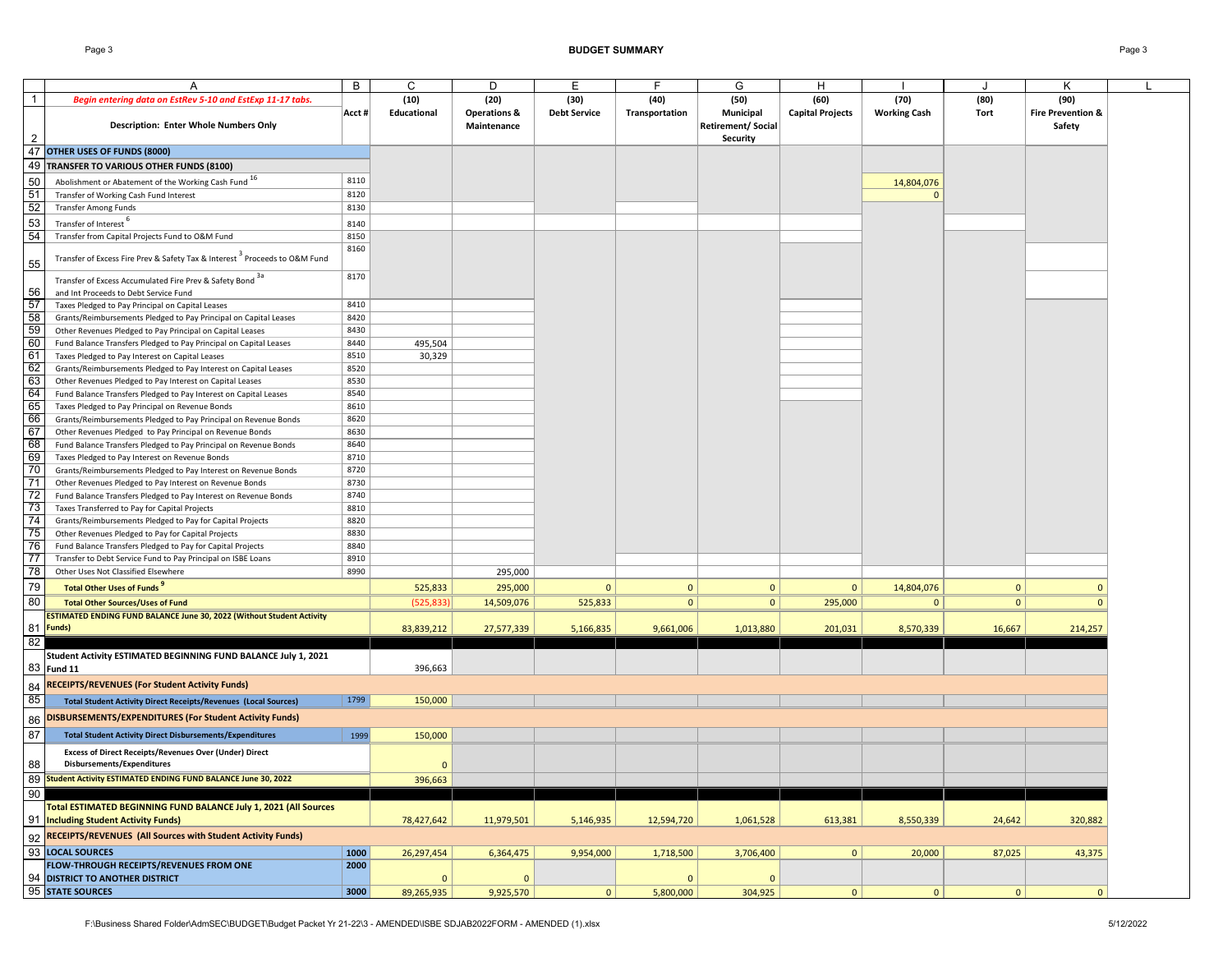Page 4 **BUDGET SUMMARY** Page 4

| $\overline{1}$<br>(10)<br>(20)<br>(30)<br>(40)<br>(50)<br>(60)<br>(70)<br>(80)<br>(90)<br>Begin entering data on EstRev 5-10 and EstExp 11-17 tabs.<br><b>Fire Prevention &amp;</b><br>Educational<br><b>Operations &amp;</b><br><b>Debt Service</b><br>Transportation<br>Municipal<br><b>Capital Projects</b><br><b>Working Cash</b><br>Tort<br>Acct #<br><b>Description: Enter Whole Numbers Only</b><br>Maintenance<br><b>Retirement/Social</b><br>Safety<br>$\overline{2}$<br><b>Security</b><br>96<br>4000<br><b>FEDERAL SOURCES</b><br>7,463,295<br>23,711,307<br>36,780<br>281,448<br>$\mathbf{0}$<br>$\mathbf{0}$<br>$\Omega$<br>$\Omega$<br>$\mathbf{0}$<br>97<br>139,274,696<br>23,753,340<br>7,555,280<br>4,292,773<br>$\mathbf{0}$<br>20,000<br>87,025<br>43,375<br><b>Total Direct Receipts/Revenues<sup>8</sup></b><br>9,954,000<br>98<br>3998<br>Receipts/Revenues for "On Behalf" Payments<br>52,300,000<br>$\mathbf{0}$<br>$\mathbf 0$<br>$\mathbf{0}$<br>$\Omega$<br>$\mathbf{0}$<br>$\Omega$<br>$\Omega$<br>99<br>191,574,696<br>23,753,340<br>7,555,280<br>4,292,773<br>87,025<br>9,954,000<br>$\circ$<br>20,000<br>43,375<br><b>Total Receipts/Revenues</b><br>100 DISBURSEMENTS/EXPENDITURES (All Sources with Student Activity Funds)<br>101 INSTRUCTION<br>1000<br>86,336,305<br>1,423,660<br>$\Omega$<br><b>102 SUPPORT SERVICES</b><br>2000<br>95,000<br>45,605,279<br>22,664,578<br>10,488,994<br>2,913,164<br>707,350<br>150,000<br><b>103 COMMUNITY SERVICES</b><br>3,597<br>3000<br>649,046<br>$\mathbf{0}$<br>$\mathbf{0}$<br>$\Omega$<br>104 PAYMENTS TO OTHER DISTRICTS & GOVT UNITS<br>4000<br>350,000<br>$\mathbf{0}$<br>$\mathbf{0}$<br>$\mathbf{0}$<br>$\mathbf{0}$<br>$\mathbf{0}$<br>$\Omega$<br>$\mathbf{0}$<br>105 DEBT SERVICES<br>5000<br>$\mathbf{0}$<br>$\mathbf{0}$<br>10,459,933<br>$\mathbf{0}$<br>$\mathbf{0}$<br>$\Omega$<br>$\mathbf{0}$<br>106 PROVISION FOR CONTINGENCIES<br>6000<br>$\mathbf{0}$<br>$\mathbf{0}$<br>$\Omega$<br>$\Omega$<br>$\mathbf{0}$<br>$\Omega$<br>$\Omega$<br>$\Omega$<br>107<br>132,940,630<br>22,664,578<br>10,459,933<br>10,488,994<br>4,340,421<br>707,350<br>95,000<br>150,000<br><b>Total Direct Disbursements/Expenditures</b><br>108<br>Disbursements/Expenditures for "On Behalf" Payments<br>4180<br>52,300,000<br>$\Omega$<br>$\mathbf{0}$<br>$\Omega$<br>$\Omega$<br>$\Omega$<br>$\Omega$<br>$\Omega$<br>109<br>185,240,630<br>22,664,578<br>10,488,994<br>4,340,421<br>707,350<br>95,000<br><b>Total Disbursements/Expenditures</b><br>10,459,933<br>150,000<br><b>Excess of Direct Receipts/Revenues Over (Under) Direct</b><br>110<br>6,334,066<br>1,088,762<br>(505.933<br>(47.648)<br>(707, 350)<br>20,000<br>(7, 975)<br>(106, 625)<br>(2,933,714)<br>Disbursements/Expenditures<br>111 OTHER SOURCES/USES OF FUNDS<br>112 OTHER SOURCES OF FUNDS (7000)<br>113<br>14,804,076<br>525,833<br>295,000<br>14,804,076<br>Total Other Sources of Funds <sup>8</sup><br>$\mathbf{0}$<br>$\Omega$<br>$\mathbf{0}$<br>$\Omega$<br>$\Omega$<br>114 OTHER USES OF FUNDS (8000)<br>116<br><b>Total Other Uses of Funds</b><br>525,833<br>295,000<br>$\Omega$<br>$\Omega$<br>$\mathbf{0}$<br>$\mathbf{0}$<br>14,804,076<br>$\Omega$<br>$\Omega$<br><b>Total Other Sources/Uses of Fund</b><br>(525, 833)<br>14,509,076<br>525,833<br> 0 <br>295,000<br>$\Omega$<br>$\Omega$<br>0 <sup>1</sup><br>$\mathbf{0}$<br>ESTIMATED ENDING FUND BALANCE June 30, 2022 (All Sources With student<br>118 Activity Funds)<br>84,235,875<br>27,577,339<br>5,166,835<br>9,661,006<br>1,013,880<br>201,031<br>8,570,339<br>16,667<br>214,257<br>119<br>120<br>SUMMARY OF EXPENDITURES Without Student Activity Funds (by Major Object)<br>$121$<br>(80)<br>(90)<br>(10)<br>(20)<br>(30)<br>(40)<br>(50)<br>(60)<br>(70)<br><b>Description</b><br><b>Operations &amp;</b><br><b>Debt Service</b><br>Municipal<br><b>Capital Projects</b><br><b>Working Cash</b><br><b>Total By Object</b><br>Educational<br>Transportation<br><b>Tort</b><br><b>Fire Prevention &amp;</b><br>Acct<br><b>Retirement/ Social</b><br>Maintenance<br>Safety<br>#<br>122<br>Security<br>123 Object Name<br>124<br>72,757,531<br>6,390,773<br>$\mathbf{0}$<br><b>Salaries</b><br>100<br>153,100<br>$\mathbf{0}$<br>$\Omega$<br>125<br>200<br>24,770,621<br>$\mathbf{0}$<br><b>Employee Benefits</b><br>1,899,700<br>54,030<br>4,340,421<br>$\mathbf{0}$<br>$\Omega$<br>126<br>300<br>17,018,914<br>3,112,725<br>$\mathbf{0}$<br>10,279,414<br>68,850<br>65,000<br><b>Purchased Services</b><br>95,000<br>127<br>12,018,896<br>2,965,640<br>$\mathbf{0}$<br><b>Supplies &amp; Materials</b><br>400<br>750<br>$\Omega$<br>$\Omega$<br>500<br>7,995,150<br><b>Capital Outlay</b><br>903,609<br>$\Omega$<br>638,500<br>$\mathbf{0}$<br>80,000<br>129<br>600<br>3,318,476<br>600<br>$\Omega$<br>$\mathbf{0}$<br>13,779,009<br><b>Other Objects</b><br>10,459,933<br>$\Omega$<br>$\mathbf{0}$<br>$\Omega$<br>130<br>700<br>2,238,273<br><b>Non-Capitalized Equipment</b><br>1,932,583<br>298,990<br>1,700<br>$\Omega$<br>$\Omega$<br>5,000<br>$131$<br>800<br>70,000<br>1,000<br>71,000<br>$\Omega$<br><b>Termination Benefits</b><br>$\Omega$ |     | A                         | B | C           | D          | Е          | F          | G         | Н       |        | ĸ       |             |
|--------------------------------------------------------------------------------------------------------------------------------------------------------------------------------------------------------------------------------------------------------------------------------------------------------------------------------------------------------------------------------------------------------------------------------------------------------------------------------------------------------------------------------------------------------------------------------------------------------------------------------------------------------------------------------------------------------------------------------------------------------------------------------------------------------------------------------------------------------------------------------------------------------------------------------------------------------------------------------------------------------------------------------------------------------------------------------------------------------------------------------------------------------------------------------------------------------------------------------------------------------------------------------------------------------------------------------------------------------------------------------------------------------------------------------------------------------------------------------------------------------------------------------------------------------------------------------------------------------------------------------------------------------------------------------------------------------------------------------------------------------------------------------------------------------------------------------------------------------------------------------------------------------------------------------------------------------------------------------------------------------------------------------------------------------------------------------------------------------------------------------------------------------------------------------------------------------------------------------------------------------------------------------------------------------------------------------------------------------------------------------------------------------------------------------------------------------------------------------------------------------------------------------------------------------------------------------------------------------------------------------------------------------------------------------------------------------------------------------------------------------------------------------------------------------------------------------------------------------------------------------------------------------------------------------------------------------------------------------------------------------------------------------------------------------------------------------------------------------------------------------------------------------------------------------------------------------------------------------------------------------------------------------------------------------------------------------------------------------------------------------------------------------------------------------------------------------------------------------------------------------------------------------------------------------------------------------------------------------------------------------------------------------------------------------------------------------------------------------------------------------------------------------------------------------------------------------------------------------------------------------------------------------------------------------------------------------------------------------------------------------------------------------------------------------------------------------------------------------------------------------------------------------------------------------------------------------------------------------------------------------------------------------------------------------------------------------------------------------------------------------------------------------------------------------------------------------------------------------------------------------------------------------------------------------------------------------------------------------------------------------------------------------------------------------------------------------------------------------------------------------------------------------------------------------------------------------------------------------------------------------------------------------------------------------------------------------------------------------------------------------------------------------------------------------------------------------------------------------------------------------------------------------------------------------------|-----|---------------------------|---|-------------|------------|------------|------------|-----------|---------|--------|---------|-------------|
| 117<br>128                                                                                                                                                                                                                                                                                                                                                                                                                                                                                                                                                                                                                                                                                                                                                                                                                                                                                                                                                                                                                                                                                                                                                                                                                                                                                                                                                                                                                                                                                                                                                                                                                                                                                                                                                                                                                                                                                                                                                                                                                                                                                                                                                                                                                                                                                                                                                                                                                                                                                                                                                                                                                                                                                                                                                                                                                                                                                                                                                                                                                                                                                                                                                                                                                                                                                                                                                                                                                                                                                                                                                                                                                                                                                                                                                                                                                                                                                                                                                                                                                                                                                                                                                                                                                                                                                                                                                                                                                                                                                                                                                                                                                                                                                                                                                                                                                                                                                                                                                                                                                                                                                                                                                                           |     |                           |   |             |            |            |            |           |         |        |         |             |
|                                                                                                                                                                                                                                                                                                                                                                                                                                                                                                                                                                                                                                                                                                                                                                                                                                                                                                                                                                                                                                                                                                                                                                                                                                                                                                                                                                                                                                                                                                                                                                                                                                                                                                                                                                                                                                                                                                                                                                                                                                                                                                                                                                                                                                                                                                                                                                                                                                                                                                                                                                                                                                                                                                                                                                                                                                                                                                                                                                                                                                                                                                                                                                                                                                                                                                                                                                                                                                                                                                                                                                                                                                                                                                                                                                                                                                                                                                                                                                                                                                                                                                                                                                                                                                                                                                                                                                                                                                                                                                                                                                                                                                                                                                                                                                                                                                                                                                                                                                                                                                                                                                                                                                                      |     |                           |   |             |            |            |            |           |         |        |         |             |
|                                                                                                                                                                                                                                                                                                                                                                                                                                                                                                                                                                                                                                                                                                                                                                                                                                                                                                                                                                                                                                                                                                                                                                                                                                                                                                                                                                                                                                                                                                                                                                                                                                                                                                                                                                                                                                                                                                                                                                                                                                                                                                                                                                                                                                                                                                                                                                                                                                                                                                                                                                                                                                                                                                                                                                                                                                                                                                                                                                                                                                                                                                                                                                                                                                                                                                                                                                                                                                                                                                                                                                                                                                                                                                                                                                                                                                                                                                                                                                                                                                                                                                                                                                                                                                                                                                                                                                                                                                                                                                                                                                                                                                                                                                                                                                                                                                                                                                                                                                                                                                                                                                                                                                                      |     |                           |   |             |            |            |            |           |         |        |         |             |
|                                                                                                                                                                                                                                                                                                                                                                                                                                                                                                                                                                                                                                                                                                                                                                                                                                                                                                                                                                                                                                                                                                                                                                                                                                                                                                                                                                                                                                                                                                                                                                                                                                                                                                                                                                                                                                                                                                                                                                                                                                                                                                                                                                                                                                                                                                                                                                                                                                                                                                                                                                                                                                                                                                                                                                                                                                                                                                                                                                                                                                                                                                                                                                                                                                                                                                                                                                                                                                                                                                                                                                                                                                                                                                                                                                                                                                                                                                                                                                                                                                                                                                                                                                                                                                                                                                                                                                                                                                                                                                                                                                                                                                                                                                                                                                                                                                                                                                                                                                                                                                                                                                                                                                                      |     |                           |   |             |            |            |            |           |         |        |         |             |
|                                                                                                                                                                                                                                                                                                                                                                                                                                                                                                                                                                                                                                                                                                                                                                                                                                                                                                                                                                                                                                                                                                                                                                                                                                                                                                                                                                                                                                                                                                                                                                                                                                                                                                                                                                                                                                                                                                                                                                                                                                                                                                                                                                                                                                                                                                                                                                                                                                                                                                                                                                                                                                                                                                                                                                                                                                                                                                                                                                                                                                                                                                                                                                                                                                                                                                                                                                                                                                                                                                                                                                                                                                                                                                                                                                                                                                                                                                                                                                                                                                                                                                                                                                                                                                                                                                                                                                                                                                                                                                                                                                                                                                                                                                                                                                                                                                                                                                                                                                                                                                                                                                                                                                                      |     |                           |   |             |            |            |            |           |         |        |         |             |
|                                                                                                                                                                                                                                                                                                                                                                                                                                                                                                                                                                                                                                                                                                                                                                                                                                                                                                                                                                                                                                                                                                                                                                                                                                                                                                                                                                                                                                                                                                                                                                                                                                                                                                                                                                                                                                                                                                                                                                                                                                                                                                                                                                                                                                                                                                                                                                                                                                                                                                                                                                                                                                                                                                                                                                                                                                                                                                                                                                                                                                                                                                                                                                                                                                                                                                                                                                                                                                                                                                                                                                                                                                                                                                                                                                                                                                                                                                                                                                                                                                                                                                                                                                                                                                                                                                                                                                                                                                                                                                                                                                                                                                                                                                                                                                                                                                                                                                                                                                                                                                                                                                                                                                                      |     |                           |   |             |            |            |            |           |         |        |         |             |
|                                                                                                                                                                                                                                                                                                                                                                                                                                                                                                                                                                                                                                                                                                                                                                                                                                                                                                                                                                                                                                                                                                                                                                                                                                                                                                                                                                                                                                                                                                                                                                                                                                                                                                                                                                                                                                                                                                                                                                                                                                                                                                                                                                                                                                                                                                                                                                                                                                                                                                                                                                                                                                                                                                                                                                                                                                                                                                                                                                                                                                                                                                                                                                                                                                                                                                                                                                                                                                                                                                                                                                                                                                                                                                                                                                                                                                                                                                                                                                                                                                                                                                                                                                                                                                                                                                                                                                                                                                                                                                                                                                                                                                                                                                                                                                                                                                                                                                                                                                                                                                                                                                                                                                                      |     |                           |   |             |            |            |            |           |         |        |         |             |
|                                                                                                                                                                                                                                                                                                                                                                                                                                                                                                                                                                                                                                                                                                                                                                                                                                                                                                                                                                                                                                                                                                                                                                                                                                                                                                                                                                                                                                                                                                                                                                                                                                                                                                                                                                                                                                                                                                                                                                                                                                                                                                                                                                                                                                                                                                                                                                                                                                                                                                                                                                                                                                                                                                                                                                                                                                                                                                                                                                                                                                                                                                                                                                                                                                                                                                                                                                                                                                                                                                                                                                                                                                                                                                                                                                                                                                                                                                                                                                                                                                                                                                                                                                                                                                                                                                                                                                                                                                                                                                                                                                                                                                                                                                                                                                                                                                                                                                                                                                                                                                                                                                                                                                                      |     |                           |   |             |            |            |            |           |         |        |         |             |
|                                                                                                                                                                                                                                                                                                                                                                                                                                                                                                                                                                                                                                                                                                                                                                                                                                                                                                                                                                                                                                                                                                                                                                                                                                                                                                                                                                                                                                                                                                                                                                                                                                                                                                                                                                                                                                                                                                                                                                                                                                                                                                                                                                                                                                                                                                                                                                                                                                                                                                                                                                                                                                                                                                                                                                                                                                                                                                                                                                                                                                                                                                                                                                                                                                                                                                                                                                                                                                                                                                                                                                                                                                                                                                                                                                                                                                                                                                                                                                                                                                                                                                                                                                                                                                                                                                                                                                                                                                                                                                                                                                                                                                                                                                                                                                                                                                                                                                                                                                                                                                                                                                                                                                                      |     |                           |   |             |            |            |            |           |         |        |         |             |
|                                                                                                                                                                                                                                                                                                                                                                                                                                                                                                                                                                                                                                                                                                                                                                                                                                                                                                                                                                                                                                                                                                                                                                                                                                                                                                                                                                                                                                                                                                                                                                                                                                                                                                                                                                                                                                                                                                                                                                                                                                                                                                                                                                                                                                                                                                                                                                                                                                                                                                                                                                                                                                                                                                                                                                                                                                                                                                                                                                                                                                                                                                                                                                                                                                                                                                                                                                                                                                                                                                                                                                                                                                                                                                                                                                                                                                                                                                                                                                                                                                                                                                                                                                                                                                                                                                                                                                                                                                                                                                                                                                                                                                                                                                                                                                                                                                                                                                                                                                                                                                                                                                                                                                                      |     |                           |   |             |            |            |            |           |         |        |         |             |
|                                                                                                                                                                                                                                                                                                                                                                                                                                                                                                                                                                                                                                                                                                                                                                                                                                                                                                                                                                                                                                                                                                                                                                                                                                                                                                                                                                                                                                                                                                                                                                                                                                                                                                                                                                                                                                                                                                                                                                                                                                                                                                                                                                                                                                                                                                                                                                                                                                                                                                                                                                                                                                                                                                                                                                                                                                                                                                                                                                                                                                                                                                                                                                                                                                                                                                                                                                                                                                                                                                                                                                                                                                                                                                                                                                                                                                                                                                                                                                                                                                                                                                                                                                                                                                                                                                                                                                                                                                                                                                                                                                                                                                                                                                                                                                                                                                                                                                                                                                                                                                                                                                                                                                                      |     |                           |   |             |            |            |            |           |         |        |         |             |
|                                                                                                                                                                                                                                                                                                                                                                                                                                                                                                                                                                                                                                                                                                                                                                                                                                                                                                                                                                                                                                                                                                                                                                                                                                                                                                                                                                                                                                                                                                                                                                                                                                                                                                                                                                                                                                                                                                                                                                                                                                                                                                                                                                                                                                                                                                                                                                                                                                                                                                                                                                                                                                                                                                                                                                                                                                                                                                                                                                                                                                                                                                                                                                                                                                                                                                                                                                                                                                                                                                                                                                                                                                                                                                                                                                                                                                                                                                                                                                                                                                                                                                                                                                                                                                                                                                                                                                                                                                                                                                                                                                                                                                                                                                                                                                                                                                                                                                                                                                                                                                                                                                                                                                                      |     |                           |   |             |            |            |            |           |         |        |         |             |
|                                                                                                                                                                                                                                                                                                                                                                                                                                                                                                                                                                                                                                                                                                                                                                                                                                                                                                                                                                                                                                                                                                                                                                                                                                                                                                                                                                                                                                                                                                                                                                                                                                                                                                                                                                                                                                                                                                                                                                                                                                                                                                                                                                                                                                                                                                                                                                                                                                                                                                                                                                                                                                                                                                                                                                                                                                                                                                                                                                                                                                                                                                                                                                                                                                                                                                                                                                                                                                                                                                                                                                                                                                                                                                                                                                                                                                                                                                                                                                                                                                                                                                                                                                                                                                                                                                                                                                                                                                                                                                                                                                                                                                                                                                                                                                                                                                                                                                                                                                                                                                                                                                                                                                                      |     |                           |   |             |            |            |            |           |         |        |         |             |
|                                                                                                                                                                                                                                                                                                                                                                                                                                                                                                                                                                                                                                                                                                                                                                                                                                                                                                                                                                                                                                                                                                                                                                                                                                                                                                                                                                                                                                                                                                                                                                                                                                                                                                                                                                                                                                                                                                                                                                                                                                                                                                                                                                                                                                                                                                                                                                                                                                                                                                                                                                                                                                                                                                                                                                                                                                                                                                                                                                                                                                                                                                                                                                                                                                                                                                                                                                                                                                                                                                                                                                                                                                                                                                                                                                                                                                                                                                                                                                                                                                                                                                                                                                                                                                                                                                                                                                                                                                                                                                                                                                                                                                                                                                                                                                                                                                                                                                                                                                                                                                                                                                                                                                                      |     |                           |   |             |            |            |            |           |         |        |         |             |
|                                                                                                                                                                                                                                                                                                                                                                                                                                                                                                                                                                                                                                                                                                                                                                                                                                                                                                                                                                                                                                                                                                                                                                                                                                                                                                                                                                                                                                                                                                                                                                                                                                                                                                                                                                                                                                                                                                                                                                                                                                                                                                                                                                                                                                                                                                                                                                                                                                                                                                                                                                                                                                                                                                                                                                                                                                                                                                                                                                                                                                                                                                                                                                                                                                                                                                                                                                                                                                                                                                                                                                                                                                                                                                                                                                                                                                                                                                                                                                                                                                                                                                                                                                                                                                                                                                                                                                                                                                                                                                                                                                                                                                                                                                                                                                                                                                                                                                                                                                                                                                                                                                                                                                                      |     |                           |   |             |            |            |            |           |         |        |         |             |
|                                                                                                                                                                                                                                                                                                                                                                                                                                                                                                                                                                                                                                                                                                                                                                                                                                                                                                                                                                                                                                                                                                                                                                                                                                                                                                                                                                                                                                                                                                                                                                                                                                                                                                                                                                                                                                                                                                                                                                                                                                                                                                                                                                                                                                                                                                                                                                                                                                                                                                                                                                                                                                                                                                                                                                                                                                                                                                                                                                                                                                                                                                                                                                                                                                                                                                                                                                                                                                                                                                                                                                                                                                                                                                                                                                                                                                                                                                                                                                                                                                                                                                                                                                                                                                                                                                                                                                                                                                                                                                                                                                                                                                                                                                                                                                                                                                                                                                                                                                                                                                                                                                                                                                                      |     |                           |   |             |            |            |            |           |         |        |         |             |
|                                                                                                                                                                                                                                                                                                                                                                                                                                                                                                                                                                                                                                                                                                                                                                                                                                                                                                                                                                                                                                                                                                                                                                                                                                                                                                                                                                                                                                                                                                                                                                                                                                                                                                                                                                                                                                                                                                                                                                                                                                                                                                                                                                                                                                                                                                                                                                                                                                                                                                                                                                                                                                                                                                                                                                                                                                                                                                                                                                                                                                                                                                                                                                                                                                                                                                                                                                                                                                                                                                                                                                                                                                                                                                                                                                                                                                                                                                                                                                                                                                                                                                                                                                                                                                                                                                                                                                                                                                                                                                                                                                                                                                                                                                                                                                                                                                                                                                                                                                                                                                                                                                                                                                                      |     |                           |   |             |            |            |            |           |         |        |         |             |
|                                                                                                                                                                                                                                                                                                                                                                                                                                                                                                                                                                                                                                                                                                                                                                                                                                                                                                                                                                                                                                                                                                                                                                                                                                                                                                                                                                                                                                                                                                                                                                                                                                                                                                                                                                                                                                                                                                                                                                                                                                                                                                                                                                                                                                                                                                                                                                                                                                                                                                                                                                                                                                                                                                                                                                                                                                                                                                                                                                                                                                                                                                                                                                                                                                                                                                                                                                                                                                                                                                                                                                                                                                                                                                                                                                                                                                                                                                                                                                                                                                                                                                                                                                                                                                                                                                                                                                                                                                                                                                                                                                                                                                                                                                                                                                                                                                                                                                                                                                                                                                                                                                                                                                                      |     |                           |   |             |            |            |            |           |         |        |         |             |
|                                                                                                                                                                                                                                                                                                                                                                                                                                                                                                                                                                                                                                                                                                                                                                                                                                                                                                                                                                                                                                                                                                                                                                                                                                                                                                                                                                                                                                                                                                                                                                                                                                                                                                                                                                                                                                                                                                                                                                                                                                                                                                                                                                                                                                                                                                                                                                                                                                                                                                                                                                                                                                                                                                                                                                                                                                                                                                                                                                                                                                                                                                                                                                                                                                                                                                                                                                                                                                                                                                                                                                                                                                                                                                                                                                                                                                                                                                                                                                                                                                                                                                                                                                                                                                                                                                                                                                                                                                                                                                                                                                                                                                                                                                                                                                                                                                                                                                                                                                                                                                                                                                                                                                                      |     |                           |   |             |            |            |            |           |         |        |         |             |
|                                                                                                                                                                                                                                                                                                                                                                                                                                                                                                                                                                                                                                                                                                                                                                                                                                                                                                                                                                                                                                                                                                                                                                                                                                                                                                                                                                                                                                                                                                                                                                                                                                                                                                                                                                                                                                                                                                                                                                                                                                                                                                                                                                                                                                                                                                                                                                                                                                                                                                                                                                                                                                                                                                                                                                                                                                                                                                                                                                                                                                                                                                                                                                                                                                                                                                                                                                                                                                                                                                                                                                                                                                                                                                                                                                                                                                                                                                                                                                                                                                                                                                                                                                                                                                                                                                                                                                                                                                                                                                                                                                                                                                                                                                                                                                                                                                                                                                                                                                                                                                                                                                                                                                                      |     |                           |   |             |            |            |            |           |         |        |         |             |
|                                                                                                                                                                                                                                                                                                                                                                                                                                                                                                                                                                                                                                                                                                                                                                                                                                                                                                                                                                                                                                                                                                                                                                                                                                                                                                                                                                                                                                                                                                                                                                                                                                                                                                                                                                                                                                                                                                                                                                                                                                                                                                                                                                                                                                                                                                                                                                                                                                                                                                                                                                                                                                                                                                                                                                                                                                                                                                                                                                                                                                                                                                                                                                                                                                                                                                                                                                                                                                                                                                                                                                                                                                                                                                                                                                                                                                                                                                                                                                                                                                                                                                                                                                                                                                                                                                                                                                                                                                                                                                                                                                                                                                                                                                                                                                                                                                                                                                                                                                                                                                                                                                                                                                                      |     |                           |   |             |            |            |            |           |         |        |         |             |
|                                                                                                                                                                                                                                                                                                                                                                                                                                                                                                                                                                                                                                                                                                                                                                                                                                                                                                                                                                                                                                                                                                                                                                                                                                                                                                                                                                                                                                                                                                                                                                                                                                                                                                                                                                                                                                                                                                                                                                                                                                                                                                                                                                                                                                                                                                                                                                                                                                                                                                                                                                                                                                                                                                                                                                                                                                                                                                                                                                                                                                                                                                                                                                                                                                                                                                                                                                                                                                                                                                                                                                                                                                                                                                                                                                                                                                                                                                                                                                                                                                                                                                                                                                                                                                                                                                                                                                                                                                                                                                                                                                                                                                                                                                                                                                                                                                                                                                                                                                                                                                                                                                                                                                                      |     |                           |   |             |            |            |            |           |         |        |         |             |
|                                                                                                                                                                                                                                                                                                                                                                                                                                                                                                                                                                                                                                                                                                                                                                                                                                                                                                                                                                                                                                                                                                                                                                                                                                                                                                                                                                                                                                                                                                                                                                                                                                                                                                                                                                                                                                                                                                                                                                                                                                                                                                                                                                                                                                                                                                                                                                                                                                                                                                                                                                                                                                                                                                                                                                                                                                                                                                                                                                                                                                                                                                                                                                                                                                                                                                                                                                                                                                                                                                                                                                                                                                                                                                                                                                                                                                                                                                                                                                                                                                                                                                                                                                                                                                                                                                                                                                                                                                                                                                                                                                                                                                                                                                                                                                                                                                                                                                                                                                                                                                                                                                                                                                                      |     |                           |   |             |            |            |            |           |         |        |         |             |
|                                                                                                                                                                                                                                                                                                                                                                                                                                                                                                                                                                                                                                                                                                                                                                                                                                                                                                                                                                                                                                                                                                                                                                                                                                                                                                                                                                                                                                                                                                                                                                                                                                                                                                                                                                                                                                                                                                                                                                                                                                                                                                                                                                                                                                                                                                                                                                                                                                                                                                                                                                                                                                                                                                                                                                                                                                                                                                                                                                                                                                                                                                                                                                                                                                                                                                                                                                                                                                                                                                                                                                                                                                                                                                                                                                                                                                                                                                                                                                                                                                                                                                                                                                                                                                                                                                                                                                                                                                                                                                                                                                                                                                                                                                                                                                                                                                                                                                                                                                                                                                                                                                                                                                                      |     |                           |   |             |            |            |            |           |         |        |         |             |
|                                                                                                                                                                                                                                                                                                                                                                                                                                                                                                                                                                                                                                                                                                                                                                                                                                                                                                                                                                                                                                                                                                                                                                                                                                                                                                                                                                                                                                                                                                                                                                                                                                                                                                                                                                                                                                                                                                                                                                                                                                                                                                                                                                                                                                                                                                                                                                                                                                                                                                                                                                                                                                                                                                                                                                                                                                                                                                                                                                                                                                                                                                                                                                                                                                                                                                                                                                                                                                                                                                                                                                                                                                                                                                                                                                                                                                                                                                                                                                                                                                                                                                                                                                                                                                                                                                                                                                                                                                                                                                                                                                                                                                                                                                                                                                                                                                                                                                                                                                                                                                                                                                                                                                                      |     |                           |   |             |            |            |            |           |         |        |         |             |
|                                                                                                                                                                                                                                                                                                                                                                                                                                                                                                                                                                                                                                                                                                                                                                                                                                                                                                                                                                                                                                                                                                                                                                                                                                                                                                                                                                                                                                                                                                                                                                                                                                                                                                                                                                                                                                                                                                                                                                                                                                                                                                                                                                                                                                                                                                                                                                                                                                                                                                                                                                                                                                                                                                                                                                                                                                                                                                                                                                                                                                                                                                                                                                                                                                                                                                                                                                                                                                                                                                                                                                                                                                                                                                                                                                                                                                                                                                                                                                                                                                                                                                                                                                                                                                                                                                                                                                                                                                                                                                                                                                                                                                                                                                                                                                                                                                                                                                                                                                                                                                                                                                                                                                                      |     |                           |   |             |            |            |            |           |         |        |         |             |
|                                                                                                                                                                                                                                                                                                                                                                                                                                                                                                                                                                                                                                                                                                                                                                                                                                                                                                                                                                                                                                                                                                                                                                                                                                                                                                                                                                                                                                                                                                                                                                                                                                                                                                                                                                                                                                                                                                                                                                                                                                                                                                                                                                                                                                                                                                                                                                                                                                                                                                                                                                                                                                                                                                                                                                                                                                                                                                                                                                                                                                                                                                                                                                                                                                                                                                                                                                                                                                                                                                                                                                                                                                                                                                                                                                                                                                                                                                                                                                                                                                                                                                                                                                                                                                                                                                                                                                                                                                                                                                                                                                                                                                                                                                                                                                                                                                                                                                                                                                                                                                                                                                                                                                                      |     |                           |   |             |            |            |            |           |         |        |         |             |
|                                                                                                                                                                                                                                                                                                                                                                                                                                                                                                                                                                                                                                                                                                                                                                                                                                                                                                                                                                                                                                                                                                                                                                                                                                                                                                                                                                                                                                                                                                                                                                                                                                                                                                                                                                                                                                                                                                                                                                                                                                                                                                                                                                                                                                                                                                                                                                                                                                                                                                                                                                                                                                                                                                                                                                                                                                                                                                                                                                                                                                                                                                                                                                                                                                                                                                                                                                                                                                                                                                                                                                                                                                                                                                                                                                                                                                                                                                                                                                                                                                                                                                                                                                                                                                                                                                                                                                                                                                                                                                                                                                                                                                                                                                                                                                                                                                                                                                                                                                                                                                                                                                                                                                                      |     |                           |   |             |            |            |            |           |         |        |         |             |
|                                                                                                                                                                                                                                                                                                                                                                                                                                                                                                                                                                                                                                                                                                                                                                                                                                                                                                                                                                                                                                                                                                                                                                                                                                                                                                                                                                                                                                                                                                                                                                                                                                                                                                                                                                                                                                                                                                                                                                                                                                                                                                                                                                                                                                                                                                                                                                                                                                                                                                                                                                                                                                                                                                                                                                                                                                                                                                                                                                                                                                                                                                                                                                                                                                                                                                                                                                                                                                                                                                                                                                                                                                                                                                                                                                                                                                                                                                                                                                                                                                                                                                                                                                                                                                                                                                                                                                                                                                                                                                                                                                                                                                                                                                                                                                                                                                                                                                                                                                                                                                                                                                                                                                                      |     |                           |   |             |            |            |            |           |         |        |         |             |
|                                                                                                                                                                                                                                                                                                                                                                                                                                                                                                                                                                                                                                                                                                                                                                                                                                                                                                                                                                                                                                                                                                                                                                                                                                                                                                                                                                                                                                                                                                                                                                                                                                                                                                                                                                                                                                                                                                                                                                                                                                                                                                                                                                                                                                                                                                                                                                                                                                                                                                                                                                                                                                                                                                                                                                                                                                                                                                                                                                                                                                                                                                                                                                                                                                                                                                                                                                                                                                                                                                                                                                                                                                                                                                                                                                                                                                                                                                                                                                                                                                                                                                                                                                                                                                                                                                                                                                                                                                                                                                                                                                                                                                                                                                                                                                                                                                                                                                                                                                                                                                                                                                                                                                                      |     |                           |   |             |            |            |            |           |         |        |         |             |
|                                                                                                                                                                                                                                                                                                                                                                                                                                                                                                                                                                                                                                                                                                                                                                                                                                                                                                                                                                                                                                                                                                                                                                                                                                                                                                                                                                                                                                                                                                                                                                                                                                                                                                                                                                                                                                                                                                                                                                                                                                                                                                                                                                                                                                                                                                                                                                                                                                                                                                                                                                                                                                                                                                                                                                                                                                                                                                                                                                                                                                                                                                                                                                                                                                                                                                                                                                                                                                                                                                                                                                                                                                                                                                                                                                                                                                                                                                                                                                                                                                                                                                                                                                                                                                                                                                                                                                                                                                                                                                                                                                                                                                                                                                                                                                                                                                                                                                                                                                                                                                                                                                                                                                                      |     |                           |   |             |            |            |            |           |         |        |         |             |
|                                                                                                                                                                                                                                                                                                                                                                                                                                                                                                                                                                                                                                                                                                                                                                                                                                                                                                                                                                                                                                                                                                                                                                                                                                                                                                                                                                                                                                                                                                                                                                                                                                                                                                                                                                                                                                                                                                                                                                                                                                                                                                                                                                                                                                                                                                                                                                                                                                                                                                                                                                                                                                                                                                                                                                                                                                                                                                                                                                                                                                                                                                                                                                                                                                                                                                                                                                                                                                                                                                                                                                                                                                                                                                                                                                                                                                                                                                                                                                                                                                                                                                                                                                                                                                                                                                                                                                                                                                                                                                                                                                                                                                                                                                                                                                                                                                                                                                                                                                                                                                                                                                                                                                                      |     |                           |   |             |            |            |            |           |         |        |         |             |
|                                                                                                                                                                                                                                                                                                                                                                                                                                                                                                                                                                                                                                                                                                                                                                                                                                                                                                                                                                                                                                                                                                                                                                                                                                                                                                                                                                                                                                                                                                                                                                                                                                                                                                                                                                                                                                                                                                                                                                                                                                                                                                                                                                                                                                                                                                                                                                                                                                                                                                                                                                                                                                                                                                                                                                                                                                                                                                                                                                                                                                                                                                                                                                                                                                                                                                                                                                                                                                                                                                                                                                                                                                                                                                                                                                                                                                                                                                                                                                                                                                                                                                                                                                                                                                                                                                                                                                                                                                                                                                                                                                                                                                                                                                                                                                                                                                                                                                                                                                                                                                                                                                                                                                                      |     |                           |   |             |            |            |            |           |         |        |         |             |
|                                                                                                                                                                                                                                                                                                                                                                                                                                                                                                                                                                                                                                                                                                                                                                                                                                                                                                                                                                                                                                                                                                                                                                                                                                                                                                                                                                                                                                                                                                                                                                                                                                                                                                                                                                                                                                                                                                                                                                                                                                                                                                                                                                                                                                                                                                                                                                                                                                                                                                                                                                                                                                                                                                                                                                                                                                                                                                                                                                                                                                                                                                                                                                                                                                                                                                                                                                                                                                                                                                                                                                                                                                                                                                                                                                                                                                                                                                                                                                                                                                                                                                                                                                                                                                                                                                                                                                                                                                                                                                                                                                                                                                                                                                                                                                                                                                                                                                                                                                                                                                                                                                                                                                                      |     |                           |   |             |            |            |            |           |         |        |         | 79,301,404  |
|                                                                                                                                                                                                                                                                                                                                                                                                                                                                                                                                                                                                                                                                                                                                                                                                                                                                                                                                                                                                                                                                                                                                                                                                                                                                                                                                                                                                                                                                                                                                                                                                                                                                                                                                                                                                                                                                                                                                                                                                                                                                                                                                                                                                                                                                                                                                                                                                                                                                                                                                                                                                                                                                                                                                                                                                                                                                                                                                                                                                                                                                                                                                                                                                                                                                                                                                                                                                                                                                                                                                                                                                                                                                                                                                                                                                                                                                                                                                                                                                                                                                                                                                                                                                                                                                                                                                                                                                                                                                                                                                                                                                                                                                                                                                                                                                                                                                                                                                                                                                                                                                                                                                                                                      |     |                           |   |             |            |            |            |           |         |        |         | 31,064,772  |
|                                                                                                                                                                                                                                                                                                                                                                                                                                                                                                                                                                                                                                                                                                                                                                                                                                                                                                                                                                                                                                                                                                                                                                                                                                                                                                                                                                                                                                                                                                                                                                                                                                                                                                                                                                                                                                                                                                                                                                                                                                                                                                                                                                                                                                                                                                                                                                                                                                                                                                                                                                                                                                                                                                                                                                                                                                                                                                                                                                                                                                                                                                                                                                                                                                                                                                                                                                                                                                                                                                                                                                                                                                                                                                                                                                                                                                                                                                                                                                                                                                                                                                                                                                                                                                                                                                                                                                                                                                                                                                                                                                                                                                                                                                                                                                                                                                                                                                                                                                                                                                                                                                                                                                                      |     |                           |   |             |            |            |            |           |         |        |         | 30,639,903  |
|                                                                                                                                                                                                                                                                                                                                                                                                                                                                                                                                                                                                                                                                                                                                                                                                                                                                                                                                                                                                                                                                                                                                                                                                                                                                                                                                                                                                                                                                                                                                                                                                                                                                                                                                                                                                                                                                                                                                                                                                                                                                                                                                                                                                                                                                                                                                                                                                                                                                                                                                                                                                                                                                                                                                                                                                                                                                                                                                                                                                                                                                                                                                                                                                                                                                                                                                                                                                                                                                                                                                                                                                                                                                                                                                                                                                                                                                                                                                                                                                                                                                                                                                                                                                                                                                                                                                                                                                                                                                                                                                                                                                                                                                                                                                                                                                                                                                                                                                                                                                                                                                                                                                                                                      |     |                           |   |             |            |            |            |           |         |        |         | 14,985,286  |
|                                                                                                                                                                                                                                                                                                                                                                                                                                                                                                                                                                                                                                                                                                                                                                                                                                                                                                                                                                                                                                                                                                                                                                                                                                                                                                                                                                                                                                                                                                                                                                                                                                                                                                                                                                                                                                                                                                                                                                                                                                                                                                                                                                                                                                                                                                                                                                                                                                                                                                                                                                                                                                                                                                                                                                                                                                                                                                                                                                                                                                                                                                                                                                                                                                                                                                                                                                                                                                                                                                                                                                                                                                                                                                                                                                                                                                                                                                                                                                                                                                                                                                                                                                                                                                                                                                                                                                                                                                                                                                                                                                                                                                                                                                                                                                                                                                                                                                                                                                                                                                                                                                                                                                                      |     |                           |   |             |            |            |            |           |         |        |         | 9,617,259   |
|                                                                                                                                                                                                                                                                                                                                                                                                                                                                                                                                                                                                                                                                                                                                                                                                                                                                                                                                                                                                                                                                                                                                                                                                                                                                                                                                                                                                                                                                                                                                                                                                                                                                                                                                                                                                                                                                                                                                                                                                                                                                                                                                                                                                                                                                                                                                                                                                                                                                                                                                                                                                                                                                                                                                                                                                                                                                                                                                                                                                                                                                                                                                                                                                                                                                                                                                                                                                                                                                                                                                                                                                                                                                                                                                                                                                                                                                                                                                                                                                                                                                                                                                                                                                                                                                                                                                                                                                                                                                                                                                                                                                                                                                                                                                                                                                                                                                                                                                                                                                                                                                                                                                                                                      |     |                           |   |             |            |            |            |           |         |        |         |             |
|                                                                                                                                                                                                                                                                                                                                                                                                                                                                                                                                                                                                                                                                                                                                                                                                                                                                                                                                                                                                                                                                                                                                                                                                                                                                                                                                                                                                                                                                                                                                                                                                                                                                                                                                                                                                                                                                                                                                                                                                                                                                                                                                                                                                                                                                                                                                                                                                                                                                                                                                                                                                                                                                                                                                                                                                                                                                                                                                                                                                                                                                                                                                                                                                                                                                                                                                                                                                                                                                                                                                                                                                                                                                                                                                                                                                                                                                                                                                                                                                                                                                                                                                                                                                                                                                                                                                                                                                                                                                                                                                                                                                                                                                                                                                                                                                                                                                                                                                                                                                                                                                                                                                                                                      |     |                           |   |             |            |            |            |           |         |        |         |             |
|                                                                                                                                                                                                                                                                                                                                                                                                                                                                                                                                                                                                                                                                                                                                                                                                                                                                                                                                                                                                                                                                                                                                                                                                                                                                                                                                                                                                                                                                                                                                                                                                                                                                                                                                                                                                                                                                                                                                                                                                                                                                                                                                                                                                                                                                                                                                                                                                                                                                                                                                                                                                                                                                                                                                                                                                                                                                                                                                                                                                                                                                                                                                                                                                                                                                                                                                                                                                                                                                                                                                                                                                                                                                                                                                                                                                                                                                                                                                                                                                                                                                                                                                                                                                                                                                                                                                                                                                                                                                                                                                                                                                                                                                                                                                                                                                                                                                                                                                                                                                                                                                                                                                                                                      | 132 | <b>Total Expenditures</b> |   | 132,790,630 | 22,664,578 | 10,459,933 | 10,488,994 | 4,340,421 | 707,350 | 95,000 | 150,000 | 181,696,906 |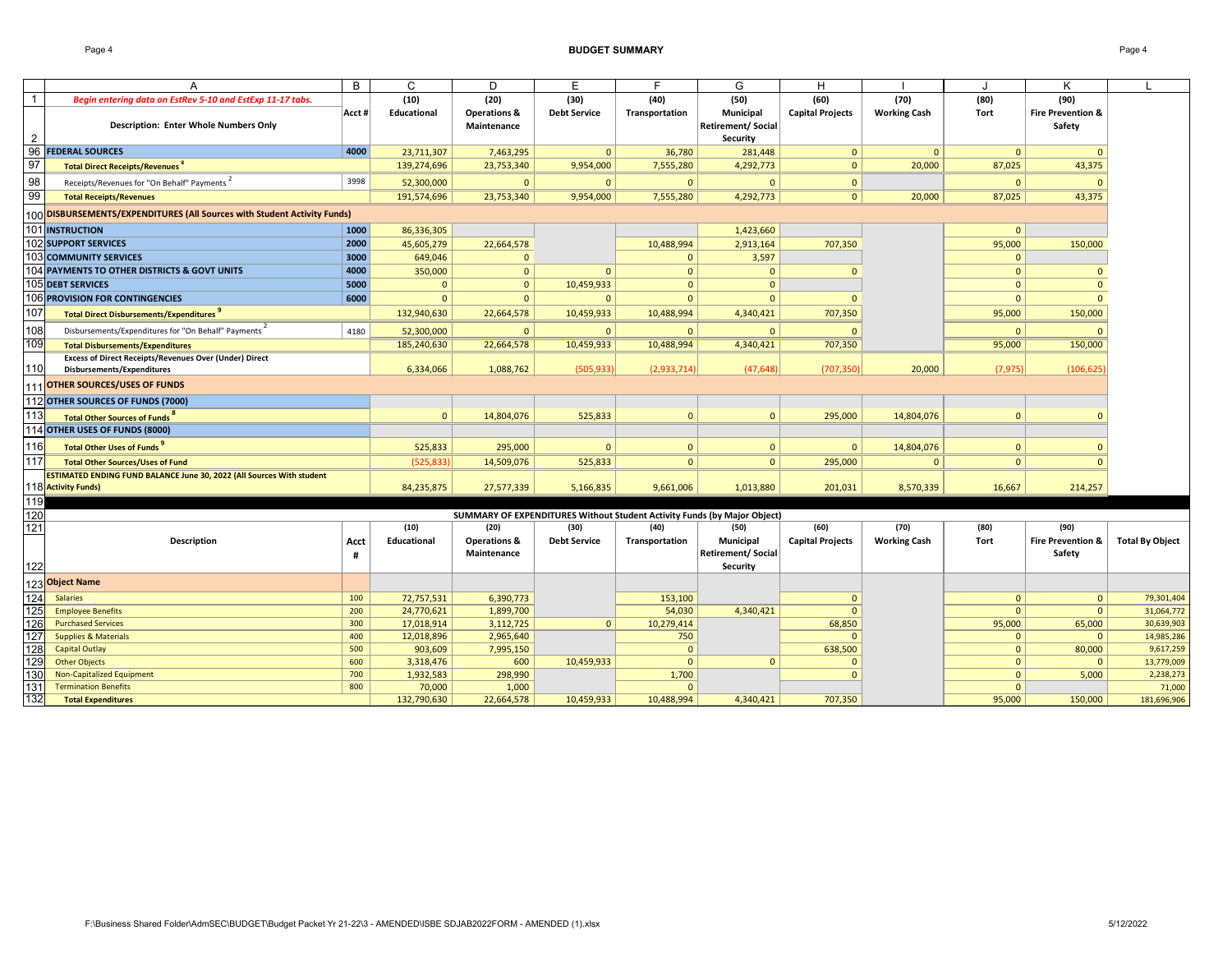#### Page 5 **SUMMARY OF CASH TRANSACTIONS** Page 5

|                 | A                                                                                      | B      | C             | D                                      | Ε                   | F              | G                                                        | H                       |                     |              | Κ                           |
|-----------------|----------------------------------------------------------------------------------------|--------|---------------|----------------------------------------|---------------------|----------------|----------------------------------------------------------|-------------------------|---------------------|--------------|-----------------------------|
| $\overline{1}$  |                                                                                        |        | (10)          | (20)                                   | (30)                | (40)           | (50)                                                     | (60)                    | (70)                | (80)         | (90)                        |
| $\overline{2}$  | <b>Description: Enter Whole Numbers Only</b>                                           | Acct # | Educational   | <b>Operations &amp;</b><br>Maintenance | <b>Debt Service</b> | Transportation | <b>Municipal</b><br>Retirement/Social<br><b>Security</b> | <b>Capital Projects</b> | <b>Working Cash</b> | Tort         | Fire Prevention &<br>Safety |
|                 | BEGINNING CASH BALANCE ON HAND July 1, 2021 <sup>7</sup> (Without Student              |        |               |                                        |                     |                |                                                          |                         |                     |              |                             |
| 3               | <b>Activity Funds)</b>                                                                 |        | 80,930,693    | 12,065,615                             | 4,804,329           | 14,253,080     | 1,298,240                                                | 620,645                 | 8,550,339           | 21,672       | 332,591                     |
| $\overline{4}$  | <b>Total Direct Receipts &amp; Other Sources 8</b>                                     |        | 139,124,696   | 38,557,416                             | 10,479,833          | 7,555,280      | 4,292,773                                                | 295,000                 | 14,824,076          | 87,025       | 43,375                      |
|                 | <b>OTHER RECEIPTS</b>                                                                  |        |               |                                        |                     |                |                                                          |                         |                     |              |                             |
| 6               | Interfund Loans Payable (Loans from Other Funds)                                       | 411    |               |                                        |                     |                |                                                          |                         |                     |              |                             |
| $\overline{7}$  | Interfund Loans Receivable (Repayment of Loans)                                        | 141    | 3,000,000     |                                        |                     |                |                                                          |                         |                     |              |                             |
| 8               | Notes and Warrants Payable                                                             | 433    |               |                                        |                     |                |                                                          |                         |                     |              |                             |
| 9               | <b>Other Current Assets</b>                                                            | 199    |               |                                        |                     |                |                                                          |                         |                     |              |                             |
| $10$            | <b>Total Other Receipts</b>                                                            |        | 3,000,000     | $\mathbf{0}$                           | $\mathbf{0}$        | $\mathbf{0}$   | $\mathbf{0}$                                             | $\mathbf{0}$            | $\mathbf{0}$        | $\mathbf{0}$ | $\mathbf{0}$                |
| 11              | <b>Total Direct Receipts, Other Sources, &amp; Other Receipts</b>                      |        | 142,124,696   | 38,557,416                             | 10,479,833          | 7,555,280      | 4,292,773                                                | 295,000                 | 14,824,076          | 87,025       | 43,375                      |
| $\overline{12}$ | <b>Total Amount Available</b>                                                          |        | 223,055,389   | 50,623,031                             | 15,284,162          | 21,808,360     | 5,591,013                                                | 915,645                 | 23,374,415          | 108,697      | 375,966                     |
| 13              | <b>Total Direct Disbursements &amp; Other Uses</b>                                     |        | 133, 316, 463 | 22,959,578                             | 10,459,933          | 10,488,994     | 4,340,421                                                | 707,350                 | 14,804,076          | 95,000       | 150,000                     |
| 14              | <b>OTHER DISBURSEMENTS</b>                                                             |        |               |                                        |                     |                |                                                          |                         |                     |              |                             |
| 15              | Interfund Loans Receivable (Loans to Other Funds) <sup>10</sup>                        | 141    |               |                                        |                     |                |                                                          |                         |                     |              |                             |
| 16              | Interfund Loans Payable (Repayment of Loans)                                           | 411    |               |                                        |                     |                |                                                          |                         |                     |              |                             |
| 17              | Notes and Warrants Payable                                                             | 433    |               |                                        |                     |                |                                                          |                         |                     |              |                             |
| 18              | <b>Other Current Liabilities</b>                                                       | 499    |               |                                        |                     |                |                                                          |                         |                     |              |                             |
| 19              | <b>Total Other Disbursements</b>                                                       |        | $\mathbf{0}$  | $\mathbf{0}$                           | $\mathbf{0}$        | $\mathbf{0}$   | $\mathbf{0}$                                             | $\mathbf{0}$            | $\mathbf{0}$        | $\mathbf{0}$ | $\mathbf{0}$                |
| 20              | Total Direct Disbursements, Other Uses, & Other Disbursements                          |        | 133,316,463   | 22,959,578                             | 10,459,933          | 10,488,994     | 4,340,421                                                | 707,350                 | 14,804,076          | 95,000       | 150,000                     |
|                 | <b>ENDING CASH BALANCE ON HAND June 30, 2022<sup>7</sup> (Without Student Activity</b> |        |               |                                        |                     |                |                                                          |                         |                     |              |                             |
|                 | 21 Funds)                                                                              |        | 89,738,926    | 27,663,453                             | 4,824,229           | 11,319,366     | 1,250,592                                                | 208,295                 | 8,570,339           | 13,697       | 225,966                     |
|                 |                                                                                        |        |               |                                        |                     |                |                                                          |                         |                     |              |                             |
| 22<br>23        | Activity Funds BEGINNING CASH BALANCE ON HAND July 1, 2021 $^{\,7}$                    |        | 396,663       |                                        |                     |                |                                                          |                         |                     |              |                             |
| 24              | <b>Total Direct Receipts &amp; Other Sources 8</b>                                     |        | 150,000       |                                        |                     |                |                                                          |                         |                     |              |                             |
| 25              | <b>Total Amount Available</b>                                                          |        | 546,663       |                                        |                     |                |                                                          |                         |                     |              |                             |
| 26              | <b>Total Direct Disbursements &amp; Other Uses</b>                                     |        | 150,000       |                                        |                     |                |                                                          |                         |                     |              |                             |
| 27              | Activity funds ENDING CASH BALANCE ON HAND June 30, 2022 <sup>7</sup>                  |        | 396,663       |                                        |                     |                |                                                          |                         |                     |              |                             |
| 28              |                                                                                        |        |               |                                        |                     |                |                                                          |                         |                     |              |                             |
|                 | Total BEGINNING CASH BALANCE ON HAND July 1, 2021 $^7$ (With Student                   |        |               |                                        |                     |                |                                                          |                         |                     |              |                             |
|                 | 29 Activity Funds)                                                                     |        | 81,327,356    | 12,065,615                             | 4,804,329           | 14,253,080     | 1,298,240                                                | 620,645                 | 8,550,339           | 21,672       | 332,591                     |
| 30              | <b>Total Direct Receipts &amp; Other Sources 8</b>                                     |        | 139,274,696   | 38,557,416                             | 10,479,833          | 7,555,280      | 4,292,773                                                | 295,000                 | 14,824,076          | 87,025       | 43,375                      |
| 31              | <b>Total Other Receipts</b>                                                            |        | 3,000,000     | $\mathbf{0}$                           | $\Omega$            | $\mathbf{0}$   | $\mathbf{0}$                                             | $\mathbf{0}$            | $\mathbf{0}$        | $\mathbf{0}$ | $\mathbf{0}$                |
| $\overline{32}$ | <b>Total Direct Receipts, Other Sources, &amp; Other Receipts</b>                      |        | 142,274,696   | 38,557,416                             | 10,479,833          | 7,555,280      | 4,292,773                                                | 295,000                 | 14,824,076          | 87,025       | 43,375                      |
| 33              | <b>Total Amount Available</b>                                                          |        | 223,602,052   | 50,623,031                             | 15,284,162          | 21,808,360     | 5,591,013                                                | 915,645                 | 23,374,415          | 108,697      | 375,966                     |
| 34              | <b>Total Direct Disbursements &amp; Other Uses</b>                                     |        | 133,466,463   | 22,959,578                             | 10,459,933          | 10,488,994     | 4,340,421                                                | 707,350                 | 14,804,076          | 95,000       | 150,000                     |
| 35              | <b>Total Other Disbursements</b>                                                       |        | $\mathbf{0}$  | $\mathbf{0}$                           | $\mathbf 0$         | $\Omega$       | $\mathbf{0}$                                             | $\mathbf{0}$            | $\mathbf{0}$        | $\mathbf{0}$ | $\mathbf{0}$                |
| 36              | Total Direct Disbursements, Other Uses, & Other Disbursements                          |        | 133,466,463   | 22,959,578                             | 10,459,933          | 10,488,994     | 4,340,421                                                | 707,350                 | 14,804,076          | 95,000       | 150,000                     |
|                 | Total ENDING CASH BALANCE ON HAND June 30, 2022 / (With Student Activity<br>37 Funds)  |        | 90,135,589    | 27,663,453                             | 4,824,229           | 11,319,366     | 1,250,592                                                | 208,295                 | 8,570,339           | 13,697       | 225,966                     |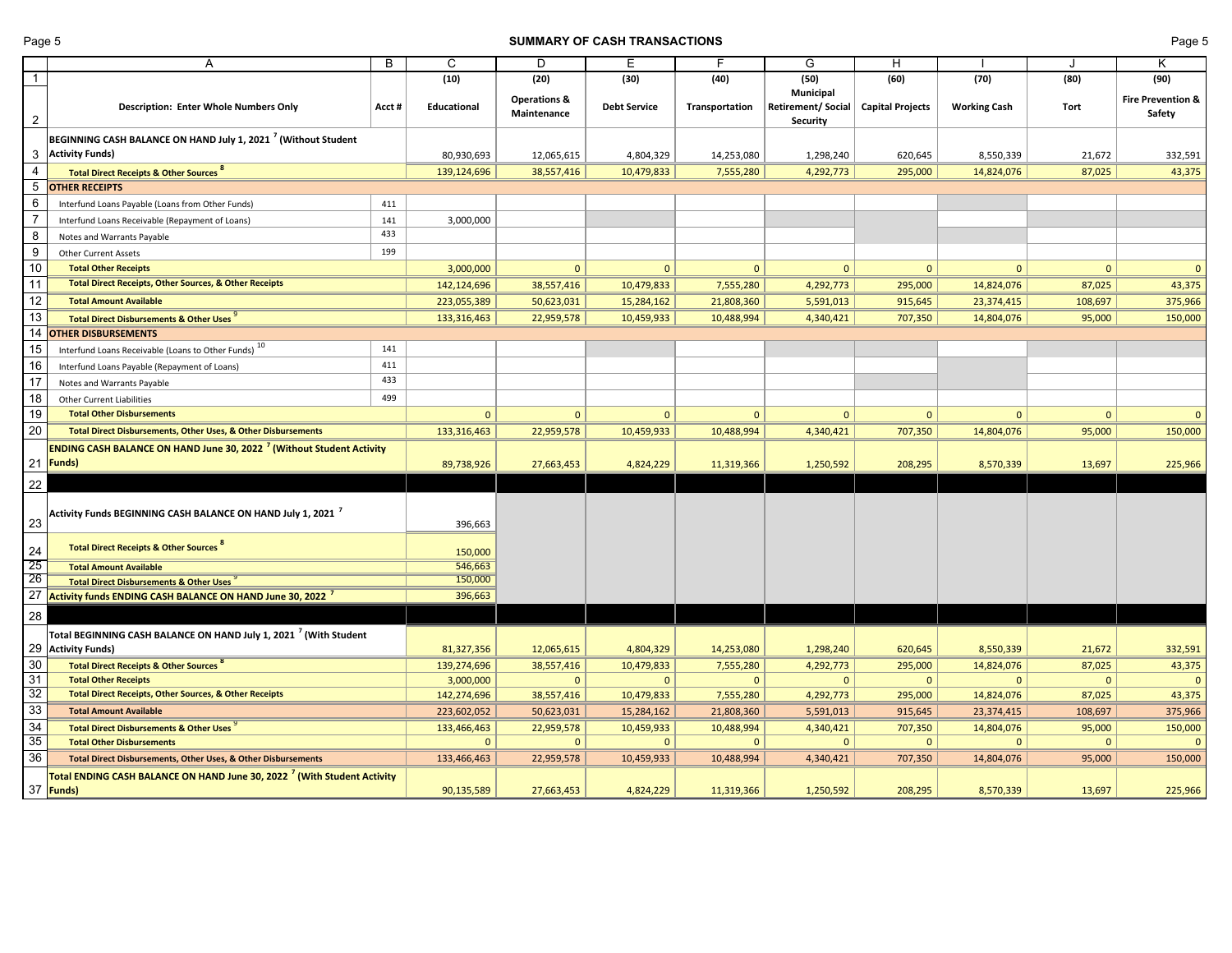## Page 6 **ESTIMATED RECEIPTS/REVENUES** Page 6

|                 | Α                                                                                                                                 | B            | C           | D                       | E                   | F.             | G                 | H                       |                     |              | κ                            |
|-----------------|-----------------------------------------------------------------------------------------------------------------------------------|--------------|-------------|-------------------------|---------------------|----------------|-------------------|-------------------------|---------------------|--------------|------------------------------|
| 1               |                                                                                                                                   |              | (10)        | (20)                    | (30)                | (40)           | (50)              | (60)                    | (70)                | (80)         | (90)                         |
|                 |                                                                                                                                   | Acct         | Educational | <b>Operations &amp;</b> | <b>Debt Service</b> | Transportation | Municipal         | <b>Capital Projects</b> | <b>Working Cash</b> | Tort         | <b>Fire Prevention &amp;</b> |
|                 | Description: Enter Whole Numbers Only                                                                                             | #            |             | Maintenance             |                     |                | Retirement/Social |                         |                     |              | Safety                       |
| $\overline{2}$  |                                                                                                                                   |              |             |                         |                     |                | Security          |                         |                     |              |                              |
| 3               | RECEIPTS/REVENUES FROM LOCAL SOURCES (1000)                                                                                       |              |             |                         |                     |                |                   |                         |                     |              |                              |
| 4               | AD VALOREM TAXES LEVIED BY LOCAL EDUCATION AGENCY                                                                                 | 1100         |             |                         |                     |                |                   |                         |                     |              |                              |
| $\sqrt{5}$      | Designated Purposes Levies 11 (1110-1120)                                                                                         | $\sim$       | 25,029,840  | 4,322,000               | 9,950,000           | 1,701,500      | 1,656,400         |                         | 20,000              | 87,000       | 43,200                       |
| 6               | Leasing Purposes Levy <sup>12</sup>                                                                                               | 1130         |             |                         |                     |                |                   |                         |                     |              |                              |
| $\overline{7}$  | Special Education Purposes Levy                                                                                                   | 1140         | 170,160     |                         |                     |                |                   |                         |                     |              |                              |
| 8               | FICA and Medicare Only Levies                                                                                                     | 1150         |             |                         |                     |                | 1,739,300         |                         |                     |              |                              |
| 9               | Area Vocational Construction Purposes Levy                                                                                        | 1160         |             |                         |                     |                |                   |                         |                     |              |                              |
| 10              | Summer School Purposes Levy                                                                                                       | 1170         |             |                         |                     |                |                   |                         |                     |              |                              |
| 11              | Other Tax Levies (Describe & Itemize)                                                                                             | 1190         |             |                         |                     |                |                   |                         |                     |              |                              |
| 12              | <b>Total Ad Valorem Taxes Levied by District</b>                                                                                  |              | 25,200,000  | 4,322,000               | 9,950,000           | 1,701,500      | 3,395,700         | $\mathbf{0}$            | 20,000              | 87,000       | 43,200                       |
|                 | 13 PAYMENTS IN LIEU OF TAXES                                                                                                      | 1200         |             |                         |                     |                |                   |                         |                     |              |                              |
| 14              | Mobile Home Privilege Tax                                                                                                         | 1210         |             |                         |                     |                |                   |                         |                     |              |                              |
| 15              | Payments from Local Housing Authority                                                                                             | 1220         | 42,600      |                         |                     |                |                   |                         |                     |              |                              |
|                 |                                                                                                                                   |              |             |                         |                     |                |                   |                         |                     |              |                              |
| 16              | Corporate Personal Property Replacement Taxes <sup>13</sup>                                                                       | 1230         |             | 2,000,000               |                     |                | 310,000           |                         |                     |              |                              |
| 17              | Other Payments in Lieu of Taxes (Describe & Itemize)                                                                              | 1290         |             |                         |                     |                |                   |                         |                     |              |                              |
| 18              | <b>Total Payments in Lieu of Taxes</b>                                                                                            |              | 42,600      | 2,000,000               | $\mathbf{0}$        | $\mathbf{0}$   | 310,000           | $\mathbf{0}$            | $\mathbf{0}$        | $\mathbf{0}$ |                              |
|                 | 19 TUITION                                                                                                                        | 1300         |             |                         |                     |                |                   |                         |                     |              |                              |
| 20              | Regular Tuition from Pupils or Parents (In State)                                                                                 | 1311         |             |                         |                     |                |                   |                         |                     |              |                              |
| 21              | Regular Tuition from Other Districts (In State)                                                                                   | 1312         |             |                         |                     |                |                   |                         |                     |              |                              |
| 22              | Regular Tuition from Other Sources (In State)                                                                                     | 1313         |             |                         |                     |                |                   |                         |                     |              |                              |
| 23              | Regular Tuition from Other Sources (Out of State)                                                                                 | 1314         |             |                         |                     |                |                   |                         |                     |              |                              |
| $\overline{24}$ | Summer School Tuition from Pupils or Parents (In State)                                                                           | 1321         |             |                         |                     |                |                   |                         |                     |              |                              |
| $\overline{25}$ | Summer School Tuition from Other Districts (In State)                                                                             | 1322         |             |                         |                     |                |                   |                         |                     |              |                              |
| 26              | Summer School Tuition from Other Sources (In State)                                                                               | 1323         |             |                         |                     |                |                   |                         |                     |              |                              |
| $\overline{27}$ | Summer School Tuition from Other Sources (Out of State)                                                                           | 1324         |             |                         |                     |                |                   |                         |                     |              |                              |
| $\overline{28}$ | CTE Tuition from Pupils or Parents (In State)                                                                                     | 1331         |             |                         |                     |                |                   |                         |                     |              |                              |
| 29              | CTE Tuition from Other Districts (In State)                                                                                       | 1332         |             |                         |                     |                |                   |                         |                     |              |                              |
| 30              | CTE Tuition from Other Sources (In State)                                                                                         | 1333         |             |                         |                     |                |                   |                         |                     |              |                              |
| 31              | CTE Tuition from Other Sources (Out of State)                                                                                     | 1334         |             |                         |                     |                |                   |                         |                     |              |                              |
| 32              | Special Education Tuition from Pupils or Parents (In State)                                                                       | 1341         |             |                         |                     |                |                   |                         |                     |              |                              |
| 33              | Special Education Tuition from Other Districts (In State)                                                                         | 1342         | 600,000     |                         |                     |                |                   |                         |                     |              |                              |
| 34<br>35        | Special Education Tuition from Other Sources (In State)                                                                           | 1343         |             |                         |                     |                |                   |                         |                     |              |                              |
| 36              | Special Education Tuition from Other Sources (Out of State)                                                                       | 1344         |             |                         |                     |                |                   |                         |                     |              |                              |
| 37              | Adult Tuition from Pupils or Parents (In State)                                                                                   | 1351<br>1352 |             |                         |                     |                |                   |                         |                     |              |                              |
| 38              | Adult Tuition from Other Districts (In State)<br>Adult Tuition from Other Sources (In State)                                      | 1353         |             |                         |                     |                |                   |                         |                     |              |                              |
| 39              |                                                                                                                                   | 1354         |             |                         |                     |                |                   |                         |                     |              |                              |
| 40              | Adult Tuition from Other Sources (Out of State)<br><b>Total Tuition</b>                                                           |              | 600,000     |                         |                     |                |                   |                         |                     |              |                              |
|                 | <b>TRANSPORTATION FEES</b>                                                                                                        | 1400         |             |                         |                     |                |                   |                         |                     |              |                              |
| 41<br>42        | Regular Transportation Fees from Pupils or Parents (In State)                                                                     | 1411         |             |                         |                     | 7,000          |                   |                         |                     |              |                              |
| 43              | Regular Transportation Fees from Other Districts (In State)                                                                       | 1412         |             |                         |                     |                |                   |                         |                     |              |                              |
| 44              |                                                                                                                                   | 1413         |             |                         |                     |                |                   |                         |                     |              |                              |
| 45              | Regular Transportation Fees from Other Sources (In State)<br>Regular Transportation Fees from Co-curricular Activities (In State) | 1415         |             |                         |                     |                |                   |                         |                     |              |                              |
| 46              | Regular Transportation Fees from Other Sources (Out of State)                                                                     | 1416         |             |                         |                     |                |                   |                         |                     |              |                              |
| 47              | Summer School Transportation Fees from Pupils or Parents (In State)                                                               | 1421         |             |                         |                     |                |                   |                         |                     |              |                              |
| 48              | Summer School Transportation Fees from Other Districts (In State)                                                                 | 1422         |             |                         |                     |                |                   |                         |                     |              |                              |
| 49              | Summer School Transportation Fees from Other Sources (In State)                                                                   | 1423         |             |                         |                     |                |                   |                         |                     |              |                              |
| 50              | Summer School Transportation Fees from Other Sources (Out of State)                                                               | 1424         |             |                         |                     |                |                   |                         |                     |              |                              |
| 51              | CTE Transportation Fees from Pupils or Parents (In State)                                                                         | 1431         |             |                         |                     |                |                   |                         |                     |              |                              |
| 52              | CTE Transportation Fees from Other Districts (In State)                                                                           | 1432         |             |                         |                     |                |                   |                         |                     |              |                              |
| 53              | CTE Transportation Fees from Other Sources (In State)                                                                             | 1433         |             |                         |                     |                |                   |                         |                     |              |                              |
| 54              | CTE Transportation Fees from Other Sources (Out of State)                                                                         | 1434         |             |                         |                     |                |                   |                         |                     |              |                              |
| 55              | Special Education Transportation Fees from Pupils or Parents (In State)                                                           | 1441         |             |                         |                     |                |                   |                         |                     |              |                              |
| 56              | Special Education Transportation Fees from Other Districts (In State)                                                             | 1442         |             |                         |                     |                |                   |                         |                     |              |                              |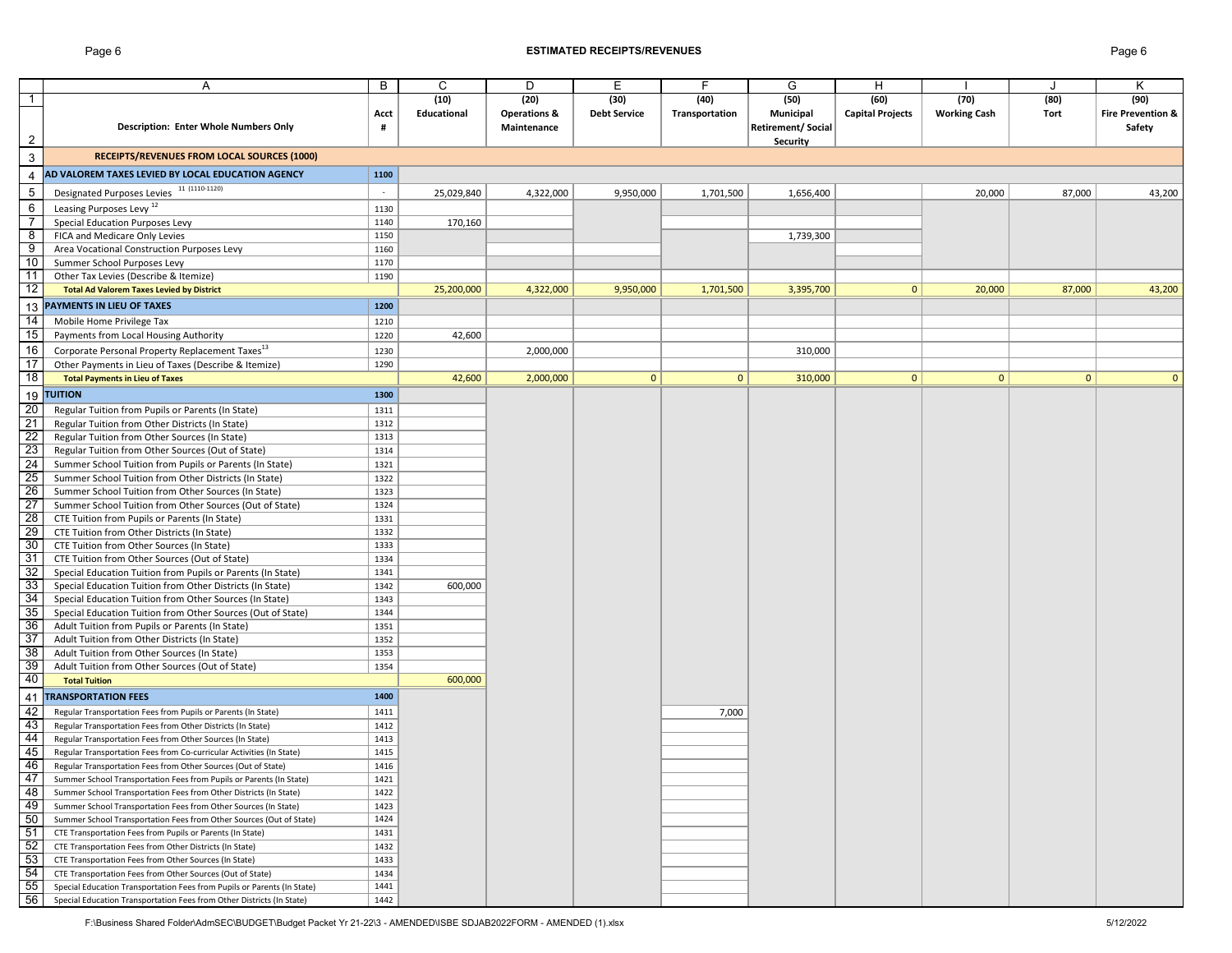#### Page 7 **ESTIMATED RECEIPTS/REVENUES** Page 7

|                | Α                                                                           | B    | C            | D                       | Ε                   | F              | G                        | H                       |                     |      | K                            |
|----------------|-----------------------------------------------------------------------------|------|--------------|-------------------------|---------------------|----------------|--------------------------|-------------------------|---------------------|------|------------------------------|
| $\overline{1}$ |                                                                             |      | (10)         | (20)                    | (30)                | (40)           | (50)                     | (60)                    | (70)                | (80) | (90)                         |
|                |                                                                             | Acct | Educational  | <b>Operations &amp;</b> | <b>Debt Service</b> | Transportation | Municipal                | <b>Capital Projects</b> | <b>Working Cash</b> | Tort | <b>Fire Prevention &amp;</b> |
|                | <b>Description: Enter Whole Numbers Only</b>                                | #    |              | Maintenance             |                     |                | <b>Retirement/Social</b> |                         |                     |      | Safety                       |
| $\overline{2}$ |                                                                             |      |              |                         |                     |                | Security                 |                         |                     |      |                              |
| 57             | Special Education Transportation Fees from Other Sources (In State)         | 1443 |              |                         |                     |                |                          |                         |                     |      |                              |
| 58             | Special Education Transportation Fees from Other Sources (Out of State)     | 1444 |              |                         |                     |                |                          |                         |                     |      |                              |
| 59             | Adult Transportation Fees from Pupils or Parents (In State)                 | 1451 |              |                         |                     |                |                          |                         |                     |      |                              |
| 60             | Adult Transportation Fees from Other Districts (In State)                   | 1452 |              |                         |                     |                |                          |                         |                     |      |                              |
| 61             | Adult Transportation Fees from Other Sources (In State)                     | 1453 |              |                         |                     |                |                          |                         |                     |      |                              |
| 62             | Adult Transportation Fees from Other Sources (Out of State)                 | 1454 |              |                         |                     |                |                          |                         |                     |      |                              |
| 63             | <b>Total Transportation Fees</b>                                            |      |              |                         |                     | 7,000          |                          |                         |                     |      |                              |
| 64             | <b>EARNINGS ON INVESTMENTS</b>                                              | 1500 |              |                         |                     |                |                          |                         |                     |      |                              |
| 65             | Interest on Investments                                                     | 1510 | 100,000      | 7,000                   | 4,000               | 10,000         | 700                      |                         |                     | 25   | 175                          |
| 66             | Gain or Loss on Sale of Investments                                         | 1520 |              |                         |                     |                |                          |                         |                     |      |                              |
| 67             | <b>Total Earnings on Investments</b>                                        |      | 100,000      | 7,000                   | 4,000               | 10,000         | 700                      | $\mathbf{0}$            | $\mathbf{0}$        | 25   | 175                          |
|                |                                                                             |      |              |                         |                     |                |                          |                         |                     |      |                              |
| 68             | <b>FOOD SERVICE</b>                                                         | 1600 |              |                         |                     |                |                          |                         |                     |      |                              |
| 69<br>70       | Sales to Pupils - Lunch                                                     | 1611 |              |                         |                     |                |                          |                         |                     |      |                              |
|                | Sales to Pupils - Breakfast                                                 | 1612 |              |                         |                     |                |                          |                         |                     |      |                              |
| $\frac{1}{1}$  | Sales to Pupils - A la Carte                                                | 1613 |              |                         |                     |                |                          |                         |                     |      |                              |
| 72             | Sales to Pupils - Other (Describe & Itemize)                                | 1614 |              |                         |                     |                |                          |                         |                     |      |                              |
| 73             | Sales to Adults                                                             | 1620 |              |                         |                     |                |                          |                         |                     |      |                              |
| 74             | Other Food Service (Describe & Itemize)                                     | 1690 |              |                         |                     |                |                          |                         |                     |      |                              |
| 75             | <b>Total Food Service</b>                                                   |      | $\mathbf{0}$ |                         |                     |                |                          |                         |                     |      |                              |
| 76             | DISTRICT/SCHOOL ACTIVITY INCOME                                             | 1700 |              |                         |                     |                |                          |                         |                     |      |                              |
| -77            | Admissions - Athletic                                                       | 1711 |              |                         |                     |                |                          |                         |                     |      |                              |
| - 78           | Admissions - Other                                                          | 1719 |              |                         |                     |                |                          |                         |                     |      |                              |
| 79             | Fees                                                                        | 1720 | 50,000       |                         |                     |                |                          |                         |                     |      |                              |
| 80             | <b>Book Store Sales</b>                                                     | 1730 |              |                         |                     |                |                          |                         |                     |      |                              |
| 81             | Other District/School Activity Revenue (Describe & Itemize)                 | 1790 |              |                         |                     |                |                          |                         |                     |      |                              |
| 82             | <b>Student Activity Fund Revenues</b>                                       | 1799 | 150,000      |                         |                     |                |                          |                         |                     |      |                              |
| 83             | Total District/School Activity Income (without Student Activity Funds 1799) |      | 50,000       | $\mathbf{0}$            |                     |                |                          |                         |                     |      |                              |
| 84             | Total District/School Activity Income (with Student Activity Funds 1799)    |      | 200,000      |                         |                     |                |                          |                         |                     |      |                              |
|                |                                                                             |      |              |                         |                     |                |                          |                         |                     |      |                              |
| 85             | <b>TEXTBOOK INCOME</b>                                                      | 1800 |              |                         |                     |                |                          |                         |                     |      |                              |
| 86             | Rentals - Regular Textbooks                                                 | 1811 |              |                         |                     |                |                          |                         |                     |      |                              |
| 87             | Rentals - Summer School Textbooks                                           | 1812 |              |                         |                     |                |                          |                         |                     |      |                              |
| 88             | Rentals - Adult/Continuing Education Textbooks                              | 1813 |              |                         |                     |                |                          |                         |                     |      |                              |
| 89             | Rentals - Other (Describe)                                                  | 1819 |              |                         |                     |                |                          |                         |                     |      |                              |
| 90             | Sales - Regular Textbooks                                                   | 1821 |              |                         |                     |                |                          |                         |                     |      |                              |
| 91             | Sales - Summer School Textbooks                                             | 1822 |              |                         |                     |                |                          |                         |                     |      |                              |
| 92             | Sales - Adult/Continuing Education Textbooks                                | 1823 |              |                         |                     |                |                          |                         |                     |      |                              |
| 93             | Sales - Other (Describe & Itemize)                                          | 1829 |              |                         |                     |                |                          |                         |                     |      |                              |
| 94<br>95       | Other (Describe & Itemize)                                                  | 1890 |              |                         |                     |                |                          |                         |                     |      |                              |
|                | <b>Total Textbooks</b>                                                      |      | $\mathbf{0}$ |                         |                     |                |                          |                         |                     |      |                              |
| 96             | OTHER REVENUE FROM LOCAL SOURCES                                            | 1900 |              |                         |                     |                |                          |                         |                     |      |                              |
| 97             | Rentals                                                                     | 1910 |              | 32,775                  |                     |                |                          |                         |                     |      |                              |
| 98             | Contributions and Donations from Private Sources                            | 1920 | 2,000        |                         |                     |                |                          |                         |                     |      |                              |
| 99             | Impact Fees from Municipal or County Governments                            | 1930 |              |                         |                     |                |                          |                         |                     |      |                              |
| 100            | Services Provided Other Districts                                           | 1940 |              |                         |                     |                |                          |                         |                     |      |                              |
| 101            | Refund of Prior Years' Expenditures                                         | 1950 | 148,854      |                         |                     |                |                          |                         |                     |      |                              |
| 102            | Payments of Surplus Moneys from TIF Districts                               | 1960 |              |                         |                     |                |                          |                         |                     |      |                              |
| 103            | <b>Drivers' Education Fees</b>                                              | 1970 |              |                         |                     |                |                          |                         |                     |      |                              |
| 104            | Proceeds from Vendors' Contracts                                            | 1980 |              |                         |                     |                |                          |                         |                     |      |                              |
| 105            | School Facility Occupation Tax Proceeds                                     | 1983 |              |                         |                     |                |                          |                         |                     |      |                              |
| 106            | Payment from Other Districts                                                | 1991 |              |                         |                     |                |                          |                         |                     |      |                              |
| 107            | Sale of Vocational Projects                                                 | 1992 |              |                         |                     |                |                          |                         |                     |      |                              |
| 108            | Other Local Fees (Describe & Itemize)                                       | 1993 |              |                         |                     |                |                          |                         |                     |      |                              |
| 109            | Other Local Revenues (Describe & Itemize)                                   | 1999 | 4,000        | 2,700                   |                     |                |                          |                         |                     |      |                              |
| 110            | <b>Total Other Revenue from Local Sources</b>                               |      | 154,854      | 35,475                  | 0                   | $\mathbf{0}$   | 0                        | 0                       | 0                   | 0    | $\mathbf{0}$                 |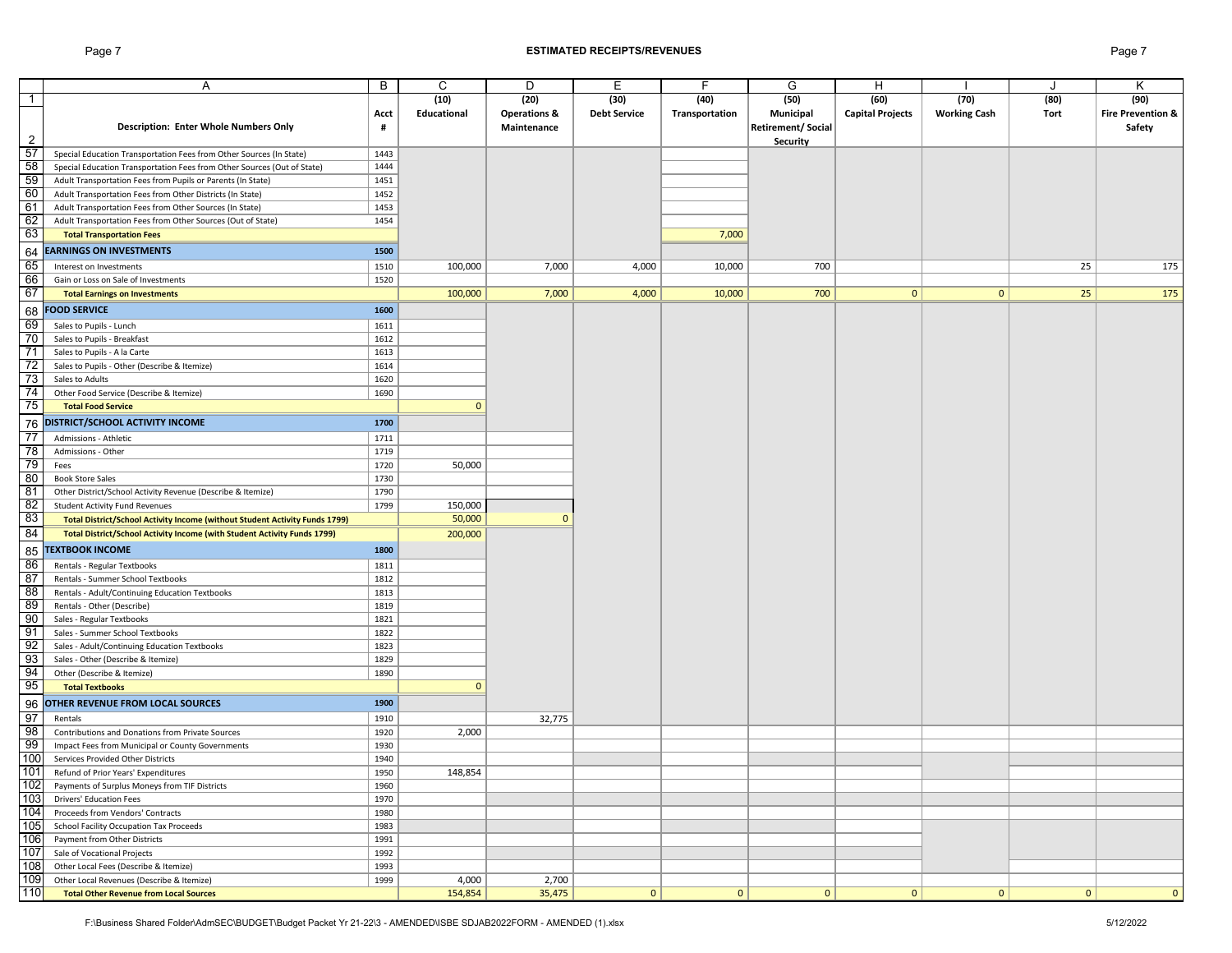#### Page 8 **ESTIMATED RECEIPTS/REVENUES** Page 8

|                | Α                                                                             | B    | C            | D                       | Е                   | F              | G                        | H                       |                     | J            | Κ                            |
|----------------|-------------------------------------------------------------------------------|------|--------------|-------------------------|---------------------|----------------|--------------------------|-------------------------|---------------------|--------------|------------------------------|
| $\mathbf{1}$   |                                                                               |      | (10)         | (20)                    | (30)                | (40)           | (50)                     | (60)                    | (70)                | (80)         | (90)                         |
|                |                                                                               | Acct | Educational  | <b>Operations &amp;</b> | <b>Debt Service</b> | Transportation | Municipal                | <b>Capital Projects</b> | <b>Working Cash</b> | <b>Tort</b>  | <b>Fire Prevention &amp;</b> |
|                | Description: Enter Whole Numbers Only                                         | #    |              | Maintenance             |                     |                | <b>Retirement/Social</b> |                         |                     |              | Safety                       |
| $\overline{2}$ |                                                                               |      |              |                         |                     |                | <b>Security</b>          |                         |                     |              |                              |
|                | Total Receipts/Revenues from Local Sources (without Student Activity Funds    | 1000 |              |                         |                     |                |                          |                         |                     |              |                              |
| 111            | 1799)                                                                         |      | 26, 147, 454 | 6,364,475               | 9,954,000           | 1,718,500      | 3,706,400                | $\mathbf{0}$            | 20,000              | 87,025       | 43,375                       |
|                | Total Receipts/Revenues from Local Sources (with Student Activity Funds 1799) |      |              |                         |                     |                |                          |                         |                     |              |                              |
| 112            |                                                                               |      | 26,297,454   |                         |                     |                |                          |                         |                     |              |                              |
|                | FLOW-THROUGH RECEIPTS/REVENUES FROM ONE                                       |      |              |                         |                     |                |                          |                         |                     |              |                              |
|                | 113 DISTRICT TO ANOTHER DISTRICT (2000)                                       |      |              |                         |                     |                |                          |                         |                     |              |                              |
| 114            | Flow-Through Revenue from State Sources                                       | 2100 |              |                         |                     |                |                          |                         |                     |              |                              |
| 115            | Flow-Through Revenue from Federal Sources                                     | 2200 |              |                         |                     |                |                          |                         |                     |              |                              |
| 116            | Other Flow-Through Revenue (Describe & Itemize)                               | 2300 |              |                         |                     |                |                          |                         |                     |              |                              |
|                | <b>Total Flow-Through Receipts/Revenues From</b>                              | 2000 |              |                         |                     |                |                          |                         |                     |              |                              |
| 117            | <b>One District to Another District</b>                                       |      | $\mathbf{0}$ | $\mathbf{0}$            |                     | $\mathbf{0}$   | $\mathbf{0}$             |                         |                     |              |                              |
|                | 118 RECEIPTS/REVENUES FROM STATE SOURCES (3000)                               |      |              |                         |                     |                |                          |                         |                     |              |                              |
|                | 119 UNRESTRICTED GRANTS-IN-AID (3001-3099)                                    |      |              |                         |                     |                |                          |                         |                     |              |                              |
| 120            | Evidence Based Funding Formula (Section 18-8.15)                              | 3001 | 85,674,678   | 9,900,000               |                     | 3,050,000      | 235,825                  |                         |                     |              |                              |
| 121            | Reorganization Incentives (Accounts 3005-3021)                                | 3005 |              |                         |                     |                |                          |                         |                     |              |                              |
| 122            | Fast Growth District Grants                                                   | 3030 |              |                         |                     |                |                          |                         |                     |              |                              |
|                |                                                                               | 3099 |              |                         |                     |                |                          |                         |                     |              |                              |
| 123            | Other Unrestricted Grants-In-Aid From State Sources (Describe & Itemize)      |      |              |                         |                     |                |                          |                         |                     |              |                              |
| 124            | <b>Total Unrestricted Grants-In-Aid</b>                                       |      | 85,674,678   | 9,900,000               | 0                   | 3,050,000      | 235,825                  | $\mathbf{0}$            |                     | $\mathbf{0}$ | $\mathbf 0$                  |
|                | 125 RESTRICTED GRANTS-IN-AID (3100-3900)                                      |      |              |                         |                     |                |                          |                         |                     |              |                              |
|                | 126 SPECIAL EDUCATION                                                         |      |              |                         |                     |                |                          |                         |                     |              |                              |
| 127            | Special Education - Private Facility Tuition                                  | 3100 | 900,000      |                         |                     |                |                          |                         |                     |              |                              |
| 128            | Special Education - Funding for Children Requiring Sp Ed Services             | 3105 |              |                         |                     |                |                          |                         |                     |              |                              |
| 129            | Special Education - Personnel                                                 | 3110 |              |                         |                     |                |                          |                         |                     |              |                              |
| 130            | Special Education - Orphanage - Individual                                    | 3120 | 200,000      |                         |                     |                |                          |                         |                     |              |                              |
| 131            | Special Education - Orphanage - Summer Individual                             | 3130 |              |                         |                     |                |                          |                         |                     |              |                              |
| 132            | Special Education - Summer School                                             | 3145 |              |                         |                     |                |                          |                         |                     |              |                              |
| 133            | Special Education - Other (Describe & Itemize)                                | 3199 |              |                         |                     |                |                          |                         |                     |              |                              |
| 134            | <b>Total Special Education</b>                                                |      | 1,100,000    | $\mathbf{0}$            |                     | $\mathbf{0}$   |                          |                         |                     |              |                              |
|                | 135 CAREER AND TECHNICAL EDUCATION (CTE)                                      |      |              |                         |                     |                |                          |                         |                     |              |                              |
| 136            | CTE - Technical Education - Tech Prep                                         | 3200 |              |                         |                     |                |                          |                         |                     |              |                              |
| 137            | CTE - Secondary Program Improvement (CTEI)                                    | 3220 |              |                         |                     |                |                          |                         |                     |              |                              |
| 138            | CTE - WECEP                                                                   | 3225 |              |                         |                     |                |                          |                         |                     |              |                              |
| 139            | CTE - Agriculture Education                                                   | 3235 |              |                         |                     |                |                          |                         |                     |              |                              |
| 140            | CTE - Instructor Practicum                                                    | 3240 |              |                         |                     |                |                          |                         |                     |              |                              |
| 141            | CTE - Student Organizations                                                   | 3270 |              |                         |                     |                |                          |                         |                     |              |                              |
| 142            | CTE - Other (Describe & Itemize)                                              | 3299 |              |                         |                     |                |                          |                         |                     |              |                              |
| 143            | <b>Total Career and Technical Education</b>                                   |      | $\mathbf{0}$ | $\mathbf{0}$            |                     |                | $\mathbf{0}$             |                         |                     |              |                              |
|                | 144 BILINGUAL EDUCATION                                                       |      |              |                         |                     |                |                          |                         |                     |              |                              |
| 145            | Bilingual Education - Downstate - TPI and TBE                                 | 3305 |              |                         |                     |                |                          |                         |                     |              |                              |
| 146            | Bilingual Education - Downstate - Transitional Bilingual Education            | 3310 |              |                         |                     |                |                          |                         |                     |              |                              |
| 147            | <b>Total Bilingual Education</b>                                              |      | $\mathbf{0}$ |                         |                     |                | $\Omega$                 |                         |                     |              |                              |
| 148            | State Free Lunch & Breakfast                                                  | 3360 | 75,000       |                         |                     |                |                          |                         |                     |              |                              |
| 149            | School Breakfast Initiative                                                   | 3365 |              |                         |                     |                |                          |                         |                     |              |                              |
| 150            | <b>Driver Education</b>                                                       | 3370 |              |                         |                     |                |                          |                         |                     |              |                              |
| 151            | Adult Education (from ICCB)                                                   | 3410 |              |                         |                     |                |                          |                         |                     |              |                              |
| 152            |                                                                               |      |              |                         |                     |                |                          |                         |                     |              |                              |
|                | Adult Education - Other (Describe & Itemize)                                  | 3499 |              |                         |                     |                |                          |                         |                     |              |                              |
|                | 153 TRANSPORTATION                                                            |      |              |                         |                     |                |                          |                         |                     |              |                              |
| 154            | Transportation - Regular and Vocational                                       | 3500 |              |                         |                     | 1,300,000      |                          |                         |                     |              |                              |
| 155            | Transportation - Special Education                                            | 3510 |              |                         |                     | 1,450,000      |                          |                         |                     |              |                              |
| 156            | Transportation - Other (Describe & Itemize)                                   | 3599 |              |                         |                     |                |                          |                         |                     |              |                              |
| 157            | <b>Total Transportation</b>                                                   |      | $\mathbf{0}$ | $\mathbf{0}$            |                     | 2,750,000      | $\mathbf{0}$             |                         |                     |              |                              |
| 158            | Learning Improvement - Change Grants                                          | 3610 |              |                         |                     |                |                          |                         |                     |              |                              |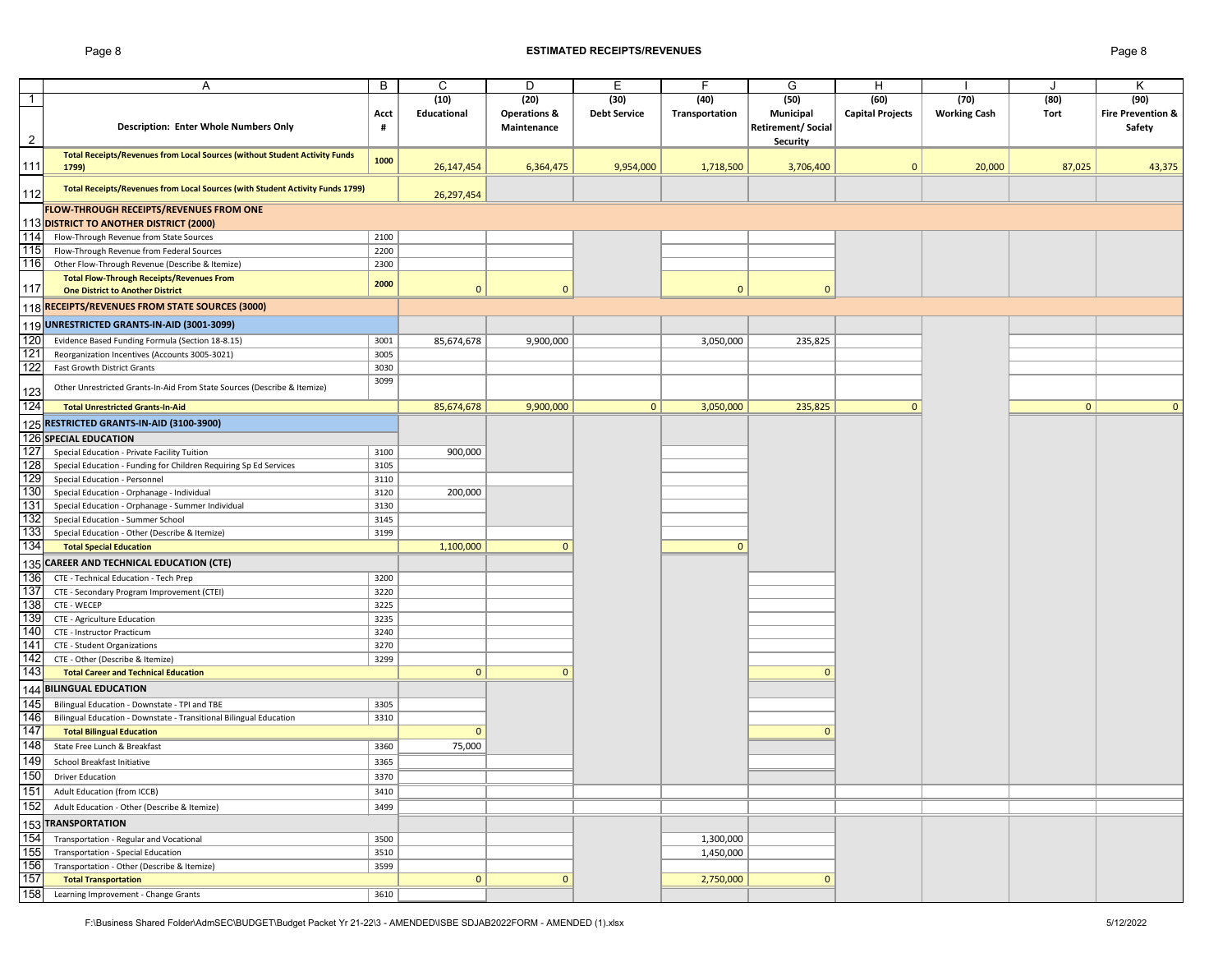## Page 9 **ESTIMATED RECEIPTS/REVENUES** Page 9

|                |                                                                                     |      |              |                         |                     | F.             |                          |                         |                     |              |                              |
|----------------|-------------------------------------------------------------------------------------|------|--------------|-------------------------|---------------------|----------------|--------------------------|-------------------------|---------------------|--------------|------------------------------|
|                | Α                                                                                   | B    | C            | D                       | E                   |                | G                        | H                       |                     |              | Κ                            |
| $\mathbf{1}$   |                                                                                     |      | (10)         | (20)                    | (30)                | (40)           | (50)                     | (60)                    | (70)                | (80)         | (90)                         |
|                |                                                                                     | Acct | Educational  | <b>Operations &amp;</b> | <b>Debt Service</b> | Transportation | Municipal                | <b>Capital Projects</b> | <b>Working Cash</b> | Tort         | <b>Fire Prevention &amp;</b> |
|                | Description: Enter Whole Numbers Only                                               | #    |              | Maintenance             |                     |                | <b>Retirement/Social</b> |                         |                     |              | Safety                       |
| $\overline{2}$ |                                                                                     |      |              |                         |                     |                | Security                 |                         |                     |              |                              |
| 159            | Scientific Literacy                                                                 | 3660 |              |                         |                     |                |                          |                         |                     |              |                              |
| 160            | Truant Alternative/Optional Education                                               | 3695 |              |                         |                     |                |                          |                         |                     |              |                              |
| 161            | Early Childhood - Block Grant                                                       | 3705 | 1,961,057    | 25,570                  |                     |                | 69,100                   |                         |                     |              |                              |
| 162            | Chicago General Education Block Grant                                               | 3766 |              |                         |                     |                |                          |                         |                     |              |                              |
| 163            |                                                                                     | 3767 |              |                         |                     |                |                          |                         |                     |              |                              |
|                | Chicago Educational Services Block Grant                                            |      |              |                         |                     |                |                          |                         |                     |              |                              |
| 164            | School Safety & Educational Improvement Block Grant                                 | 3775 |              |                         |                     |                |                          |                         |                     |              |                              |
| 165            | Technology - Technology for Success                                                 | 3780 |              |                         |                     |                |                          |                         |                     |              |                              |
| 166            | <b>State Charter Schools</b>                                                        | 3815 |              |                         |                     |                |                          |                         |                     |              |                              |
| 167            | Extended Learning Opportunities - Summer Bridges                                    | 3825 |              |                         |                     |                |                          |                         |                     |              |                              |
| 168            | Infrastructure Improvements - Planning/Construction                                 | 3920 |              |                         |                     |                |                          |                         |                     |              |                              |
| 169            | School Infrastructure - Maintenance Projects                                        | 3925 |              |                         |                     |                |                          |                         |                     |              |                              |
| 170            | Other Restricted Revenue from State Sources (Describe & Itemize)                    | 3999 | 455,200      |                         |                     |                |                          |                         |                     |              |                              |
| 171            | <b>Total Restricted Grants-In-Aid</b>                                               |      | 3,591,257    | 25,570                  | 0                   | 2,750,000      | 69,100                   | 0                       | 0                   | 0            | $\mathbf 0$                  |
| 172            |                                                                                     | 3000 |              |                         | 0                   |                |                          | 0 <sup>1</sup>          | 0                   | 0            |                              |
|                | <b>Total Receipts/Revenues from State Sources</b>                                   |      | 89,265,935   | 9,925,570               |                     | 5,800,000      | 304,925                  |                         |                     |              | $\mathbf{0}$                 |
|                | 173 RECEIPTS/REVENUES FROM FEDERAL SOURCES (4000)                                   |      |              |                         |                     |                |                          |                         |                     |              |                              |
|                | UNRESTRICTED GRANTS-IN-AID RECEIVED DIRECTLY FROM FEDERAL GOVT. (4001-              |      |              |                         |                     |                |                          |                         |                     |              |                              |
|                | 174 4009)                                                                           |      |              |                         |                     |                |                          |                         |                     |              |                              |
| 175            | Federal Impact Aid                                                                  | 4001 |              |                         |                     |                |                          |                         |                     |              |                              |
|                | Other Unrestricted Grants-In-Aid Received Directly from the Federal Govt. (Describe | 4009 |              |                         |                     |                |                          |                         |                     |              |                              |
| 1761           | & Itemize)                                                                          |      |              |                         |                     |                |                          |                         |                     |              |                              |
| 177            | Total Unrestricted Grants-In-Aid Received Directly from Fed Govt                    |      | $\mathbf{0}$ | $\mathbf{0}$            | $\mathbf{0}$        | $\mathbf{0}$   | $\mathbf{0}$             | $\overline{0}$          | $\mathbf{0}$        | $\mathbf{0}$ | $\mathbf{0}$                 |
|                | RESTRICTED GRANTS-IN-AID RECEIVED DIRECTLY FROM FEDERAL GOVT                        |      |              |                         |                     |                |                          |                         |                     |              |                              |
|                | 178 (4045-4090)                                                                     |      |              |                         |                     |                |                          |                         |                     |              |                              |
| 179            | <b>Head Start</b>                                                                   | 4045 |              |                         |                     |                |                          |                         |                     |              |                              |
| 180            | Construction (Impact Aid)                                                           | 4050 |              |                         |                     |                |                          |                         |                     |              |                              |
| 181            | MAGNET                                                                              | 4060 |              |                         |                     |                |                          |                         |                     |              |                              |
|                | Other Restricted Grants-In-Aid Received Directly from Federal Govt.                 | 4090 |              |                         |                     |                |                          |                         |                     |              |                              |
| 182            | (Describe & Itemize)                                                                |      |              |                         |                     |                |                          |                         |                     |              |                              |
| 183            | Total Restricted Grants-In-Aid Received Directly from Federal Govt.                 |      | 0            | $\mathbf{0}$            |                     | $\mathbf{0}$   | $\mathbf{0}$             | $\mathbf{0}$            |                     |              | $\mathbf{0}$                 |
|                | RESTRICTED GRANTS-IN-AID RECEIVED FROM FEDERAL                                      |      |              |                         |                     |                |                          |                         |                     |              |                              |
|                | 184 GOVT. THRU THE STATE (4100-4999)                                                |      |              |                         |                     |                |                          |                         |                     |              |                              |
|                | <b>185 TITLE V</b>                                                                  |      |              |                         |                     |                |                          |                         |                     |              |                              |
| 186            | Title V - Flexibility and Accountability                                            | 4100 |              |                         |                     |                |                          |                         |                     |              |                              |
| 187            | Title V - SEA Projects                                                              | 4105 |              |                         |                     |                |                          |                         |                     |              |                              |
| 188            | Title V - Rural Education Initiative (REI)                                          | 4107 |              |                         |                     |                |                          |                         |                     |              |                              |
| 189            | Title V - Other (Describe & Itemize)                                                | 4199 |              |                         |                     |                |                          |                         |                     |              |                              |
| 190            | <b>Total Title V</b>                                                                |      | $\mathbf{0}$ | $\mathbf{0}$            |                     | $\mathbf{0}$   | $\mathbf 0$              |                         |                     |              |                              |
|                | 191 FOOD SERVICE                                                                    |      |              |                         |                     |                |                          |                         |                     |              |                              |
| 192            | Breakfast Start-Up Expansion                                                        | 4200 |              |                         |                     |                |                          |                         |                     |              |                              |
| 193            | National School Lunch Program                                                       | 4210 | 4,000,000    |                         |                     |                |                          |                         |                     |              |                              |
| 194            | Special Milk Program                                                                | 4215 |              |                         |                     |                |                          |                         |                     |              |                              |
| 195            | School Breakfast Program                                                            | 4220 | 900,000      |                         |                     |                |                          |                         |                     |              |                              |
| 196            | Summer Food Service Admin/Program                                                   | 4225 | 100,000      |                         |                     |                |                          |                         |                     |              |                              |
| 197            | Child and Adult Care Food Program                                                   | 4226 |              |                         |                     |                |                          |                         |                     |              |                              |
|                | 198 Fresh Fruit and Vegetables                                                      | 4240 |              |                         |                     |                |                          |                         |                     |              |                              |
| 199            | Food Service - Other (Describe & Itemize)                                           | 4299 |              |                         |                     |                |                          |                         |                     |              |                              |
| 200            | <b>Total Food Service</b>                                                           |      | 5,000,000    |                         |                     |                | $\mathbf 0$              |                         |                     |              |                              |
|                |                                                                                     |      |              |                         |                     |                |                          |                         |                     |              |                              |
|                | 201 TITLE I                                                                         |      |              |                         |                     |                |                          |                         |                     |              |                              |
| 202            | Title I - Low Income                                                                | 4300 | 4,593,937    |                         |                     | 26,780         | 70,346                   |                         |                     |              |                              |
| 203            | Title I - Low Income - Neglected, Private                                           | 4305 |              |                         |                     |                |                          |                         |                     |              |                              |
| 204<br>205     | Title I - Migrant Education                                                         | 4340 |              |                         |                     |                |                          |                         |                     |              |                              |
|                | Title I - Other (Describe & Itemize)                                                | 4399 | 620,415      |                         |                     |                | 320                      |                         |                     |              |                              |
| 206            | <b>Total Title I</b>                                                                |      | 5,214,352    | $\mathbf{0}$            |                     | 26,780         | 70,666                   |                         |                     |              |                              |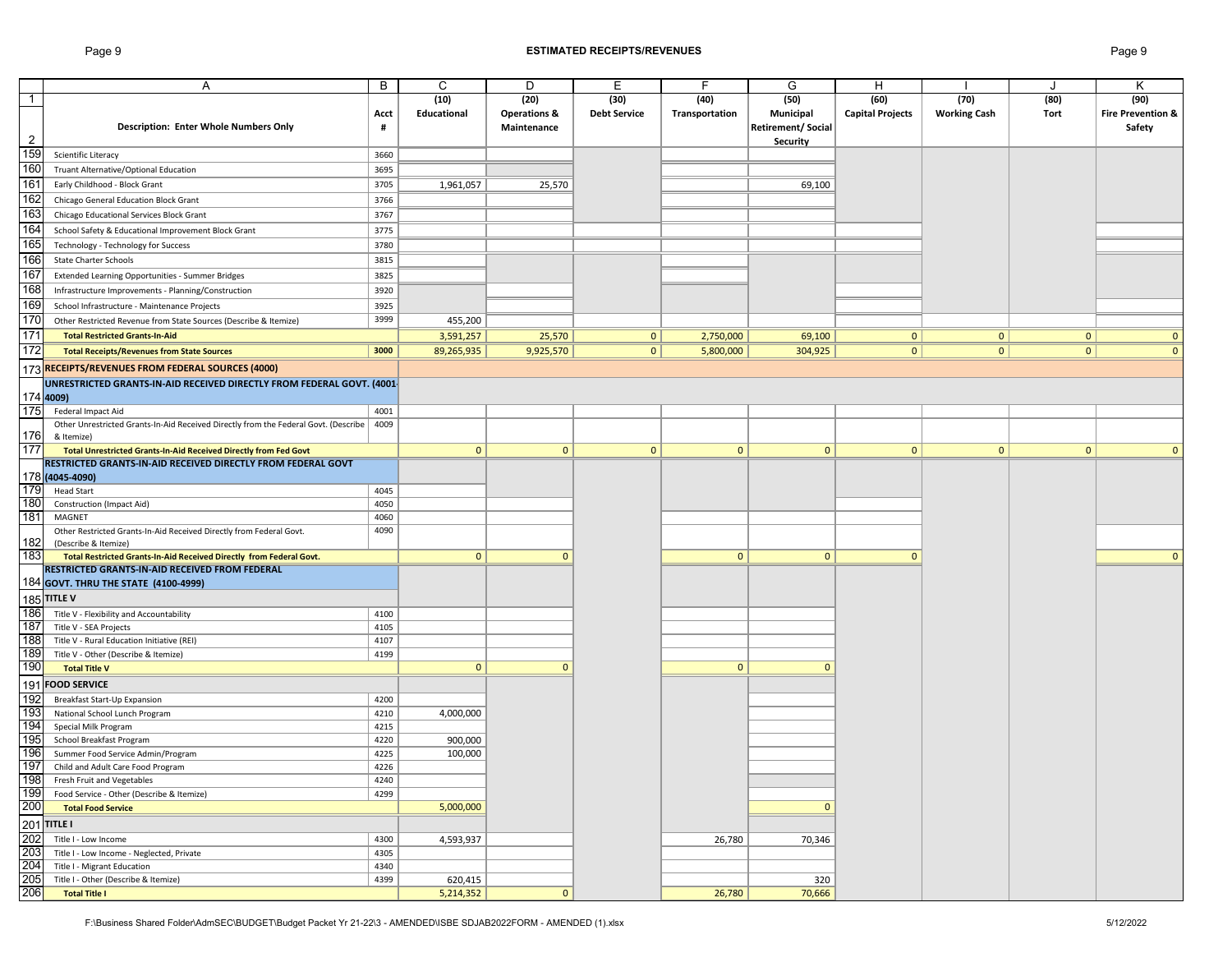## Page 10 **ESTIMATED RECEIPTS/REVENUES** Page 10

|                | A                                                                  | B    | C            | D                       | Е                   | F              | G                        | H                       |                     |              | Κ                            |
|----------------|--------------------------------------------------------------------|------|--------------|-------------------------|---------------------|----------------|--------------------------|-------------------------|---------------------|--------------|------------------------------|
| $\overline{1}$ |                                                                    |      | (10)         | (20)                    | (30)                | (40)           | (50)                     | (60)                    | (70)                | (80)         | (90)                         |
|                |                                                                    | Acct | Educational  | <b>Operations &amp;</b> | <b>Debt Service</b> | Transportation | Municipal                | <b>Capital Projects</b> | <b>Working Cash</b> | Tort         | <b>Fire Prevention &amp;</b> |
|                | Description: Enter Whole Numbers Only                              | #    |              | Maintenance             |                     |                | <b>Retirement/Social</b> |                         |                     |              | Safety                       |
| $\overline{c}$ |                                                                    |      |              |                         |                     |                | <b>Security</b>          |                         |                     |              |                              |
|                |                                                                    |      |              |                         |                     |                |                          |                         |                     |              |                              |
|                | <b>207 TITLE IV</b>                                                |      |              |                         |                     |                |                          |                         |                     |              |                              |
| 208            | Title IV - Student Support & Academic Enrichment Grant             | 4400 |              |                         |                     |                |                          |                         |                     |              |                              |
| 209            | Title IV - 21st Century                                            | 4421 |              |                         |                     |                |                          |                         |                     |              |                              |
| 210            | Title IV - Other (Describe & Itemize)                              | 4499 |              |                         |                     |                |                          |                         |                     |              |                              |
| 211            | <b>Total Title IV</b>                                              |      | $\mathbf{0}$ | $\mathbf{0}$            |                     | $\mathbf{0}$   | $\mathbf{0}$             |                         |                     |              |                              |
|                | 212 FEDERAL - SPECIAL EDUCATION                                    |      |              |                         |                     |                |                          |                         |                     |              |                              |
| 213            | Federal Special Education - Preschool Flow-Through                 | 4600 | 74,792       |                         |                     |                | 7,494                    |                         |                     |              |                              |
| 214            | Federal Special Education - Preschool Discretionary                | 4605 |              |                         |                     |                |                          |                         |                     |              |                              |
| 215            | Federal Special Education - IDEA Flow Through                      | 4620 | 2,399,467    |                         |                     |                | 99,176                   |                         |                     |              |                              |
| 216            | Federal Special Education - IDEA Room & Board                      | 4625 |              |                         |                     |                |                          |                         |                     |              |                              |
| 217            | Federal Special Education - IDEA Discretionary                     | 4630 |              |                         |                     |                |                          |                         |                     |              |                              |
| 218            | Federal Special Education - IDEA - Other (Describe & Itemize)      | 4699 |              |                         |                     |                |                          |                         |                     |              |                              |
| 219            | <b>Total Federal Special Education</b>                             |      | 2,474,259    | $\mathbf{0}$            |                     | $\mathbf{0}$   | 106,670                  |                         |                     |              |                              |
|                | 220 CTE - PERKINS                                                  |      |              |                         |                     |                |                          |                         |                     |              |                              |
|                |                                                                    |      |              |                         |                     |                |                          |                         |                     |              |                              |
| 221            | CTE - Perkins-Title IIIE Tech Prep                                 | 4770 |              |                         |                     |                |                          |                         |                     |              |                              |
| 222<br>223     | CTE - Other (Describe & Itemize)                                   | 4799 |              |                         |                     |                |                          |                         |                     |              |                              |
|                | <b>Total CTE - Perkins</b>                                         |      | $\mathbf{0}$ | $\mathbf{0}$            |                     |                | $\mathbf{0}$             |                         |                     |              |                              |
| 224            | Federal - Adult Education                                          | 4810 |              |                         |                     |                |                          |                         |                     |              |                              |
| 225            | ARRA - General State Aid - Education Stabilization                 | 4850 |              |                         |                     |                |                          |                         |                     |              |                              |
| 226            | ARRA - Title I - Low Income                                        | 4851 |              |                         |                     |                |                          |                         |                     |              |                              |
| 227            | ARRA - Title I - Neglected, Private                                | 4852 |              |                         |                     |                |                          |                         |                     |              |                              |
| 228            | ARRA - Title I - Delinquent, Private                               | 4853 |              |                         |                     |                |                          |                         |                     |              |                              |
| 229            | ARRA - Title I - School Improvement (Part A)                       | 4854 |              |                         |                     |                |                          |                         |                     |              |                              |
| 230            | ARRA - Title I - School Improvement (Section 1003g)                | 4855 |              |                         |                     |                |                          |                         |                     |              |                              |
| 231            | ARRA - IDEA - Part B - Preschool                                   | 4856 |              |                         |                     |                |                          |                         |                     |              |                              |
| 232            | ARRA - IDEA - Part B - Flow-Through                                | 4857 |              |                         |                     |                |                          |                         |                     |              |                              |
| 233            | ARRA - Title IID - Technology - Formula                            | 4860 |              |                         |                     |                |                          |                         |                     |              |                              |
| 234            | ARRA - Title IID - Technology - Competitive                        | 4861 |              |                         |                     |                |                          |                         |                     |              |                              |
| 235            | ARRA - McKinney - Vento Homeless Education                         | 4862 |              |                         |                     |                |                          |                         |                     |              |                              |
| 236            | ARRA - Child Nutrition Equipment Assistance                        | 4863 |              |                         |                     |                |                          |                         |                     |              |                              |
| 237            | Impact Aid Formula Grants                                          | 4864 |              |                         |                     |                |                          |                         |                     |              |                              |
| 238            | Impact Aid Competitive Grants                                      | 4865 |              |                         |                     |                |                          |                         |                     |              |                              |
| 239            | Qualified Zone Academy Bond Tax Credits                            | 4866 |              |                         |                     |                |                          |                         |                     |              |                              |
| 240            | Qualified School Construction Bond Credits                         | 4867 |              |                         |                     |                |                          |                         |                     |              |                              |
| 241            | <b>Build America Bond Tax Credits</b>                              | 4868 |              |                         |                     |                |                          |                         |                     |              |                              |
| 242            | Build America Bond Interest Reimbursement                          | 4869 |              |                         |                     |                |                          |                         |                     |              |                              |
| 243            | ARRA - General State Aid - Other Government Services Stabilization | 4870 |              |                         |                     |                |                          |                         |                     |              |                              |
| 244            | Other ARRA Funds - II                                              | 4871 |              |                         |                     |                |                          |                         |                     |              |                              |
| 245            | Other ARRA Funds - III                                             | 4872 |              |                         |                     |                |                          |                         |                     |              |                              |
| 246            | Other ARRA Funds - IV                                              | 4873 |              |                         |                     |                |                          |                         |                     |              |                              |
| 247            | Other ARRA Funds - V                                               | 4874 |              |                         |                     |                |                          |                         |                     |              |                              |
| 248            | ARRA - Early Childhood                                             | 4875 |              |                         |                     |                |                          |                         |                     |              |                              |
| 249            | Other ARRA Funds - VII                                             | 4876 |              |                         |                     |                |                          |                         |                     |              |                              |
| 250            | Other ARRA Funds - VIII                                            | 4877 |              |                         |                     |                |                          |                         |                     |              |                              |
| 251            | Other ARRA Funds - IX                                              | 4878 |              |                         |                     |                |                          |                         |                     |              |                              |
| 252            | Other ARRA Funds - X                                               | 4879 |              |                         |                     |                |                          |                         |                     |              |                              |
| 253            | Other ARRA Funds - Ed Job Fund Program                             | 4880 |              |                         |                     |                |                          |                         |                     |              |                              |
| 254            | <b>Total Stimulus Programs</b>                                     |      | $\mathbf{0}$ | $\mathbf{0}$            | $\mathbf 0$         | $\mathbf{0}$   | $\mathbf{0}$             | $\mathbf{0}$            |                     | $\mathbf{0}$ | $\mathbf{0}$                 |
| 255            | Race to the Top Program                                            | 4901 |              |                         |                     |                |                          |                         |                     |              |                              |
| 256            | Race to the Top - Preschool Expansion Grant                        | 4902 |              |                         |                     |                |                          |                         |                     |              |                              |
| 257            | Title III - Instruction for English Learners & Immigrant Students  | 4905 |              |                         |                     |                |                          |                         |                     |              |                              |
| 258            |                                                                    |      |              |                         |                     |                |                          |                         |                     |              |                              |
|                | Title III - English Language Acquistion                            | 4909 | 254,400      |                         |                     |                | 16,795                   |                         |                     |              |                              |
| 259            | McKinney Education for Homeless Children                           | 4920 |              |                         |                     |                |                          |                         |                     |              |                              |
| 260            | Title II - Eisenhower - Professional Development Formula           | 4930 |              |                         |                     |                |                          |                         |                     |              |                              |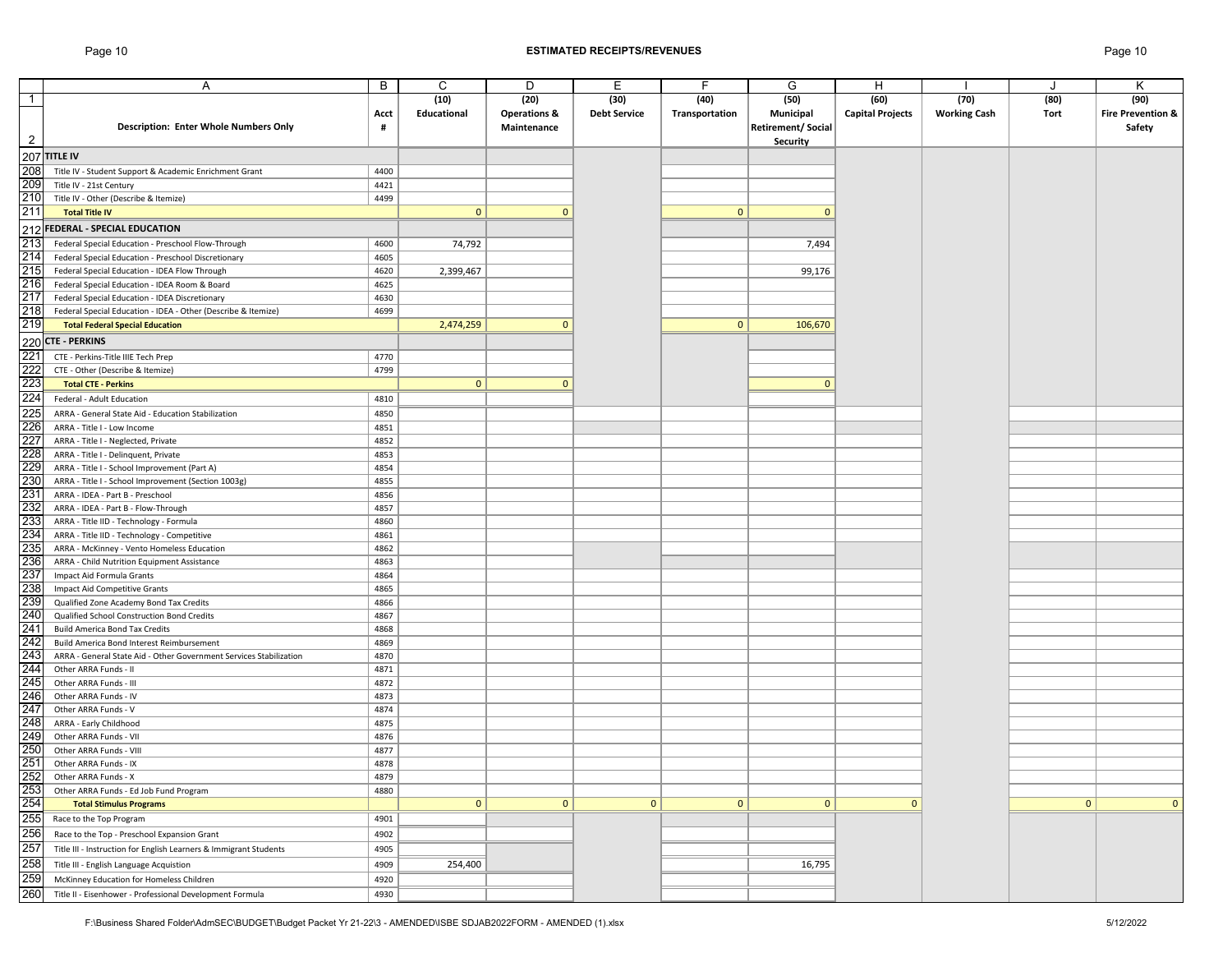## Page 11 **ESTIMATED RECEIPTS/REVENUES** Page 11

|                 |                                                                                  | B    | U           | D                       | E.                  |                | G                 |                         |                     |              | ĸ                            |
|-----------------|----------------------------------------------------------------------------------|------|-------------|-------------------------|---------------------|----------------|-------------------|-------------------------|---------------------|--------------|------------------------------|
|                 |                                                                                  |      | (10)        | (20)                    | (30)                | (40)           | (50)              | (60)                    | (70)                | (80)         | (90)                         |
|                 |                                                                                  | Acct | Educational | <b>Operations &amp;</b> | <b>Debt Service</b> | Transportation | Municipal         | <b>Capital Projects</b> | <b>Working Cash</b> | Tort         | <b>Fire Prevention &amp;</b> |
|                 | <b>Description: Enter Whole Numbers Only</b>                                     |      |             | Maintenance             |                     |                | Retirement/Social |                         |                     |              | Safety                       |
| 2               |                                                                                  |      |             |                         |                     |                | Security          |                         |                     |              |                              |
| 26 <sup>2</sup> | Title II - Teacher Quality                                                       | 4932 | 741,338     |                         |                     |                | 6,197             |                         |                     |              |                              |
| 262             | <b>Federal Charter Schools</b>                                                   | 4960 |             |                         |                     |                |                   |                         |                     |              |                              |
| 263             | <b>State Assessment Grants</b>                                                   | 4981 |             |                         |                     |                |                   |                         |                     |              |                              |
| 264             | Grant for State Assessments and Related Activities                               | 4982 |             |                         |                     |                |                   |                         |                     |              |                              |
| 265             | Medicaid Matching Funds - Administrative Outreach                                | 4991 | 300,000     |                         |                     |                |                   |                         |                     |              |                              |
| 266             | Medicaid Matching Funds - Fee-For-Service Program                                | 4992 | 150,000     |                         |                     |                |                   |                         |                     |              |                              |
|                 | Other Restricted Grants Received from Federal Government through State (Describe | 4998 |             |                         |                     |                |                   |                         |                     |              |                              |
| 267             | & Itemize)                                                                       |      | 9,576,958   | 7,463,295               |                     | 10,000         | 81,120            |                         |                     |              |                              |
|                 | Total Restricted Grants-In-Aid Received from Federal Govt. Thru the              |      |             |                         |                     |                |                   |                         |                     |              |                              |
| 268             | <b>State</b>                                                                     |      | 23,711,307  | 7,463,295               |                     | 36,780         | 281,448           | $\mathbf{0}$            |                     |              | $\mathbf{0}$                 |
| 269             | TOTAL RECEIPTS/REVENUES FROM FEDERAL SOURCES                                     | 4000 | 23,711,307  | 7,463,295               | $\mathbf{0}$        | 36,780         | 281,448           | $\overline{0}$          | $\mathbf{0}$        | $\mathbf{0}$ | $\mathbf{0}$                 |
|                 | <b>TOTAL DIRECT RECEIPTS/REVENUES (without Student Activity Funds</b>            |      |             |                         |                     |                |                   |                         |                     |              |                              |
| 270             | 1799)                                                                            |      | 139,124,696 | 23,753,340              | 9,954,000           | 7,555,280      | 4,292,773         | $\mathbf{0}$            | 20,000              | 87,025       | 43,375                       |
|                 | <b>TOTAL DIRECT RECEIPTS/REVENUES (with Student Activity Funds</b>               |      |             |                         |                     |                |                   |                         |                     |              |                              |
| 271             | 1799)                                                                            |      | 139,274,696 |                         |                     |                |                   |                         |                     |              |                              |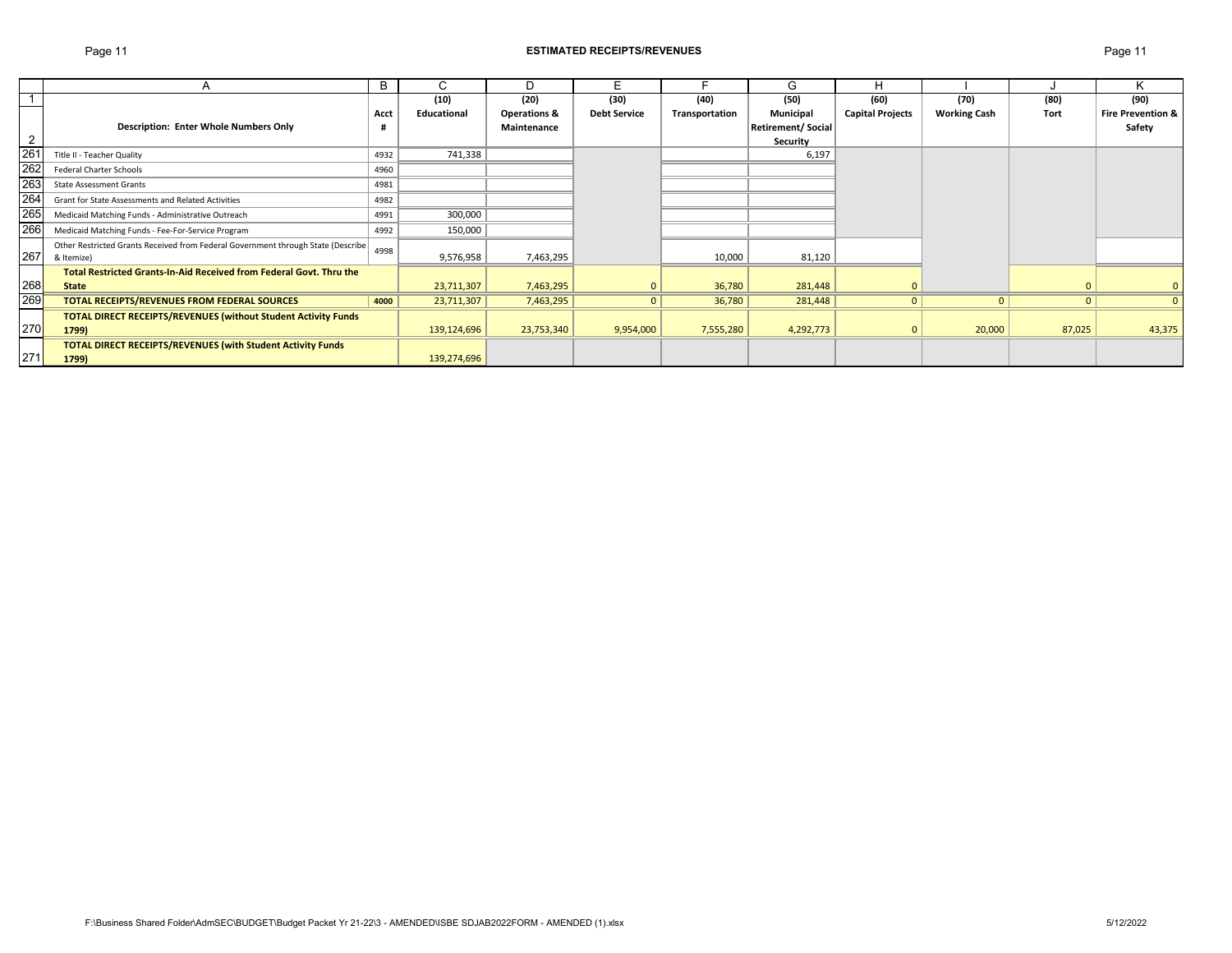## Page 12 **ESTIMATED DISBURSEMENTS/EXPENDITURES** Page 12

|                                                                                                                          | A                                                                           | B            | C                  | D                        | E                    | F                     | G              | н                    |                 |                 | Κ                          |
|--------------------------------------------------------------------------------------------------------------------------|-----------------------------------------------------------------------------|--------------|--------------------|--------------------------|----------------------|-----------------------|----------------|----------------------|-----------------|-----------------|----------------------------|
| $\mathbf{1}$                                                                                                             |                                                                             |              | (100)              | (200)                    | (300)                | (400)                 | (500)          | (600)                | (700)           | (800)           | (900)                      |
|                                                                                                                          | Description: Enter Whole Numbers Only                                       | <b>Funct</b> | <b>Salaries</b>    |                          | Purchased            | <b>Supplies &amp;</b> | Capital Outlay | <b>Other Objects</b> | Non-Capitalized | Termination     | Total                      |
| $\overline{\mathbf{c}}$                                                                                                  |                                                                             | #            |                    | <b>Employee Benefits</b> | <b>Services</b>      | <b>Materials</b>      |                |                      | Equipment       | <b>Benefits</b> |                            |
| $\ensuremath{\mathsf{3}}$                                                                                                | <b>10 - EDUCATIONAL FUND (ED)</b>                                           |              |                    |                          |                      |                       |                |                      |                 |                 |                            |
| $\overline{4}$                                                                                                           | <b>INSTRUCTION (ED)</b>                                                     | 1000         |                    |                          |                      |                       |                |                      |                 |                 |                            |
| $\overline{5}$                                                                                                           | Regular Programs                                                            | 1100         | 29,612,223         | 9,788,741                | 3,626,528            | 5,448,237             | 739,732        | 11,530               | 1,605,770       |                 | 50,832,761                 |
| $6\overline{6}$                                                                                                          | Tuition Payment to Charter Schools                                          | 1115         |                    |                          |                      |                       |                |                      |                 |                 |                            |
| $\overline{7}$                                                                                                           | Pre-K Programs                                                              | 1125         | 1,189,899          | 581,089                  | 34,248               | 98,123                | 3,415          |                      | 6,125           |                 | 1,912,899                  |
| $\frac{8}{9}$                                                                                                            | Special Education Programs (Functions 1200 - 1220)                          | 1200         | 9,494,686          | 3,723,044                | 4,071,880            | 238,310               | 22,000         | 500                  | 81,960          |                 | 17,632,380                 |
| 10                                                                                                                       | Special Education Programs Pre-K<br>Remedial and Supplemental Programs K-12 | 1225<br>1250 | 429,235<br>170,291 | 330,000<br>30,488        | 760<br>616,357       | 23,400<br>763,625     | 3,500<br>3,698 |                      | 2,500<br>11,000 |                 | 789,395<br>1,595,459       |
| 11                                                                                                                       | Remedial and Supplemental Programs Pre-K                                    | 1275         |                    |                          |                      |                       |                |                      |                 |                 | $\mathbf 0$                |
| 12                                                                                                                       | Adult/Continuing Education Programs                                         | 1300         |                    |                          |                      |                       |                |                      |                 |                 | $\overline{0}$             |
|                                                                                                                          | <b>CTE Programs</b>                                                         | 1400         |                    |                          |                      |                       |                |                      |                 |                 | $\overline{0}$             |
| 13<br>14                                                                                                                 | Interscholastic Programs                                                    | 1500         | 1,860,000          | 440,450                  | 111,500              | 437,936               | 37,264         | 13,000               | 70,000          |                 | 2,970,150                  |
| 15                                                                                                                       | Summer School Programs                                                      | 1600         | 262,960            | 16,781                   | 17,500               | 537,780               |                |                      |                 |                 | 835,021                    |
| 16                                                                                                                       | Gifted Programs                                                             | 1650         |                    |                          |                      |                       |                |                      |                 |                 | 0                          |
| 17                                                                                                                       | <b>Driver's Education Programs</b>                                          | 1700         |                    |                          |                      |                       |                |                      |                 |                 | $\Omega$                   |
| 18                                                                                                                       | <b>Bilingual Programs</b>                                                   | 1800         | 4,729,870          | 1,814,510                | 193,700              | 230,160               |                |                      |                 |                 | 6,968,240                  |
| 19                                                                                                                       | Truant Alternative & Optional Programs                                      | 1900         |                    |                          |                      |                       |                |                      |                 |                 | $\mathbf 0$                |
| 20<br>21                                                                                                                 | Pre-K Programs - Private Tuition<br>Regular K-12 Programs Private Tuition   | 1910<br>1911 |                    |                          |                      |                       |                |                      |                 |                 | $\overline{0}$<br>$\Omega$ |
|                                                                                                                          | Special Education Programs K-12 Private Tuition                             | 1912         |                    |                          |                      |                       |                | 2,650,000            |                 |                 | 2,650,000                  |
|                                                                                                                          | Special Education Programs Pre-K Tuition                                    | 1913         |                    |                          |                      |                       |                |                      |                 |                 | 0                          |
|                                                                                                                          | Remedial/Supplemental Programs K-12 Private Tuition                         | 1914         |                    |                          |                      |                       |                |                      |                 |                 | $\mathbf 0$                |
|                                                                                                                          | Remedial/Supplemental Programs Pre-K Private Tuition                        | 1915         |                    |                          |                      |                       |                |                      |                 |                 |                            |
| $\frac{22}{23} \frac{24}{25} \frac{1}{26} \frac{1}{27} \frac{1}{28} \frac{1}{29} \frac{1}{29} \frac{1}{29} \frac{1}{30}$ | Adult/Continuing Education Programs Private Tuition                         | 1916         |                    |                          |                      |                       |                |                      |                 |                 | $\mathbf 0$                |
|                                                                                                                          | <b>CTE Programs Private Tuition</b>                                         | 1917         |                    |                          |                      |                       |                |                      |                 |                 | $\mathbf 0$                |
|                                                                                                                          | Interscholastic Programs Private Tuition                                    | 1918         |                    |                          |                      |                       |                |                      |                 |                 | $\mathbf 0$                |
|                                                                                                                          | Summer School Programs Private Tuition                                      | 1919         |                    |                          |                      |                       |                |                      |                 |                 | $\mathbf 0$                |
|                                                                                                                          | Gifted Programs Private Tuition                                             | 1920         |                    |                          |                      |                       |                |                      |                 |                 | $\mathbf 0$                |
| 31                                                                                                                       | <b>Bilingual Programs Private Tuition</b>                                   | 1921         |                    |                          |                      |                       |                |                      |                 |                 | $\overline{0}$             |
|                                                                                                                          | Truants Alternative/Opt Ed Programs Private Tuition                         | 1922<br>1999 |                    |                          |                      |                       |                | 150,000              |                 |                 | $\Omega$                   |
| $\frac{32}{33}$<br>$\frac{33}{34}$                                                                                       | <b>Student Activity Fund Expenditures</b>                                   |              |                    |                          |                      |                       |                |                      |                 |                 | 150,000                    |
|                                                                                                                          | <b>Total Instruction<sup>14</sup></b> (Without Student Activity Funds 1999) | 1000         | 47,749,164         | 16,725,103               | 8,672,473            | 7,777,571             | 809,609        | 2,675,030            | 1,777,355       | $\mathbf{0}$    | 86,186,305                 |
| $\overline{35}$                                                                                                          | <b>Total Instruction14 (With Student Activity Funds 1999)</b>               | 1000         | 47,749,164         | 16,725,103               | 8,672,473            | 7,777,571             | 809,609        | 2,825,030            | 1,777,355       | 0               | 86,336,305                 |
| $\frac{36}{5}$                                                                                                           | <b>SUPPORT SERVICES (ED)</b>                                                | 2000         |                    |                          |                      |                       |                |                      |                 |                 |                            |
| 37                                                                                                                       | <b>Support Services - Pupil</b>                                             | 2100         |                    |                          |                      |                       |                |                      |                 |                 |                            |
| 38                                                                                                                       | Attendance & Social Work Services                                           | 2110         | 2,142,900          | 779,360                  | 295,500              | 14,100                |                |                      |                 |                 | 3,231,860                  |
| 39<br>40                                                                                                                 | <b>Guidance Services</b>                                                    | 2120         | 1,062,700          | 383,023                  | 451,144              |                       |                |                      |                 |                 | 1,896,867                  |
|                                                                                                                          | <b>Health Services</b><br><b>Psychological Services</b>                     | 2130<br>2140 | 903,800<br>753,477 | 399,100<br>275,098       | 459,250<br>373,300   | 323,044<br>17,800     |                | 500                  |                 |                 | 2,085,194<br>1,420,175     |
|                                                                                                                          | Speech Pathology & Audiology Services                                       | 2150         | 1,058,800          | 409,700                  |                      |                       |                |                      |                 |                 | 2,705,380                  |
| 41<br>42<br>43                                                                                                           | Other Support Services - Pupils (Describe & Itemize)                        | 2190         | 48,600             |                          | 1,223,450<br>121,515 | 13,430<br>5,060       |                |                      |                 |                 | 175,175                    |
| 44                                                                                                                       | <b>Total Support Services - Pupil</b>                                       | 2100         | 5,970,277          | 2,246,281                | 2,924,159            | 373,434               | $\overline{0}$ | 500                  | $\mathbf{0}$    | $\mathbf{0}$    | 11,514,651                 |
|                                                                                                                          | <b>Support Services - Instructional Staff</b>                               | 2200         |                    |                          |                      |                       |                |                      |                 |                 |                            |
| $\frac{45}{5}$<br>46                                                                                                     | Improvement of Instruction Services                                         | 2210         | 4,037,251          | 959,798                  | 1,583,821            | 347,468               |                | 53,500               |                 |                 | 6,981,838                  |
| 47                                                                                                                       | <b>Educational Media Services</b>                                           | 2220         | 90,881             | 1,000                    |                      |                       |                |                      |                 |                 | 91,881                     |
| 48                                                                                                                       | <b>Assessment &amp; Testing</b>                                             | 2230         | 10,000             | 415                      | 138,650              |                       |                |                      |                 |                 | 149,065                    |
| 49                                                                                                                       | <b>Total Support Services - Instructional Staff</b>                         | 2200         | 4,138,132          | 961,213                  | 1,722,471            | 347,468               | 0              | 53,500               | $\overline{0}$  | 0               | 7,222,784                  |
| 50                                                                                                                       | <b>Support Services - General Administration</b>                            | 2300         |                    |                          |                      |                       |                |                      |                 |                 |                            |
| 51                                                                                                                       | Board of Education Services                                                 | 2310         | 380,130            | 72,700                   | 221,168              | 24,910                |                | 37,000               | 4,000           |                 | 739,908                    |
|                                                                                                                          | <b>Executive Administration Services</b>                                    | 2320         | 1,873,856          | 314,585                  | 72,500               | 54,435                |                | 13,500               | 4,720           |                 | 2,333,596                  |
| 52<br>53                                                                                                                 | Special Area Administration Services                                        | 2330         | 16,300             | 7,800                    | 6,450                |                       |                |                      |                 |                 | 30,550                     |
|                                                                                                                          | <b>Tort Immunity Services</b>                                               | 2361,        |                    |                          |                      |                       |                |                      |                 |                 |                            |
| $\frac{54}{55}$                                                                                                          |                                                                             | 2365         |                    |                          | 1,092,500            |                       |                | 165,000              |                 |                 | 1,257,500                  |
|                                                                                                                          | <b>Total Support Services - General Administration</b>                      | 2300         | 2,270,286          | 395,085                  | 1,392,618            | 79,345                | 0              | 215,500              | 8,720           | 0               | 4,361,554                  |
| 56                                                                                                                       | <b>Support Services - School Administration</b>                             | 2400         |                    |                          |                      |                       |                |                      |                 |                 |                            |
| 57                                                                                                                       | Office of the Principal Services                                            | 2410         | 5,729,740          | 1,904,865                | 8,240                | 233,975               | 11,100         | 8,131                | 58,368          |                 | 7,954,419                  |
| 58                                                                                                                       | Other Support Services - School Administration (Describe & Itemize)         | 2490         |                    |                          |                      |                       |                |                      |                 |                 |                            |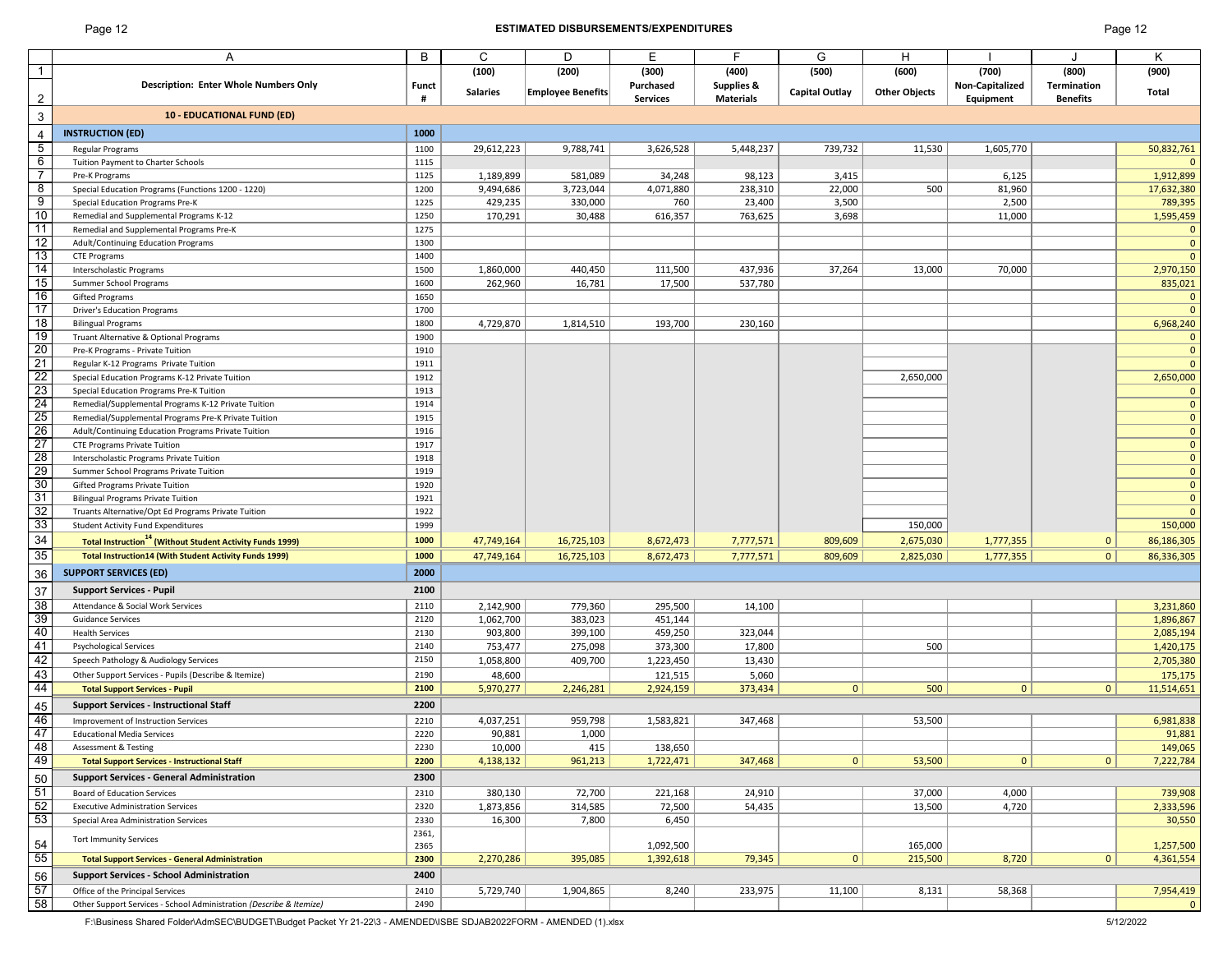## Page 13 **ESTIMATED DISBURSEMENTS/EXPENDITURES** Page 13

| Page 13 |  |
|---------|--|
|---------|--|

|                | Α                                                                                                               | B            | C                    | D                        | E                    | F                | G              | H                    |                 |                 | Κ                             |
|----------------|-----------------------------------------------------------------------------------------------------------------|--------------|----------------------|--------------------------|----------------------|------------------|----------------|----------------------|-----------------|-----------------|-------------------------------|
| $\mathbf{1}$   |                                                                                                                 |              | (100)                | (200)                    | (300)                | (400)            | (500)          | (600)                | (700)           | (800)           | (900)                         |
|                | <b>Description: Enter Whole Numbers Only</b>                                                                    | <b>Funct</b> |                      |                          | Purchased            | Supplies &       |                |                      | Non-Capitalized | Termination     |                               |
| $\overline{2}$ |                                                                                                                 | #            | <b>Salaries</b>      | <b>Employee Benefits</b> | <b>Services</b>      | <b>Materials</b> | Capital Outlay | <b>Other Objects</b> | Equipment       | <b>Benefits</b> | Total                         |
| 59             | <b>Total Support Services - School Administration</b>                                                           | 2400         | 5,729,740            | 1,904,865                | 8,240                | 233,975          | 11,100         | 8,131                | 58,368          | $\mathbf{0}$    | 7,954,419                     |
|                | <b>Support Services - Business</b>                                                                              |              |                      |                          |                      |                  |                |                      |                 |                 |                               |
| 60<br>61       |                                                                                                                 | 2500         |                      |                          |                      |                  |                |                      |                 |                 | $\Omega$                      |
| 62             | Direction of Business Support Services                                                                          | 2510         |                      |                          |                      |                  |                |                      |                 |                 |                               |
| 63             | <b>Fiscal Services</b><br>Operation & Maintenance of Plant Services                                             | 2520<br>2540 | 767,590              | 167,500<br>64,000        | 135,465<br>73,775    | 35,700           | 20,000         | 2,200                | 2,140           |                 | 1,130,595                     |
| 64             | <b>Pupil Transportation Services</b>                                                                            | 2550         | 269,700              |                          |                      | 137,735          | 10,000         |                      |                 |                 | 555,210<br>$\Omega$           |
| 65             | <b>Food Services</b>                                                                                            | 2560         | 2,034,500            | 805,165                  | 280,350              | 2,484,949        | 52,900         | 11,900               | 50,000          |                 | 5,719,764                     |
| 66             | <b>Internal Services</b>                                                                                        | 2570         | 84,638               | 33,250                   | 66,300               |                  |                |                      |                 |                 | 184,188                       |
| 67             | <b>Total Support Services - Business</b>                                                                        | 2500         | 3,156,428            | 1,069,915                | 555,890              | 2,658,384        | 82,900         | 14,100               | 52,140          | 0 <sup>1</sup>  | 7,589,757                     |
|                | <b>Support Services - Central</b>                                                                               | 2600         |                      |                          |                      |                  |                |                      |                 |                 |                               |
| 68             |                                                                                                                 |              |                      |                          |                      |                  |                |                      |                 |                 |                               |
| 69<br>70       | Direction of Central Support Services                                                                           | 2610         |                      |                          |                      |                  |                |                      |                 |                 | $\Omega$                      |
| 71             | Planning, Research, Development & Evaluation Services                                                           | 2620         | 170,350              | 22,250                   | 58,500               | 10,000           |                | 1,000                |                 |                 | 262,100                       |
| 72             | <b>Information Services</b>                                                                                     | 2630<br>2640 | 209,175<br>2,520,880 | 44,170<br>733,955        | 22,238               | 149,159<br>7,275 |                | 715                  | 6,000<br>5,000  | 70,000          | 431,457                       |
| 73             | <b>Staff Services</b>                                                                                           | 2660         | 721,100              | 279,800                  | 1,127,935<br>388,812 | 21,900           |                |                      |                 |                 | 4,465,045<br>1,411,612        |
| 74             | <b>Data Processing Services</b><br><b>Total Support Services - Central</b>                                      | 2600         | 3,621,505            | 1,080,175                | 1,597,485            | 188,334          | $\mathbf{0}$   | 1,715                | 11,000          | 70,000          | 6,570,214                     |
|                |                                                                                                                 |              |                      |                          |                      |                  |                |                      |                 |                 |                               |
| 75             | Other Support Services (Describe & Itemize)                                                                     | 2900         | 10,000               | 381,900                  |                      |                  |                |                      |                 |                 | 391,900                       |
| 76             | <b>Total Support Services</b>                                                                                   | 2000         | 24,896,368           | 8,039,434                | 8,200,863            | 3,880,940        | 94,000         | 293,446              | 130,228         | 70,000          | 45,605,279                    |
| 77             | <b>COMMUNITY SERVICES (ED)</b>                                                                                  | 3000         | 111,999              | 6,084                    | 145,578              | 360,385          |                |                      | 25,000          |                 | 649,046                       |
| 78             | PAYMENTS TO OTHER DIST & GOVT UNITS (ED)                                                                        | 4000         |                      |                          |                      |                  |                |                      |                 |                 |                               |
| 79             | Payments to Other Dist & Govt Units (In-State)                                                                  | 4100         |                      |                          |                      |                  |                |                      |                 |                 |                               |
| 80             | Payments for Regular Programs                                                                                   | 4110         |                      |                          |                      |                  |                |                      |                 |                 | $\mathbf 0$                   |
| 81             | Payments for Special Education Programs                                                                         | 4120         |                      |                          |                      |                  |                |                      |                 |                 | $\mathbf 0$                   |
| 82             | Payments for Adult/Continuing Education Programs                                                                | 4130         |                      |                          |                      |                  |                |                      |                 |                 | $\mathbf 0$                   |
| 83             | Payments for CTE Programs                                                                                       | 4140         |                      |                          |                      |                  |                |                      |                 |                 | $\mathbf 0$                   |
| 84<br>85       | Payments for Community College Programs<br>Other Payments to In-State Govt Units (Describe & Itemize)           | 4170<br>4190 |                      |                          |                      |                  |                |                      |                 |                 | $\mathbf 0$<br>$\overline{0}$ |
| 86             |                                                                                                                 |              |                      |                          | $\Omega$             |                  |                | $\Omega$             |                 |                 | $\mathbf 0$                   |
| 87             | <b>Total Payments to Other Dist &amp; Govt Units (In-State)</b>                                                 | 4100         |                      |                          |                      |                  |                |                      |                 |                 |                               |
| 88             | Payments for Regular Programs - Tuition                                                                         | 4210<br>4220 |                      |                          |                      |                  |                | 125,000              |                 |                 | 125,000                       |
| 89             | Payments for Special Education Programs - Tuition<br>Payments for Adult/Continuing Education Programs - Tuition | 4230         |                      |                          |                      |                  |                | 225,000              |                 |                 | 225,000<br>$\mathbf{0}$       |
| 90             | Payments for CTE Programs - Tuition                                                                             | 4240         |                      |                          |                      |                  |                |                      |                 |                 | $\mathbf 0$                   |
| 91             | Payments for Community College Programs - Tuition                                                               | 4270         |                      |                          |                      |                  |                |                      |                 |                 | $\mathbf 0$                   |
| 92             | Payments for Other Programs - Tuition                                                                           | 4280         |                      |                          |                      |                  |                |                      |                 |                 | $\mathbf 0$                   |
| 93             | Other Payments to In-State Govt Units (Describe & Itemize)                                                      | 4290         |                      |                          |                      |                  |                |                      |                 |                 | $\mathbf 0$                   |
| 94             | Total Payments to Other Dist & Govt Units - Tuition (In State)                                                  | 4200         |                      |                          |                      |                  |                | 350,000              |                 |                 | 350,000                       |
| 95             | Payments for Regular Programs - Transfers                                                                       | 4310         |                      |                          |                      |                  |                |                      |                 |                 | $\mathbf 0$                   |
| 96             | Payments for Special Education Programs - Transfers                                                             | 4320         |                      |                          |                      |                  |                |                      |                 |                 | $\pmb{0}$                     |
| 97             | Payments for Adult/Continuing Ed Programs - Transfers                                                           | 4330         |                      |                          |                      |                  |                |                      |                 |                 | $\mathbf 0$                   |
| 98             | Payments for CTE Programs - Transfers                                                                           | 4340         |                      |                          |                      |                  |                |                      |                 |                 | $\mathbf 0$                   |
| 99             | Payments for Community College Program - Transfers                                                              | 4370         |                      |                          |                      |                  |                |                      |                 |                 | $\mathbf 0$                   |
| 100            | Payments for Other Programs - Transfers                                                                         | 4380         |                      |                          |                      |                  |                |                      |                 |                 | $\mathbf 0$                   |
| 101            | Other Payments to In-State Govt Units - Transfers (Describe & Itemize)                                          | 4390         |                      |                          |                      |                  |                |                      |                 |                 | $\mathbf 0$                   |
| 102            | Total Payments to Other Dist & Govt Units-Transfers (In State)                                                  | 4300         |                      |                          | $\Omega$             |                  |                | $\Omega$             |                 |                 | $\mathbf 0$                   |
| 103            | Payments to Other Dist & Govt Units (Out of State)                                                              | 4400         |                      |                          |                      |                  |                |                      |                 |                 | $\mathbf{0}$                  |
| 104            | <b>Total Payments to Other Dist &amp; Govt Units</b>                                                            | 4000         |                      |                          | $\mathbf{0}$         |                  |                | 350,000              |                 |                 | 350,000                       |
| 105            | <b>DEBT SERVICE (ED)</b>                                                                                        | 5000         |                      |                          |                      |                  |                |                      |                 |                 |                               |
| 106            | Debt Service - Interest on Short-Term Debt                                                                      | 5100         |                      |                          |                      |                  |                |                      |                 |                 |                               |
| 107            | <b>Tax Anticipation Warrants</b>                                                                                | 5110         |                      |                          |                      |                  |                |                      |                 |                 | $\mathbf{0}$                  |
| 108            | <b>Tax Anticipation Notes</b>                                                                                   | 5120         |                      |                          |                      |                  |                |                      |                 |                 | $\mathbf 0$                   |
| 109            | Corporate Personal Property Repl Tax Anticipated Notes                                                          | 5130         |                      |                          |                      |                  |                |                      |                 |                 | $\mathbf 0$                   |
| 110            | <b>State Aid Anticipation Certificates</b>                                                                      | 5140         |                      |                          |                      |                  |                |                      |                 |                 | $\mathbf 0$                   |
| 111            | Other Interest on Short-Term Debt (Describe & Itemize)                                                          | 5150         |                      |                          |                      |                  |                |                      |                 |                 | $\mathbf 0$                   |
| 112            | <b>Total Debt Service - Interest on Short-Term Debt</b>                                                         | 5100         |                      |                          |                      |                  |                | $\Omega$             |                 |                 | $\mathbf 0$                   |
| 113            | Debt Service - Interest on Long-Term Debt                                                                       | 5200         |                      |                          |                      |                  |                |                      |                 |                 | $\mathbf 0$                   |
| 114            | <b>Total Debt Service</b>                                                                                       | 5000         |                      |                          |                      |                  |                | $\overline{0}$       |                 |                 | $\overline{0}$                |
|                |                                                                                                                 |              |                      |                          |                      |                  |                |                      |                 |                 |                               |
| 115            | <b>PROVISION FOR CONTINGENCIES (ED)</b>                                                                         | 6000         |                      |                          |                      |                  |                |                      |                 |                 | $\mathbf 0$                   |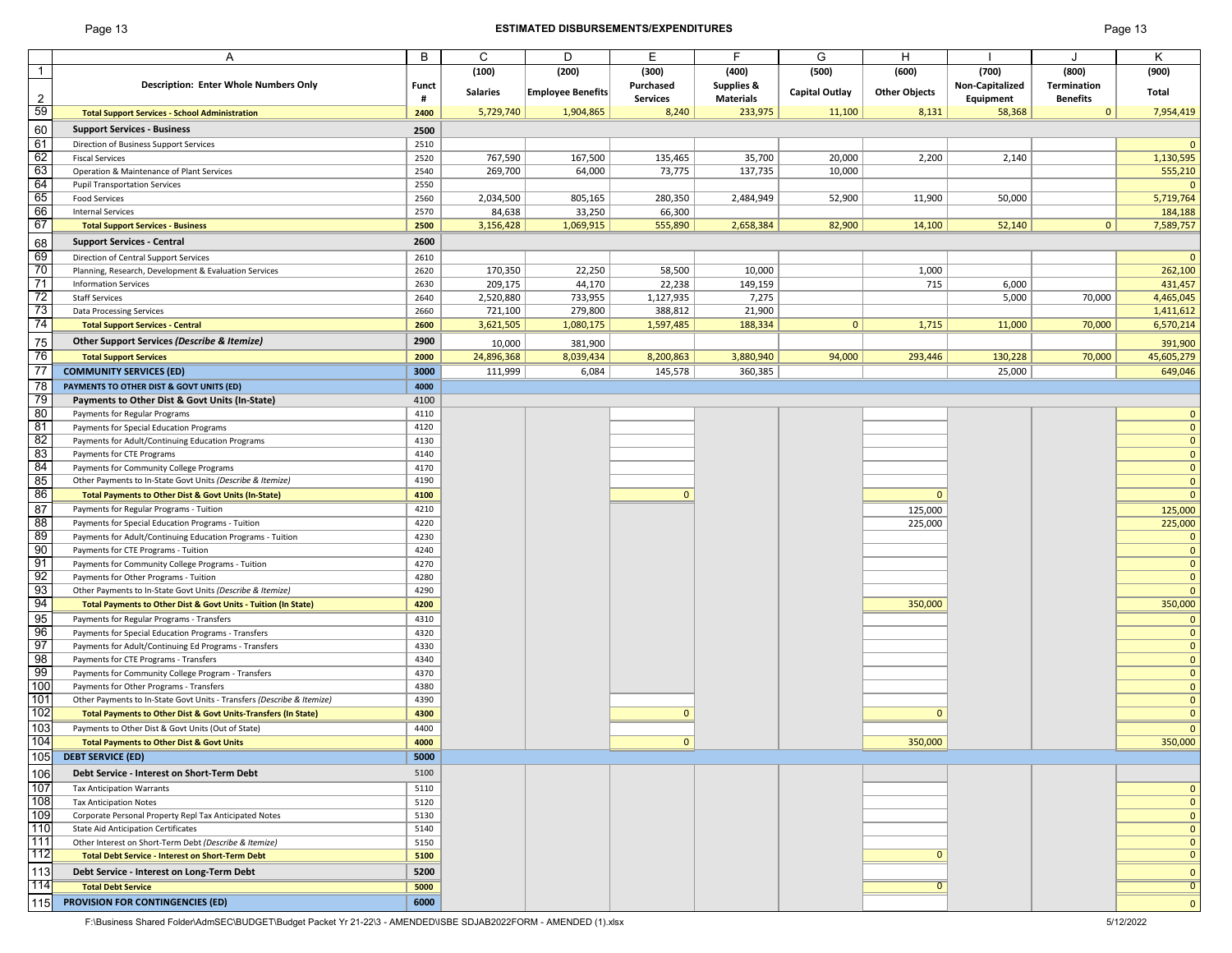## Page 14 **ESTIMATED DISBURSEMENTS/EXPENDITURES** Page 14

|                | A                                                                                                                        | B            | C               | D                 | E               | F                | G                     | H                    |                 |                 | Κ                            |
|----------------|--------------------------------------------------------------------------------------------------------------------------|--------------|-----------------|-------------------|-----------------|------------------|-----------------------|----------------------|-----------------|-----------------|------------------------------|
| $\overline{1}$ |                                                                                                                          |              | (100)           | (200)             | (300)           | (400)            | (500)                 | (600)                | (700)           | (800)           | (900)                        |
|                | <b>Description: Enter Whole Numbers Only</b>                                                                             | Funct        | <b>Salaries</b> | Employee Benefits | Purchased       | Supplies &       | <b>Capital Outlay</b> | <b>Other Objects</b> | Non-Capitalized | Termination     | Total                        |
| $\overline{2}$ |                                                                                                                          | #            |                 |                   | <b>Services</b> | <b>Materials</b> |                       |                      | Equipment       | <b>Benefits</b> |                              |
| 116            | <b>Total Direct Disbursements/Expenditures (without Student Activity Funds (1999)</b>                                    |              | 72,757,531      | 24,770,621        | 17,018,914      | 12,018,896       | 903,609               | 3,318,476            | 1,932,583       | 70,000          | 132,790,630                  |
| 117            | <b>Total Direct Disbursements/Expenditures (with Student Activity Funds (1999)</b>                                       |              | 72,757,531      | 24,770,621        | 17,018,914      | 12,018,896       | 903,609               | 3,468,476            | 1,932,583       | 70,000          | 132,940,630                  |
| 118            | Excess (Deficiency) of Receipts/Revenues Over Disbursements/Expenditures (Without<br><b>Student Activity Funds 1999)</b> |              |                 |                   |                 |                  |                       |                      |                 |                 | 6,334,066                    |
|                | Excess (Deficiency) of Receipts/Revenues Over Disbursements/Expenditures (With                                           |              |                 |                   |                 |                  |                       |                      |                 |                 |                              |
| 119<br>Ē       | <b>Student Activity Funds 1999)</b>                                                                                      |              |                 |                   |                 |                  |                       |                      |                 |                 | 6,334,066                    |
| 121            | 20 - OPERATIONS AND MAINTENANCE FUND (O&M)                                                                               |              |                 |                   |                 |                  |                       |                      |                 |                 |                              |
| 122            | <b>SUPPORT SERVICES (O&amp;M)</b>                                                                                        | 2000         |                 |                   |                 |                  |                       |                      |                 |                 |                              |
| 123            | <b>Support Services - Pupil</b>                                                                                          | 2100         |                 |                   |                 |                  |                       |                      |                 |                 |                              |
| 124            | Other Support Services - Pupils (Describe & Itemize)                                                                     | 2190         |                 |                   |                 |                  |                       |                      |                 |                 | $\mathbf{0}$                 |
| 125            | <b>Support Services - Business</b>                                                                                       | 2500         |                 |                   |                 |                  |                       |                      |                 |                 |                              |
| 126            | Direction of Business Support Services                                                                                   | 2510         |                 |                   |                 |                  |                       |                      |                 |                 | $\mathbf 0$                  |
| 127            | Facilities Acquisition & Construction Services                                                                           | 2530         |                 |                   |                 |                  |                       |                      |                 |                 | $\mathbf{0}$                 |
| 128            | Operation & Maintenance of Plant Services                                                                                | 2540         | 6,390,773       | 1,899,700         | 3,112,725       | 2,965,640        | 7,995,150             | 600                  | 298,990         | 1,000           | 22,664,578                   |
| 129            | <b>Pupil Transportation Services</b>                                                                                     | 2550         |                 |                   |                 |                  |                       |                      |                 |                 | $\mathbf{0}$                 |
| 130            | <b>Food Services</b>                                                                                                     | 2560         |                 |                   |                 |                  |                       |                      |                 |                 | $\mathbf{0}$                 |
| 131            | <b>Total Support Services - Business</b>                                                                                 | 2500         | 6,390,773       | 1,899,700         | 3,112,725       | 2,965,640        | 7,995,150             | 600                  | 298,990         | 1,000           | 22,664,578                   |
| 132            | <b>Other Support Services</b> (Describe & Itemize)                                                                       | 2900         |                 |                   |                 |                  |                       |                      |                 |                 | $\Omega$                     |
| 133            | <b>Total Support Services</b>                                                                                            | 2000         | 6,390,773       | 1,899,700         | 3,112,725       | 2,965,640        | 7,995,150             | 600                  | 298,990         | 1,000           | 22,664,578                   |
| 134            | <b>COMMUNITY SERVICES (O&amp;M)</b>                                                                                      | 3000         |                 |                   |                 |                  |                       |                      |                 |                 | $\Omega$                     |
| 135            | <b>PAYMENTS TO OTHER DIST &amp; GOVT UNITS (O&amp;M)</b>                                                                 | 4000         |                 |                   |                 |                  |                       |                      |                 |                 |                              |
| 136            | Payments to Other Dist & Govt Units (In-State)                                                                           | 4100         |                 |                   |                 |                  |                       |                      |                 |                 |                              |
| 137            | Payments for Regular Programs                                                                                            | 4110         |                 |                   |                 |                  |                       |                      |                 |                 | $\mathbf{0}$                 |
| 138            | Payments for Special Education Programs                                                                                  | 4120         |                 |                   |                 |                  |                       |                      |                 |                 | $\mathbf{0}$                 |
| 139            | Payments for CTE Program                                                                                                 | 4140         |                 |                   |                 |                  |                       |                      |                 |                 | $\mathbf{0}$                 |
| 140            | Other Payments to In-State Govt Units (Describe & Itemize)                                                               | 4190         |                 |                   |                 |                  |                       |                      |                 |                 | $\mathbf{0}$                 |
| 141            | Total Payments to Other Dist & Govt Units (In-State)                                                                     | 4100         |                 |                   | $\mathbf{0}$    |                  |                       | $\mathbf{0}$         |                 |                 | $\mathbf{0}$                 |
| 142            | Payments to Other Dist & Govt Units (Out of State) <sup>14</sup>                                                         | 4400         |                 |                   |                 |                  |                       |                      |                 |                 | $\mathbf{0}$                 |
| 143            | <b>Total Payments to Other Dist &amp; Govt Unit</b>                                                                      | 4000         |                 |                   | $\Omega$        |                  |                       | $\Omega$             |                 |                 | $\mathbf{0}$                 |
| 144            | <b>DEBT SERVICE (O&amp;M)</b>                                                                                            | 5000         |                 |                   |                 |                  |                       |                      |                 |                 |                              |
| 145            | Debt Service - Interest on Short-Term Debt                                                                               | 5100         |                 |                   |                 |                  |                       |                      |                 |                 |                              |
| 146            | <b>Tax Anticipation Warrants</b>                                                                                         | 5110         |                 |                   |                 |                  |                       |                      |                 |                 | $\mathbf{0}$                 |
| 147            | <b>Tax Anticipation Notes</b>                                                                                            | 5120         |                 |                   |                 |                  |                       |                      |                 |                 | $\overline{0}$               |
| 148            | Corporate Personal Prop Repl Tax Anticipated Notes                                                                       | 5130         |                 |                   |                 |                  |                       |                      |                 |                 | $\mathbf{0}$                 |
| 149            | <b>State Aid Anticipation Certificates</b>                                                                               | 5140         |                 |                   |                 |                  |                       |                      |                 |                 | $\mathbf{0}$                 |
| 150            | Other Interest on Short-Term Debt (Describe & Itemize)                                                                   | 5150         |                 |                   |                 |                  |                       |                      |                 |                 | $\mathbf{0}$                 |
| 151            | <b>Total Debt Service - Interest on Short-Term Debt</b>                                                                  | 5100         |                 |                   |                 |                  |                       | $\mathbf{0}$         |                 |                 | $\mathbf{0}$                 |
| 152            | Debt Service - Interest on Long-Term Debt                                                                                | 5200         |                 |                   |                 |                  |                       |                      |                 |                 | $\overline{0}$               |
| 153            | <b>Total Debt Service</b>                                                                                                | 5000         |                 |                   |                 |                  |                       | $\overline{0}$       |                 |                 | $\overline{0}$               |
| 154            | <b>PROVISION FOR CONTINGENCIES (O&amp;M)</b>                                                                             | 6000         |                 |                   |                 |                  |                       |                      |                 |                 | $\mathbf{0}$                 |
| 155            | <b>Total Direct Disbursements/Expenditures</b>                                                                           |              | 6,390,773       | 1,899,700         | 3,112,725       | 2,965,640        | 7,995,150             | 600                  | 298,990         | 1,000           | 22,664,578                   |
| 156            | Excess (Deficiency) of Receipts/Revenues Over Disbursements/Expenditures                                                 |              |                 |                   |                 |                  |                       |                      |                 |                 | 1,088,762                    |
| זסד            | 15830 - DEBT SERVICE FUND (DS)                                                                                           |              |                 |                   |                 |                  |                       |                      |                 |                 |                              |
|                | PAYMENTS TO OTHER DIST & GOVT UNITS (DS)                                                                                 | 4000         |                 |                   |                 |                  |                       |                      |                 |                 |                              |
| 159            |                                                                                                                          | 4100         |                 |                   |                 |                  |                       |                      |                 |                 |                              |
| 160<br>161     | Payments to Other Dist & Govt Units (In-State)                                                                           |              |                 |                   |                 |                  |                       |                      |                 |                 |                              |
| 162            | <b>Payments for Regular Programs</b><br><b>Payments for Special Education Programs</b>                                   | 4110<br>4120 |                 |                   |                 |                  |                       |                      |                 |                 | $\mathbf{0}$<br>$\mathbf{0}$ |
| 163            | Other Payments to In-State Govt Units (Describe & Itemize)                                                               | 4190         |                 |                   |                 |                  |                       |                      |                 |                 | $\mathbf{0}$                 |
| 164            | <b>Total Payments to Other Dist &amp; Govt Units (In-State)</b>                                                          | 4000         |                 |                   |                 |                  |                       | $\mathbf{0}$         |                 |                 | $\mathbf{0}$                 |
|                |                                                                                                                          | 5000         |                 |                   |                 |                  |                       |                      |                 |                 |                              |
| 165            | <b>DEBT SERVICE (DS)</b>                                                                                                 |              |                 |                   |                 |                  |                       |                      |                 |                 |                              |
| 166            | Debt Service - Interest on Short-Term Debt                                                                               | 5100         |                 |                   |                 |                  |                       |                      |                 |                 |                              |
| 167            | <b>Tax Anticipation Warrants</b>                                                                                         | 5110         |                 |                   |                 |                  |                       |                      |                 |                 | $\mathbf{0}$                 |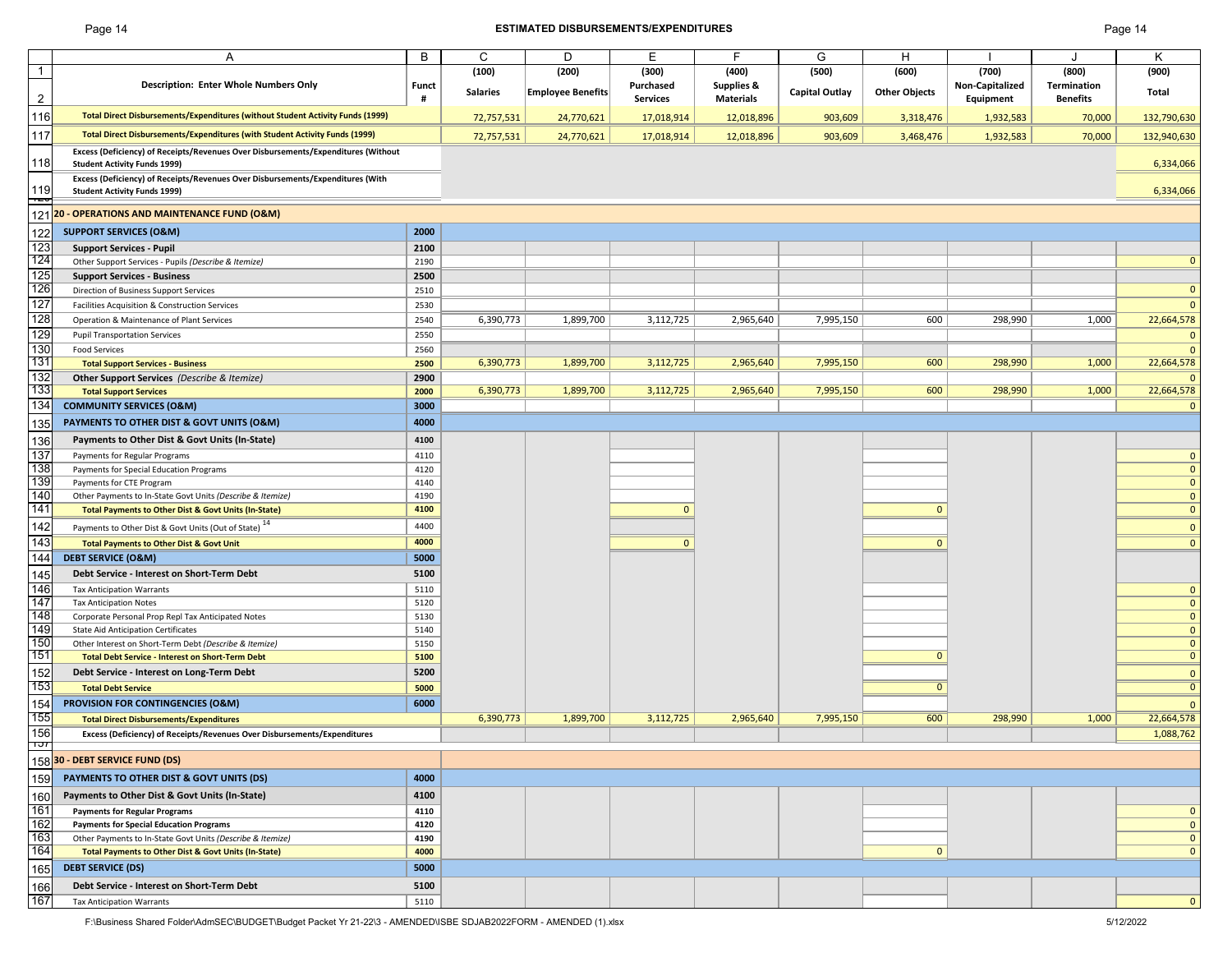## Page 15 **ESTIMATED DISBURSEMENTS/EXPENDITURES** Page 15

|                                        | A                                                                                    | B            | C               | D                        | Е               | F                     | G                     | Н                    |                 | J               | K                            |
|----------------------------------------|--------------------------------------------------------------------------------------|--------------|-----------------|--------------------------|-----------------|-----------------------|-----------------------|----------------------|-----------------|-----------------|------------------------------|
| $\overline{1}$                         |                                                                                      |              | (100)           | (200)                    | (300)           | (400)                 | (500)                 | (600)                | (700)           | (800)           | (900)                        |
|                                        | <b>Description: Enter Whole Numbers Only</b>                                         | <b>Funct</b> | <b>Salaries</b> | <b>Employee Benefits</b> | Purchased       | <b>Supplies &amp;</b> | <b>Capital Outlay</b> | <b>Other Objects</b> | Non-Capitalized | Termination     | Total                        |
| $\overline{2}$                         |                                                                                      | #            |                 |                          | <b>Services</b> | <b>Materials</b>      |                       |                      | Equipment       | <b>Benefits</b> |                              |
| 168                                    | <b>Tax Anticipation Notes</b>                                                        | 5120         |                 |                          |                 |                       |                       |                      |                 |                 | $\Omega$                     |
| 169                                    | Corporate Personal Prop Repl Tax Anticipation Notes                                  | 5130         |                 |                          |                 |                       |                       |                      |                 |                 | $\mathbf{0}$                 |
| 170                                    | <b>State Aid Anticipation Certificates</b>                                           | 5140         |                 |                          |                 |                       |                       |                      |                 |                 | $\mathbf{0}$                 |
| 171                                    | Other Interest on Short-Term Debt (Describe & Itemize)                               | 5150         |                 |                          |                 |                       |                       |                      |                 |                 | $\mathbf{0}$                 |
| 172                                    | <b>Total Debt Service - Interest On Short-Term Debt</b>                              | 5100         |                 |                          |                 |                       |                       | $\mathbf{0}$         |                 |                 | $\Omega$                     |
| 173                                    | Debt Service - Interest on Long-Term Debt                                            | 5200         |                 |                          |                 |                       |                       |                      |                 |                 |                              |
|                                        |                                                                                      |              |                 |                          |                 |                       |                       | 3,210,647            |                 |                 | 3,210,647                    |
|                                        | Debt Service - Payments of Principal on Long-Term Debt 15                            | 5300         |                 |                          |                 |                       |                       |                      |                 |                 |                              |
| 174                                    | (Lease/Purchase Principal Retired)                                                   |              |                 |                          |                 |                       |                       | 7,228,086            |                 |                 | 7,228,086                    |
| 175                                    | Debt Service Other (Describe & Itemize)                                              | 5400         |                 |                          |                 |                       |                       | 21,200               |                 |                 | 21,200                       |
| 176                                    | <b>Total Debt Service</b>                                                            | 5000         |                 |                          | $\Omega$        |                       |                       | 10,459,933           |                 |                 | 10,459,933                   |
| $\frac{177}{20}$                       |                                                                                      |              |                 |                          |                 |                       |                       |                      |                 |                 |                              |
| 178                                    | <b>PROVISION FOR CONTINGENCIES (DS)</b>                                              | 6000         |                 |                          |                 |                       |                       |                      |                 |                 |                              |
|                                        | <b>Total Direct Disbursements/Expenditures</b>                                       |              |                 |                          | $\Omega$        |                       |                       | 10,459,933           |                 |                 | 10,459,933                   |
| 179                                    | Excess (Deficiency) of Receipts/Revenues Over Disbursements/Expenditures             |              |                 |                          |                 |                       |                       |                      |                 |                 | (505, 933)                   |
| ျပ                                     |                                                                                      |              |                 |                          |                 |                       |                       |                      |                 |                 |                              |
|                                        | 181 40 - TRANSPORTATION FUND (TR)                                                    |              |                 |                          |                 |                       |                       |                      |                 |                 |                              |
| 182                                    | <b>SUPPORT SERVICES (TR)</b>                                                         | 2000         |                 |                          |                 |                       |                       |                      |                 |                 |                              |
|                                        |                                                                                      |              |                 |                          |                 |                       |                       |                      |                 |                 |                              |
| 183                                    | <b>Support Services - Pupils</b>                                                     | 2100         |                 |                          |                 |                       |                       |                      |                 |                 |                              |
| 184                                    | Other Support Services - Pupils (Describe & Itemize)                                 | 2190         |                 |                          |                 |                       |                       |                      |                 |                 | $\Omega$                     |
| 185                                    | <b>Support Services - Business</b>                                                   |              |                 |                          |                 |                       |                       |                      |                 |                 |                              |
| 186                                    | <b>Pupil Transportation Services</b>                                                 | 2550         | 153,100         | 54,030                   | 10,279,414      | 750                   |                       |                      | 1,700           |                 | 10,488,994                   |
| 187                                    | Other Support Services (Describe & Itemize)                                          | 2900         |                 |                          |                 |                       |                       |                      |                 |                 |                              |
| 188                                    | <b>Total Support Services</b>                                                        | 2000         | 153,100         | 54,030                   | 10,279,414      | 750                   | $\mathbf{0}$          | 0                    | 1,700           | 0               | 10,488,994                   |
| 189                                    |                                                                                      |              |                 |                          |                 |                       |                       |                      |                 |                 |                              |
|                                        | <b>COMMUNITY SERVICES (TR)</b>                                                       | 3000         |                 |                          |                 |                       |                       |                      |                 |                 |                              |
| 190                                    | <b>PAYMENTS TO OTHER DIST &amp; GOVT UNITS (TR)</b>                                  | 4000         |                 |                          |                 |                       |                       |                      |                 |                 |                              |
| 191                                    | Payments to Other Dist & Govt Units (In-State)                                       | 4100         |                 |                          |                 |                       |                       |                      |                 |                 |                              |
| 192                                    | Payments for Regular Program                                                         | 4110         |                 |                          |                 |                       |                       |                      |                 |                 | $\mathbf{0}$                 |
| 193                                    | Payments for Special Education Programs                                              | 4120         |                 |                          |                 |                       |                       |                      |                 |                 | $\mathbf{0}$                 |
| 194                                    | Payments for Adult/Continuing Education Programs                                     | 4130         |                 |                          |                 |                       |                       |                      |                 |                 | $\mathbf{0}$                 |
| 195                                    | Payments for CTE Programs                                                            | 4140         |                 |                          |                 |                       |                       |                      |                 |                 | $\mathbf{0}$                 |
| 196                                    | Payments for Community College Programs                                              | 4170         |                 |                          |                 |                       |                       |                      |                 |                 | $\mathbf{0}$                 |
| 197                                    | Other Payments to In-State Govt Units (Describe & Itemize)                           | 4190         |                 |                          |                 |                       |                       |                      |                 |                 | $\mathbf{0}$                 |
| 198                                    | <b>Total Payments to Other Dist &amp; Govt Units (In-State)</b>                      | 4100         |                 |                          | $\Omega$        |                       |                       | $\Omega$             |                 |                 | $\mathbf{0}$                 |
|                                        | Payments to Other Dist & Govt Units (Out-of-State)                                   |              |                 |                          |                 |                       |                       |                      |                 |                 |                              |
| 199                                    | (Describe & Itemize)                                                                 | 4400         |                 |                          |                 |                       |                       |                      |                 |                 | $\Omega$                     |
| 200                                    |                                                                                      |              |                 |                          |                 |                       |                       |                      |                 |                 |                              |
|                                        | <b>Total Payments to Other Dist &amp; Govt Units</b>                                 | 4000         |                 |                          | $\mathbf{0}$    |                       |                       | $\mathbf{0}$         |                 |                 | $\mathbf{0}$                 |
| 201                                    | <b>DEBT SERVICE (TR)</b>                                                             | 5000         |                 |                          |                 |                       |                       |                      |                 |                 |                              |
|                                        | Debt Service - Interest on Short-Term Debt                                           | 5100         |                 |                          |                 |                       |                       |                      |                 |                 |                              |
| $\frac{202}{203}$                      | <b>Tax Anticipation Warrants</b>                                                     | 5110         |                 |                          |                 |                       |                       |                      |                 |                 | $\mathbf{0}$                 |
|                                        | <b>Tax Anticipation Notes</b>                                                        | 5120         |                 |                          |                 |                       |                       |                      |                 |                 | $\mathbf 0$                  |
| 204<br>205<br>206                      | Corporate Personal Prop Repl Tax Anticipation Notes                                  | 5130         |                 |                          |                 |                       |                       |                      |                 |                 | $\mathbf{0}$                 |
|                                        | <b>State Aid Anticipation Certificates</b>                                           | 5140         |                 |                          |                 |                       |                       |                      |                 |                 | $\mathbf{0}$                 |
|                                        |                                                                                      |              |                 |                          |                 |                       |                       |                      |                 |                 |                              |
| 207<br>208                             | Other Interest on Short-Term Debt (Describe and Itemize)                             | 5150         |                 |                          |                 |                       |                       | $\mathbf{0}$         |                 |                 | $\mathbf{0}$<br>$\mathbf{0}$ |
|                                        | <b>Total Debt Service - Interest On Short-Term Debt</b>                              | 5100         |                 |                          |                 |                       |                       |                      |                 |                 |                              |
| 209                                    | Debt Service - Interest on Long-Term Debt                                            | 5200         |                 |                          |                 |                       |                       |                      |                 |                 | $\Omega$                     |
|                                        | Debt Service - Payments of Principal on Long-Term Debt <sup>15</sup> (Lease/Purchase | 5300         |                 |                          |                 |                       |                       |                      |                 |                 |                              |
|                                        | <b>Principal Retired)</b>                                                            |              |                 |                          |                 |                       |                       |                      |                 |                 | $\mathbf{0}$                 |
| $\frac{210}{211}$<br>212               | Debt Service - Other (Describe and Itemize)                                          | 5400         |                 |                          |                 |                       |                       |                      |                 |                 |                              |
|                                        |                                                                                      |              |                 |                          |                 |                       |                       |                      |                 |                 | $\mathbf{0}$                 |
|                                        | <b>Total Debt Service</b>                                                            | 5000         |                 |                          |                 |                       |                       | $\Omega$             |                 |                 | $\overline{0}$               |
|                                        | PROVISION FOR CONTINGENCIES (TR)                                                     | 6000         |                 |                          |                 |                       |                       |                      |                 |                 | $\Omega$                     |
|                                        | <b>Total Direct Disbursements/Expenditures</b>                                       |              | 153,100         | 54,030                   | 10,279,414      | 750                   | 0                     | $\mathbf{0}$         | 1,700           | 0               | 10,488,994                   |
| $\frac{213}{214}$<br>$\frac{215}{215}$ | Excess (Deficiency) of Receipts/Revenues Over Disbursements/Expenditures             |              |                 |                          |                 |                       |                       |                      |                 |                 | (2,933,714)                  |
|                                        |                                                                                      |              |                 |                          |                 |                       |                       |                      |                 |                 |                              |
|                                        | 217 50 - MUNICIPAL RETIREMENT/SOC SEC FUND (MR/SS)                                   |              |                 |                          |                 |                       |                       |                      |                 |                 |                              |
|                                        |                                                                                      |              |                 |                          |                 |                       |                       |                      |                 |                 |                              |
| 218                                    | <b>INSTRUCTION (MR/SS)</b>                                                           | 1000         |                 |                          |                 |                       |                       |                      |                 |                 |                              |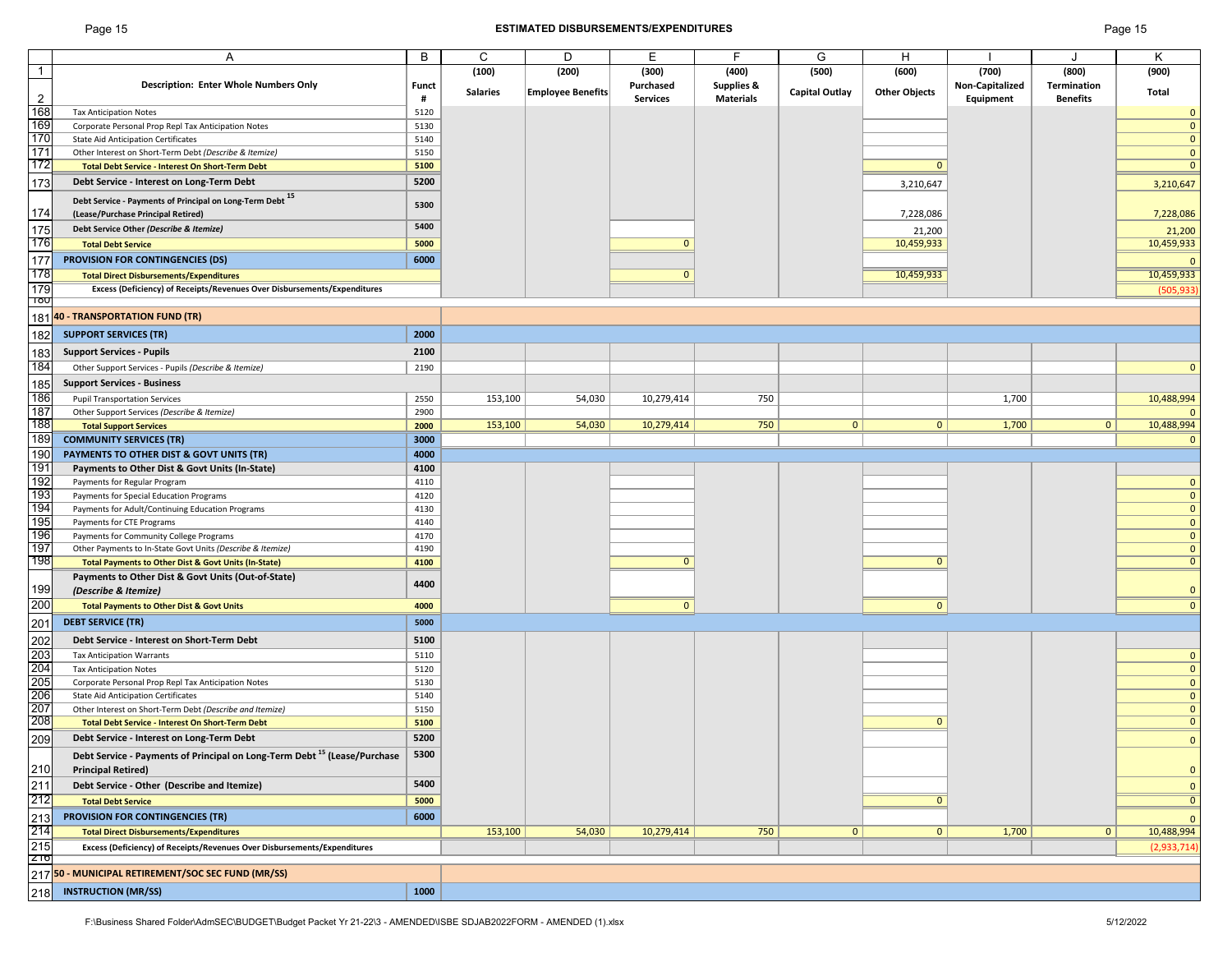## Page 16 **ESTIMATED DISBURSEMENTS/EXPENDITURES** Page 16

|                                                                           | A                                                                   | B            | C               | D                        | Е               | F                     | G                     | Н                    |                 | J               | K            |
|---------------------------------------------------------------------------|---------------------------------------------------------------------|--------------|-----------------|--------------------------|-----------------|-----------------------|-----------------------|----------------------|-----------------|-----------------|--------------|
|                                                                           |                                                                     |              |                 |                          |                 |                       |                       |                      |                 |                 |              |
| $\mathbf{1}$                                                              |                                                                     |              | (100)           | (200)                    | (300)           | (400)                 | (500)                 | (600)                | (700)           | (800)           | (900)        |
|                                                                           | <b>Description: Enter Whole Numbers Only</b>                        | <b>Funct</b> | <b>Salaries</b> | <b>Employee Benefits</b> | Purchased       | <b>Supplies &amp;</b> | <b>Capital Outlay</b> | <b>Other Objects</b> | Non-Capitalized | Termination     | Total        |
| $\overline{2}$                                                            |                                                                     | #            |                 |                          | <b>Services</b> | <b>Materials</b>      |                       |                      | Equipment       | <b>Benefits</b> |              |
| 219<br>2221<br>2223<br>224 225<br>229 229<br>229 229<br>232<br>232<br>232 | Regular Program                                                     | 1100         |                 | 693,290                  |                 |                       |                       |                      |                 |                 | 693,290      |
|                                                                           | Pre-K Programs                                                      | 1125         |                 | 76,989                   |                 |                       |                       |                      |                 |                 | 76,989       |
|                                                                           | Special Education Programs (Functions 1200-1220)                    | 1200         |                 | 416,419                  |                 |                       |                       |                      |                 |                 | 416,419      |
|                                                                           | Special Education Programs Pre-K                                    | 1225         |                 | 65,359                   |                 |                       |                       |                      |                 |                 | 65,359       |
|                                                                           | Remedial and Supplemental Programs K-12                             | 1250         |                 | 9,457                    |                 |                       |                       |                      |                 |                 | 9,457        |
|                                                                           | Remedial and Supplemental Programs Pre-K                            | 1275         |                 |                          |                 |                       |                       |                      |                 |                 | $\mathbf{0}$ |
|                                                                           | Adult/Continuing Education Programs                                 | 1300         |                 |                          |                 |                       |                       |                      |                 |                 | $\mathbf{0}$ |
|                                                                           | CTE Programs                                                        | 1400         |                 |                          |                 |                       |                       |                      |                 |                 | $\mathbf{0}$ |
|                                                                           | Interscholastic Programs                                            | 1500         |                 | 30,200                   |                 |                       |                       |                      |                 |                 | 30,200       |
|                                                                           | Summer School Programs                                              | 1600         |                 | 14,972                   |                 |                       |                       |                      |                 |                 | 14,972       |
|                                                                           |                                                                     | 1650         |                 |                          |                 |                       |                       |                      |                 |                 | $\mathbf{0}$ |
|                                                                           | Gifted Programs                                                     |              |                 |                          |                 |                       |                       |                      |                 |                 |              |
|                                                                           | <b>Driver's Education Programs</b>                                  | 1700         |                 |                          |                 |                       |                       |                      |                 |                 | $\mathbf{0}$ |
|                                                                           | <b>Bilingual Programs</b>                                           | 1800         |                 | 116,974                  |                 |                       |                       |                      |                 |                 | 116,974      |
|                                                                           | Truant Alternative & Optional Programs                              | 1900         |                 |                          |                 |                       |                       |                      |                 |                 |              |
|                                                                           | <b>Total Instruction</b>                                            | 1000         |                 | 1,423,660                |                 |                       |                       |                      |                 |                 | 1,423,660    |
| 234                                                                       | <b>SUPPORT SERVICES (MR/SS)</b>                                     | 2000         |                 |                          |                 |                       |                       |                      |                 |                 |              |
|                                                                           | <b>Support Services - Pupil</b>                                     | 2100         |                 |                          |                 |                       |                       |                      |                 |                 |              |
| 235<br>236<br>237<br>238<br>239<br>240<br>241<br>242                      | Attendance & Social Work Services                                   | 2110         |                 | 49,845                   |                 |                       |                       |                      |                 |                 |              |
|                                                                           |                                                                     |              |                 |                          |                 |                       |                       |                      |                 |                 | 49,845       |
|                                                                           | <b>Guidance Services</b>                                            | 2120         |                 | 20,200                   |                 |                       |                       |                      |                 |                 | 20,200       |
|                                                                           | <b>Health Services</b>                                              | 2130         |                 | 125,300                  |                 |                       |                       |                      |                 |                 | 125,300      |
|                                                                           | <b>Psychological Services</b>                                       | 2140         |                 | 22,610                   |                 |                       |                       |                      |                 |                 | 22,610       |
|                                                                           | Speech Pathology & Audiology Services                               | 2150         |                 | 23,685                   |                 |                       |                       |                      |                 |                 | 23,685       |
|                                                                           | Other Support Services - Pupils (Describe & Itemize)                | 2190         |                 | 2,300                    |                 |                       |                       |                      |                 |                 | 2,300        |
|                                                                           | <b>Total Support Services - Pupil</b>                               | 2100         |                 | 243,940                  |                 |                       |                       |                      |                 |                 | 243,940      |
| 243<br>243<br>245<br>246<br>247                                           | <b>Support Services - Instructional Staff</b>                       | 2200         |                 |                          |                 |                       |                       |                      |                 |                 |              |
|                                                                           | Improvement of Instruction Services                                 | 2210         |                 | 108,332                  |                 |                       |                       |                      |                 |                 | 108,332      |
|                                                                           | <b>Educational Media Services</b>                                   | 2220         |                 | 3,353                    |                 |                       |                       |                      |                 |                 | 3,353        |
|                                                                           | <b>Assessment &amp; Testing</b>                                     | 2230         |                 | 250                      |                 |                       |                       |                      |                 |                 | 250          |
|                                                                           |                                                                     | 2200         |                 | 111,935                  |                 |                       |                       |                      |                 |                 | 111,935      |
|                                                                           | <b>Total Support Services - Instructional Staff</b>                 |              |                 |                          |                 |                       |                       |                      |                 |                 |              |
|                                                                           | <b>Support Services - General Administration</b>                    | 2300         |                 |                          |                 |                       |                       |                      |                 |                 |              |
|                                                                           | Board of Education Services                                         | 2310         |                 | 66,947                   |                 |                       |                       |                      |                 |                 | 66,947       |
|                                                                           | <b>Executive Administration Services</b>                            | 2320         |                 | 107,626                  |                 |                       |                       |                      |                 |                 | 107,626      |
|                                                                           | Special Area Administrative Services                                | 2330         |                 | 100                      |                 |                       |                       |                      |                 |                 | 100          |
|                                                                           | Claims Paid from Self Insurance Fund                                | 2361         |                 |                          |                 |                       |                       |                      |                 |                 | $\mathbf{0}$ |
|                                                                           |                                                                     |              |                 |                          |                 |                       |                       |                      |                 |                 |              |
|                                                                           |                                                                     |              |                 |                          |                 |                       |                       |                      |                 |                 |              |
|                                                                           |                                                                     |              |                 |                          |                 |                       |                       |                      |                 |                 |              |
|                                                                           | Risk Management and Claims Services Payments                        | 2365         |                 |                          |                 |                       |                       |                      |                 |                 | $\mathbf{0}$ |
|                                                                           |                                                                     |              |                 |                          |                 |                       |                       |                      |                 |                 |              |
|                                                                           |                                                                     |              |                 |                          |                 |                       |                       |                      |                 |                 |              |
|                                                                           |                                                                     |              |                 |                          |                 |                       |                       |                      |                 |                 |              |
|                                                                           |                                                                     |              |                 |                          |                 |                       |                       |                      |                 |                 |              |
|                                                                           | <b>Total Support Services - General Administration</b>              | 2300         |                 | 174,673                  |                 |                       |                       |                      |                 |                 | 174,673      |
|                                                                           |                                                                     |              |                 |                          |                 |                       |                       |                      |                 |                 |              |
| 262<br>263<br>264                                                         | <b>Support Services - School Administration</b>                     | 2400         |                 |                          |                 |                       |                       |                      |                 |                 |              |
|                                                                           | Office of the Principal Services                                    | 2410         |                 | 375,226                  |                 |                       |                       |                      |                 |                 | 375,226      |
|                                                                           | Other Support Services - School Administration (Describe & Itemize) | 2490         |                 |                          |                 |                       |                       |                      |                 |                 | $\mathbf{0}$ |
| 265                                                                       | <b>Total Support Services - School Administration</b>               | 2400         |                 | 375,226                  |                 |                       |                       |                      |                 |                 | 375,226      |
|                                                                           | <b>Support Services - Business</b>                                  | 2500         |                 |                          |                 |                       |                       |                      |                 |                 |              |
| 266<br>267<br>268<br>269<br>270<br>271<br>272<br>273<br>274               | Direction of Business Support Services                              | 2510         |                 |                          |                 |                       |                       |                      |                 |                 | $\mathbf{0}$ |
|                                                                           | <b>Fiscal Services</b>                                              | 2520         |                 | 107,100                  |                 |                       |                       |                      |                 |                 | 107,100      |
|                                                                           |                                                                     | 2530         |                 |                          |                 |                       |                       |                      |                 |                 | $\Omega$     |
|                                                                           | Facilities Acquisition & Construction Services                      |              |                 |                          |                 |                       |                       |                      |                 |                 |              |
|                                                                           | Operation & Maintenance of Plant Service                            | 2540         |                 | 1,268,678                |                 |                       |                       |                      |                 |                 | 1,268,678    |
|                                                                           | <b>Pupil Transportation Services</b>                                | 2550         |                 | 26,600                   |                 |                       |                       |                      |                 |                 | 26,600       |
|                                                                           | <b>Food Services</b>                                                | 2560         |                 | 310,550                  |                 |                       |                       |                      |                 |                 | 310,550      |
|                                                                           | <b>Internal Services</b>                                            | 2570         |                 | 17,800                   |                 |                       |                       |                      |                 |                 | 17,800       |
|                                                                           | <b>Total Support Services - Business</b>                            | 2500         |                 | 1,730,728                |                 |                       |                       |                      |                 |                 | 1,730,728    |
| 275                                                                       | <b>Support Services - Central</b>                                   | 2600         |                 |                          |                 |                       |                       |                      |                 |                 |              |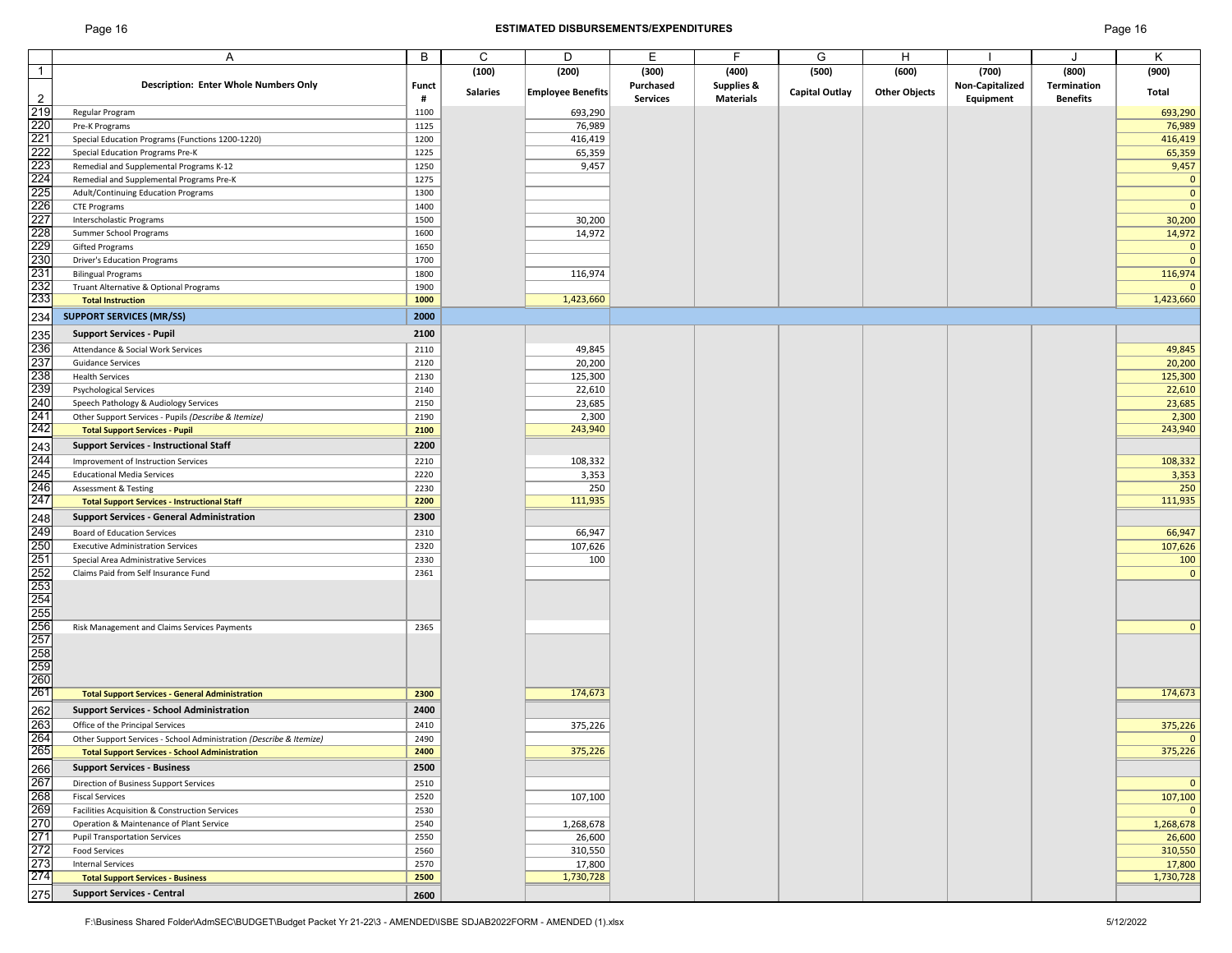## Page 17 **ESTIMATED DISBURSEMENTS/EXPENDITURES** Page 17

|                                                                                     | Α                                                                        | B     | C               | D                        | Е               | F                     | G              | H                    |                 | J               | K              |
|-------------------------------------------------------------------------------------|--------------------------------------------------------------------------|-------|-----------------|--------------------------|-----------------|-----------------------|----------------|----------------------|-----------------|-----------------|----------------|
| $\overline{1}$                                                                      |                                                                          |       | (100)           | (200)                    | (300)           | (400)                 | (500)          | (600)                | (700)           | (800)           | (900)          |
|                                                                                     | <b>Description: Enter Whole Numbers Only</b>                             | Funct |                 |                          | Purchased       | <b>Supplies &amp;</b> |                |                      | Non-Capitalized | Termination     |                |
|                                                                                     |                                                                          | #     | <b>Salaries</b> | <b>Employee Benefits</b> | <b>Services</b> | <b>Materials</b>      | Capital Outlay | <b>Other Objects</b> |                 | <b>Benefits</b> | Total          |
|                                                                                     |                                                                          |       |                 |                          |                 |                       |                |                      | Equipment       |                 |                |
|                                                                                     | Direction of Central Support Services                                    | 2610  |                 |                          |                 |                       |                |                      |                 |                 | $\mathbf{0}$   |
|                                                                                     | Planning, Research, Development & Evaluation Services                    | 2620  |                 | 150                      |                 |                       |                |                      |                 |                 | 150            |
|                                                                                     | <b>Information Services</b>                                              | 2630  |                 | 38,590                   |                 |                       |                |                      |                 |                 | 38,590         |
|                                                                                     | <b>Staff Services</b>                                                    | 2640  |                 | 105,925                  |                 |                       |                |                      |                 |                 | 105,925        |
|                                                                                     | Data Processing Services                                                 | 2660  |                 | 126,102                  |                 |                       |                |                      |                 |                 | 126,102        |
|                                                                                     |                                                                          |       |                 |                          |                 |                       |                |                      |                 |                 |                |
|                                                                                     | <b>Total Support Services - Central</b>                                  | 2600  |                 | 270,767                  |                 |                       |                |                      |                 |                 | 270,767        |
|                                                                                     | Other Support Services (Describe & Itemize)                              | 2900  |                 | 5,895                    |                 |                       |                |                      |                 |                 | 5,895          |
|                                                                                     | <b>Total Support Services</b>                                            | 2000  |                 | 2,913,164                |                 |                       |                |                      |                 |                 | 2,913,164      |
|                                                                                     |                                                                          |       |                 |                          |                 |                       |                |                      |                 |                 |                |
|                                                                                     | <b>COMMUNITY SERVICES (MR/SS)</b>                                        | 3000  |                 | 3,597                    |                 |                       |                |                      |                 |                 | 3,597          |
|                                                                                     | PAYMENTS TO OTHER DIST & GOVT UNITS (MR/SS)                              | 4000  |                 |                          |                 |                       |                |                      |                 |                 |                |
|                                                                                     |                                                                          | 4110  |                 |                          |                 |                       |                |                      |                 |                 | $\mathbf{0}$   |
|                                                                                     | Payments for Regular Programs                                            |       |                 |                          |                 |                       |                |                      |                 |                 |                |
|                                                                                     | Payments for Special Education Programs                                  | 4120  |                 |                          |                 |                       |                |                      |                 |                 | $\mathbf{0}$   |
|                                                                                     | Payments for CTE Programs                                                | 4140  |                 |                          |                 |                       |                |                      |                 |                 | $\mathbf{0}$   |
|                                                                                     | <b>Total Payments to Other Dist &amp; Govt Units</b>                     | 4000  |                 | $\mathbf{0}$             |                 |                       |                |                      |                 |                 | $\mathbf{0}$   |
| 290                                                                                 | <b>DEBT SERVICE (MR/SS)</b>                                              | 5000  |                 |                          |                 |                       |                |                      |                 |                 |                |
|                                                                                     |                                                                          |       |                 |                          |                 |                       |                |                      |                 |                 |                |
| 291<br>292<br>293<br>295<br>295<br>297<br>298<br>299<br>300<br>300                  | Debt Service - Interest on Short-Term Debt                               | 5100  |                 |                          |                 |                       |                |                      |                 |                 |                |
|                                                                                     | <b>Tax Anticipation Warrants</b>                                         | 5110  |                 |                          |                 |                       |                |                      |                 |                 | $\mathbf{0}$   |
|                                                                                     |                                                                          | 5120  |                 |                          |                 |                       |                |                      |                 |                 | $\mathbf{0}$   |
|                                                                                     | <b>Tax Anticipation Notes</b>                                            |       |                 |                          |                 |                       |                |                      |                 |                 |                |
|                                                                                     | Corporate Personal Prop Repl Tax Anticipation Notes                      | 5130  |                 |                          |                 |                       |                |                      |                 |                 | $\mathbf{0}$   |
|                                                                                     | <b>State Aid Anticipation Certificates</b>                               | 5140  |                 |                          |                 |                       |                |                      |                 |                 | $\mathbf{0}$   |
|                                                                                     | Other (Describe & Itemize)                                               | 5150  |                 |                          |                 |                       |                |                      |                 |                 | $\mathbf{0}$   |
|                                                                                     | <b>Total Debt Service</b>                                                | 5000  |                 |                          |                 |                       |                | $\mathbf{0}$         |                 |                 | $\mathbf{0}$   |
|                                                                                     | <b>PROVISION FOR CONTINGENCIES (MR/SS)</b>                               | 6000  |                 |                          |                 |                       |                |                      |                 |                 | $\mathbf{0}$   |
|                                                                                     |                                                                          |       |                 |                          |                 |                       |                |                      |                 |                 |                |
|                                                                                     | <b>Total Direct Disbursements/Expenditures</b>                           |       |                 | 4,340,421                |                 |                       |                | $\overline{0}$       |                 |                 | 4,340,421      |
|                                                                                     | Excess (Deficiency) of Receipts/Revenues Over Disbursements/Expenditures |       |                 |                          |                 |                       |                |                      |                 |                 | (47, 648)      |
|                                                                                     |                                                                          |       |                 |                          |                 |                       |                |                      |                 |                 |                |
| 302                                                                                 | 60 - CAPITAL PROJECTS (CP)                                               |       |                 |                          |                 |                       |                |                      |                 |                 |                |
| 303                                                                                 | <b>SUPPORT SERVICES (CP)</b>                                             | 2000  |                 |                          |                 |                       |                |                      |                 |                 |                |
|                                                                                     |                                                                          |       |                 |                          |                 |                       |                |                      |                 |                 |                |
|                                                                                     | <b>Support Services - Business</b>                                       |       |                 |                          |                 |                       |                |                      |                 |                 |                |
| 304<br>305<br>306<br>307                                                            | Facilities Acquisition & Construction Services                           | 2530  |                 |                          | 68,850          |                       | 638,500        |                      |                 |                 | 707,350        |
|                                                                                     | Other Support Services (Describe & Itemize)                              | 2900  |                 |                          |                 |                       |                |                      |                 |                 | $\Omega$       |
|                                                                                     |                                                                          |       | 0 <sup>1</sup>  | $\mathbf{0}$             | 68,850          | $\mathbf{0}$          | 638,500        | 0                    | $\mathbf 0$     |                 | 707,350        |
|                                                                                     | <b>Total Support Services</b>                                            | 2000  |                 |                          |                 |                       |                |                      |                 |                 |                |
| 308                                                                                 | PAYMENTS TO OTHER DIST & GOVT UNITS (CP)                                 | 4000  |                 |                          |                 |                       |                |                      |                 |                 |                |
|                                                                                     | Payments to Other Dist & Govt Units (In-State)                           | 4100  |                 |                          |                 |                       |                |                      |                 |                 |                |
|                                                                                     | Payments to Regular Programs                                             | 4110  |                 |                          |                 |                       |                |                      |                 |                 | $\mathbf{0}$   |
|                                                                                     |                                                                          |       |                 |                          |                 |                       |                |                      |                 |                 | $\mathbf{0}$   |
|                                                                                     | Payment for Special Education Programs                                   | 4120  |                 |                          |                 |                       |                |                      |                 |                 |                |
|                                                                                     | Payment for CTE Programs                                                 | 4140  |                 |                          |                 |                       |                |                      |                 |                 | $\mathbf{0}$   |
| 309<br>310<br>311<br>312<br>313<br>313<br>314                                       | Payments to Other Govt Units (In-State) (Describe & Itemize)             | 4190  |                 |                          |                 |                       |                |                      |                 |                 | $\mathbf{0}$   |
|                                                                                     | <b>Total Payments to Other Districts &amp; Govt Units</b>                | 4000  |                 |                          | $\mathbf{0}$    |                       |                | $\mathbf{0}$         |                 |                 | $\overline{0}$ |
|                                                                                     | <b>PROVISION FOR CONTINGENCIES (CP)</b>                                  | 6000  |                 |                          |                 |                       |                |                      |                 |                 | $\mathbf{0}$   |
|                                                                                     |                                                                          |       |                 |                          |                 |                       |                |                      |                 |                 |                |
|                                                                                     | <b>Total Direct Disbursements/Expenditures</b>                           |       | $\mathbf{0}$    | $\mathbf 0$              | 68,850          | $\mathbf{0}$          | 638,500        | $\overline{0}$       | $\mathbf{0}$    |                 | 707,350        |
|                                                                                     | Excess (Deficiency) of Receipts/Revenues Over Disbursements/Expenditures |       |                 |                          |                 |                       |                |                      |                 |                 | (707, 350)     |
| $\begin{array}{r}\n 315 \\  \hline\n 316 \\  \hline\n 317 \\  \hline\n \end{array}$ |                                                                          |       |                 |                          |                 |                       |                |                      |                 |                 |                |
|                                                                                     | 319 70 WORKING CASH FUND (WC)                                            |       |                 |                          |                 |                       |                |                      |                 |                 |                |
|                                                                                     | $\frac{1}{321}$ 80 - TORT FUND (TF)                                      |       |                 |                          |                 |                       |                |                      |                 |                 |                |
|                                                                                     |                                                                          |       |                 |                          |                 |                       |                |                      |                 |                 |                |
|                                                                                     | <b>INSTRUCTION (TF)</b>                                                  | 1000  |                 |                          |                 |                       |                |                      |                 |                 |                |
| 322<br>323<br>324<br>325<br>326<br>327<br>328<br>329<br>330<br>331                  |                                                                          |       |                 |                          |                 |                       |                |                      |                 |                 |                |
|                                                                                     | Regular Programs                                                         | 1100  |                 |                          |                 |                       |                |                      |                 |                 | $\mathbf{0}$   |
|                                                                                     | Tuition Payment to Charter Schools                                       | 1115  |                 |                          |                 |                       |                |                      |                 |                 | $\mathbf{0}$   |
|                                                                                     | Pre-K Programs                                                           | 1125  |                 |                          |                 |                       |                |                      |                 |                 | $\mathbf{0}$   |
|                                                                                     | Special Education Programs (Functions 1200 - 1220)                       | 1200  |                 |                          |                 |                       |                |                      |                 |                 | $\mathbf{0}$   |
|                                                                                     | Special Education Programs Pre-K                                         | 1225  |                 |                          |                 |                       |                |                      |                 |                 | $\mathbf{0}$   |
|                                                                                     |                                                                          |       |                 |                          |                 |                       |                |                      |                 |                 |                |
|                                                                                     | Remedial and Supplemental Programs K-12                                  | 1250  |                 |                          |                 |                       |                |                      |                 |                 | $\mathbf{0}$   |
|                                                                                     | Remedial and Supplemental Programs Pre-K                                 | 1275  |                 |                          |                 |                       |                |                      |                 |                 | $\mathbf{0}$   |
|                                                                                     | Adult/Continuing Education Programs                                      | 1300  |                 |                          |                 |                       |                |                      |                 |                 | $\mathbf{0}$   |
|                                                                                     | <b>CTE Programs</b>                                                      | 1400  |                 |                          |                 |                       |                |                      |                 |                 | $\mathbf 0$    |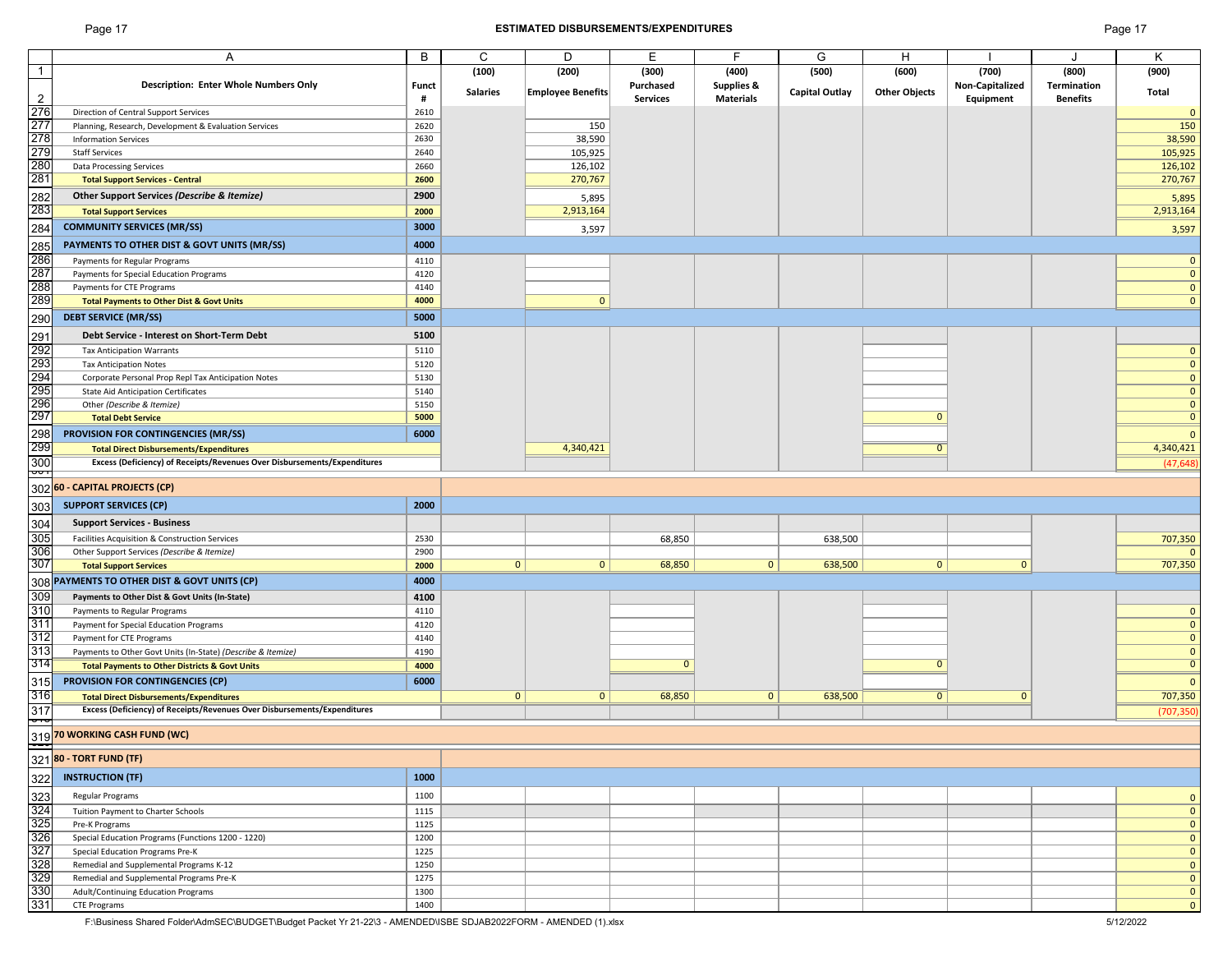## Page 18 **ESTIMATED DISBURSEMENTS/EXPENDITURES** Page 18

|                |                                                                     | B     | C               | D                        | E.              | E                | G              | Н                    |                 | $\cdot$         | Κ            |
|----------------|---------------------------------------------------------------------|-------|-----------------|--------------------------|-----------------|------------------|----------------|----------------------|-----------------|-----------------|--------------|
|                | Α                                                                   |       |                 |                          |                 |                  |                |                      |                 |                 |              |
| $\vert$ 1      |                                                                     |       | (100)           | (200)                    | (300)           | (400)            | (500)          | (600)                | (700)           | (800)           | (900)        |
|                | Description: Enter Whole Numbers Only                               | Funct |                 |                          | Purchased       | Supplies &       |                |                      | Non-Capitalized | Termination     |              |
| $\overline{2}$ |                                                                     | #     | <b>Salaries</b> | <b>Employee Benefits</b> | <b>Services</b> | <b>Materials</b> | Capital Outlay | <b>Other Objects</b> | Equipment       | <b>Benefits</b> | Total        |
| 332            | Interscholastic Programs                                            | 1500  |                 |                          |                 |                  |                |                      |                 |                 | $\mathbf 0$  |
|                |                                                                     |       |                 |                          |                 |                  |                |                      |                 |                 |              |
| 333            | Summer School Programs                                              | 1600  |                 |                          |                 |                  |                |                      |                 |                 | $\mathbf{0}$ |
| 334            | Gifted Programs                                                     | 1650  |                 |                          |                 |                  |                |                      |                 |                 | $\mathbf{0}$ |
| 335            | <b>Driver's Education Programs</b>                                  | 1700  |                 |                          |                 |                  |                |                      |                 |                 | $\mathbf{0}$ |
|                | <b>Bilingual Programs</b>                                           | 1800  |                 |                          |                 |                  |                |                      |                 |                 |              |
| 336            |                                                                     |       |                 |                          |                 |                  |                |                      |                 |                 | $\mathbf{0}$ |
| 337            | Truant Alternative & Optional Programs                              | 1900  |                 |                          |                 |                  |                |                      |                 |                 | $\mathbf{0}$ |
| 338            | Pre-K Programs - Private Tuition                                    | 1910  |                 |                          |                 |                  |                |                      |                 |                 | $\mathbf{0}$ |
| 339            | Regular K-12 Programs Private Tuition                               | 1911  |                 |                          |                 |                  |                |                      |                 |                 | $\mathbf{0}$ |
|                |                                                                     |       |                 |                          |                 |                  |                |                      |                 |                 |              |
| 340            | Special Education Programs K-12 Private Tuition                     | 1912  |                 |                          |                 |                  |                |                      |                 |                 | $\mathbf{0}$ |
| 341            | Special Education Programs Pre-K Tuition                            | 1913  |                 |                          |                 |                  |                |                      |                 |                 | $\mathbf{0}$ |
| 342            | Remedial/Supplemental Programs K-12 Private Tuition                 | 1914  |                 |                          |                 |                  |                |                      |                 |                 | $\mathbf{0}$ |
| 343            | Remedial/Supplemental Programs Pre-K Private Tuition                | 1915  |                 |                          |                 |                  |                |                      |                 |                 | $\mathbf{0}$ |
| 344            |                                                                     |       |                 |                          |                 |                  |                |                      |                 |                 |              |
|                | Adult/Continuing Education Programs Private Tuition                 | 1916  |                 |                          |                 |                  |                |                      |                 |                 | $\mathbf{0}$ |
| 345            | <b>CTE Programs Private Tuition</b>                                 | 1917  |                 |                          |                 |                  |                |                      |                 |                 | $\mathbf{0}$ |
| 346            | Interscholastic Programs Private Tuition                            | 1918  |                 |                          |                 |                  |                |                      |                 |                 | $\mathbf{0}$ |
| 347            |                                                                     | 1919  |                 |                          |                 |                  |                |                      |                 |                 | $\mathbf{0}$ |
|                | Summer School Programs Private Tuition                              |       |                 |                          |                 |                  |                |                      |                 |                 |              |
| 348            | Gifted Programs Private Tuition                                     | 1920  |                 |                          |                 |                  |                |                      |                 |                 | $\mathbf{0}$ |
| 349            | <b>Bilingual Programs Private Tuition</b>                           | 1921  |                 |                          |                 |                  |                |                      |                 |                 | $\mathbf{0}$ |
|                |                                                                     |       |                 |                          |                 |                  |                |                      |                 |                 |              |
| 350            | Truants Alternative/Opt Ed Programs Private Tuition                 | 1922  |                 |                          |                 |                  |                |                      |                 |                 | $\mathbf{0}$ |
| 351            | <b>Total Instruction</b> <sup>14</sup>                              | 1000  | $\mathbf{0}$    | $\mathbf{0}$             | $\mathbf{0}$    | $\mathbf{0}$     | $\mathbf{0}$   | $\mathbf{0}$         | $\mathbf{0}$    | $\mathbf 0$     | $\mathbf{0}$ |
|                |                                                                     |       |                 |                          |                 |                  |                |                      |                 |                 |              |
| 352            | <b>SUPPORT SERVICES (TF)</b>                                        | 2000  |                 |                          |                 |                  |                |                      |                 |                 |              |
| 353            | <b>Support Services - Pupil</b>                                     | 2100  |                 |                          |                 |                  |                |                      |                 |                 |              |
| 354            | Attendance & Social Work Services                                   | 2110  |                 |                          |                 |                  |                |                      |                 |                 | $\mathbf{0}$ |
| 355            | <b>Guidance Services</b>                                            | 2120  |                 |                          |                 |                  |                |                      |                 |                 | $\mathbf{0}$ |
|                |                                                                     |       |                 |                          |                 |                  |                |                      |                 |                 |              |
| 356            | <b>Health Services</b>                                              | 2130  |                 |                          |                 |                  |                |                      |                 |                 | $\mathbf{0}$ |
| 357            | <b>Psychological Services</b>                                       | 2140  |                 |                          |                 |                  |                |                      |                 |                 | $\Omega$     |
| 358            | Speech Pathology & Audiology Services                               | 2150  |                 |                          |                 |                  |                |                      |                 |                 | $\mathbf{0}$ |
| 359            |                                                                     |       |                 |                          |                 |                  |                |                      |                 |                 |              |
|                | Other Support Services - Pupils (Describe & Itemize)                | 2190  |                 |                          |                 |                  |                |                      |                 |                 | $\mathbf{0}$ |
| 360            | <b>Total Support Services - Pupil</b>                               | 2100  | 0               | $\mathbf{0}$             | 0               | $\mathbf{0}$     | 0              | $\overline{0}$       | $\mathbf{0}$    | $\mathbf{0}$    | $\mathbf{0}$ |
| 361            | <b>Support Services - Instructional Staff</b>                       | 2200  |                 |                          |                 |                  |                |                      |                 |                 |              |
|                | Improvement of Instruction Services                                 | 2210  |                 |                          |                 |                  |                |                      |                 |                 |              |
| 362            |                                                                     |       |                 |                          |                 |                  |                |                      |                 |                 | $\mathbf{0}$ |
| 363            | <b>Educational Media Services</b>                                   | 2220  |                 |                          |                 |                  |                |                      |                 |                 | $\mathbf 0$  |
|                | <b>Assessment &amp; Testing</b>                                     | 2230  |                 |                          |                 |                  |                |                      |                 |                 | $\mathbf{0}$ |
| 364<br>365     |                                                                     |       |                 |                          |                 |                  |                |                      |                 |                 |              |
|                | <b>Total Support Services - Instructional Staff</b>                 | 2200  | 0               | $\mathbf{0}$             | $\mathbf{0}$    | $\mathbf{0}$     | 0              | $\mathbf{0}$         | $\mathbf{0}$    | $\mathbf{0}$    | $\mathbf{0}$ |
| 366            | <b>Support Services - General Administration</b>                    | 2300  |                 |                          |                 |                  |                |                      |                 |                 |              |
| 367            | Board of Education Services                                         | 2310  |                 |                          |                 |                  |                |                      |                 |                 | $\mathbf{0}$ |
| 368            | <b>Executive Administration Services</b>                            | 2320  |                 |                          |                 |                  |                |                      |                 |                 | $\mathbf 0$  |
| 369            | Special Area Administration Services                                | 2330  |                 |                          |                 |                  |                |                      |                 |                 | $\mathbf 0$  |
| 370            | Claims Paid from Self Insurance Fund                                | 2361  |                 |                          |                 |                  |                |                      |                 |                 | $\mathbf{0}$ |
|                |                                                                     |       |                 |                          |                 |                  |                |                      |                 |                 |              |
| 371            | Risk Management and Claims Services Payments                        | 2365  |                 |                          | 95,000          |                  |                |                      |                 |                 | 95,000       |
| 372            | <b>Total Support Services - General Administration</b>              | 2300  | $\mathbf{0}$    | $\mathbf{0}$             | 95,000          | $\mathbf{0}$     | $\mathbf{0}$   | $\mathbf{0}$         | $\mathbf{0}$    | $\mathbf{0}$    | 95,000       |
| 373            | <b>Support Services - School Administration</b>                     | 2400  |                 |                          |                 |                  |                |                      |                 |                 |              |
| 374            | Office of the Principal Services                                    | 2410  |                 |                          |                 |                  |                |                      |                 |                 | $\mathbf 0$  |
|                |                                                                     |       |                 |                          |                 |                  |                |                      |                 |                 |              |
| 375            | Other Support Services - School Administration (Describe & Itemize) | 2490  |                 |                          |                 |                  |                |                      |                 |                 | $\mathbf 0$  |
| 376            | <b>Total Support Services - School Administration</b>               | 2400  | 0               | 0                        | $\overline{0}$  | 0                | 0              | $\mathbf{0}$         | 0               | 0               | $\mathbf 0$  |
| 377            | <b>Support Services - Business</b>                                  | 2500  |                 |                          |                 |                  |                |                      |                 |                 |              |
| 378            | Direction of Business Support Services                              | 2510  |                 |                          |                 |                  |                |                      |                 |                 | $\mathbf{0}$ |
| 379            |                                                                     | 2520  |                 |                          |                 |                  |                |                      |                 |                 | $\mathbf 0$  |
|                | <b>Fiscal Services</b>                                              |       |                 |                          |                 |                  |                |                      |                 |                 |              |
| 380            | Operation & Maintenance of Plant Services                           | 2540  |                 |                          |                 |                  |                |                      |                 |                 | $\mathbf 0$  |
| 381            | <b>Pupil Transportation Services</b>                                | 2550  |                 |                          |                 |                  |                |                      |                 |                 | $\mathbf 0$  |
| 382            | <b>Food Services</b>                                                | 2560  |                 |                          |                 |                  |                |                      |                 |                 | $\mathbf{0}$ |
| 383            | <b>Internal Services</b>                                            | 2570  |                 |                          |                 |                  |                |                      |                 |                 | $\mathbf{0}$ |
| 384            |                                                                     | 2500  | 0               | $\mathbf{0}$             | 0               | $\mathbf{0}$     | 0              | $\mathbf{0}$         | $\mathbf{0}$    | $\mathbf{0}$    | $\mathbf 0$  |
|                | <b>Total Support Services - Business</b>                            |       |                 |                          |                 |                  |                |                      |                 |                 |              |
| 385            | <b>Support Services - Central</b>                                   | 2600  |                 |                          |                 |                  |                |                      |                 |                 |              |
| 386            | Direction of Central Support Services                               | 2610  |                 |                          |                 |                  |                |                      |                 |                 | $\mathbf{0}$ |
| 387            | Planning, Research, Development & Evaluation Services               | 2620  |                 |                          |                 |                  |                |                      |                 |                 | $\mathbf{0}$ |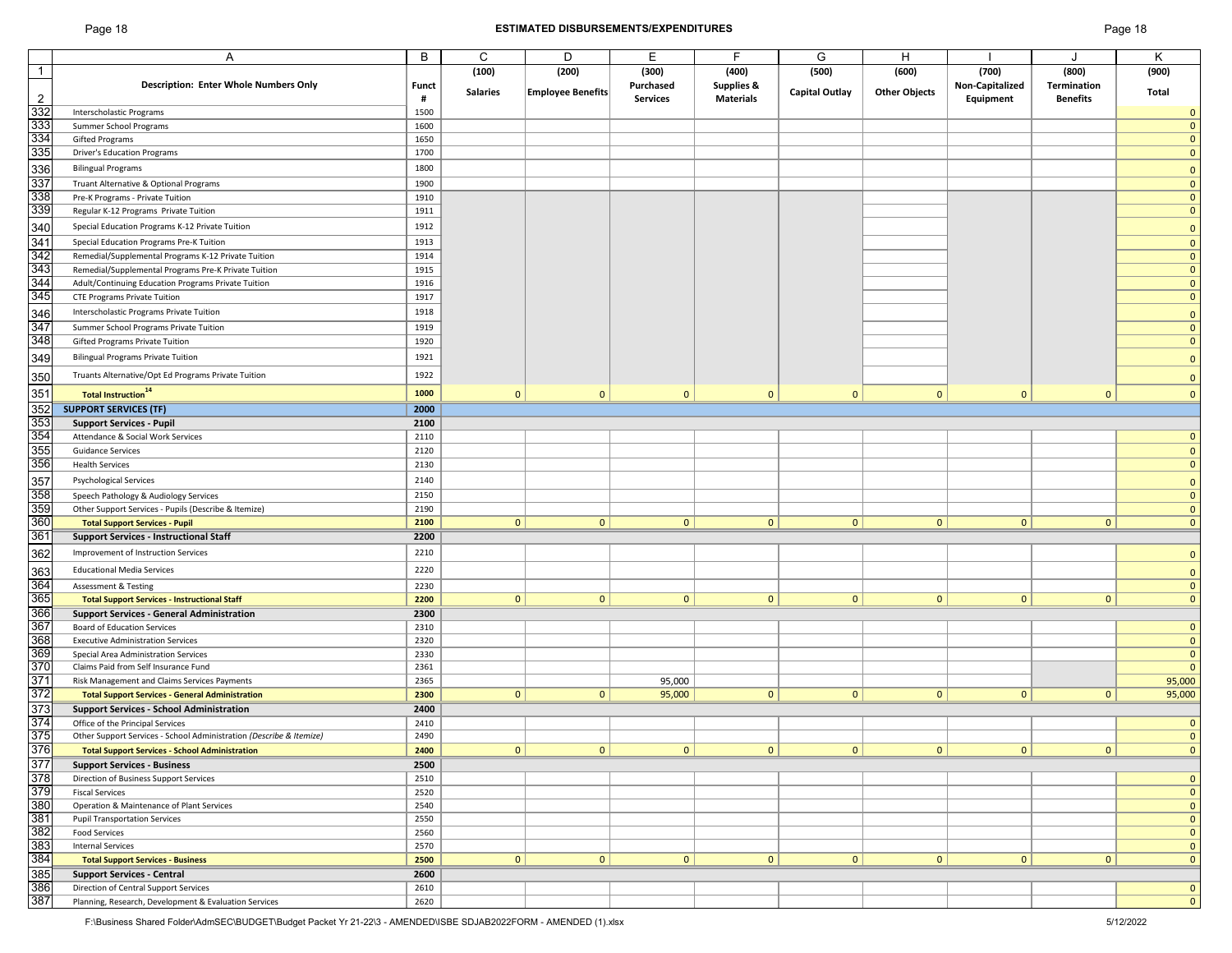## Page 19 **ESTIMATED DISBURSEMENTS/EXPENDITURES** Page 19

|                                                       |                                                                                | B            | C               | D                        | E               | F                | G                     | Н                    |                 |                 | K            |
|-------------------------------------------------------|--------------------------------------------------------------------------------|--------------|-----------------|--------------------------|-----------------|------------------|-----------------------|----------------------|-----------------|-----------------|--------------|
|                                                       | A                                                                              |              |                 |                          |                 |                  |                       |                      |                 |                 |              |
| $\overline{1}$                                        |                                                                                |              | (100)           | (200)                    | (300)           | (400)            | (500)                 | (600)                | (700)           | (800)           | (900)        |
|                                                       | <b>Description: Enter Whole Numbers Only</b>                                   | <b>Funct</b> |                 |                          | Purchased       | Supplies &       |                       |                      | Non-Capitalized | Termination     |              |
| $\overline{2}$                                        |                                                                                | #            | <b>Salaries</b> | <b>Employee Benefits</b> | <b>Services</b> | <b>Materials</b> | <b>Capital Outlay</b> | <b>Other Objects</b> | Equipment       | <b>Benefits</b> | Total        |
| 388                                                   | <b>Information Services</b>                                                    | 2630         |                 |                          |                 |                  |                       |                      |                 |                 | $\mathbf 0$  |
|                                                       |                                                                                |              |                 |                          |                 |                  |                       |                      |                 |                 |              |
| 389                                                   | <b>Staff Services</b>                                                          | 2640         |                 |                          |                 |                  |                       |                      |                 |                 | $\mathbf{0}$ |
|                                                       | <b>Data Processing Services</b>                                                | 2660         |                 |                          |                 |                  |                       |                      |                 |                 | $\mathbf{0}$ |
| 390<br>391                                            | <b>Total Support Services - Central</b>                                        | 2600         | $\mathbf{0}$    | $\mathbf{0}$             | $\mathbf{0}$    | $\mathbf{0}$     | $\mathbf{0}$          | $\mathbf{0}$         | $\mathbf{0}$    | $\mathbf{0}$    | $\mathbf{0}$ |
| 392<br>393<br>394                                     | Other Support Services (Describe & Itemize)                                    | 2900         |                 |                          |                 |                  |                       |                      |                 |                 | $\mathbf{0}$ |
|                                                       |                                                                                |              |                 |                          |                 |                  |                       |                      |                 |                 |              |
|                                                       | <b>Total Support Services</b>                                                  | 2000         | $\mathbf{0}$    | $\mathbf{0}$             | 95,000          | $\mathbf{0}$     | $\mathbf{0}$          | $\mathbf{0}$         | $\mathbf{0}$    | $\mathbf{0}$    | 95,000       |
|                                                       | <b>COMMUNITY SERVICES (TF)</b>                                                 | 3000         |                 |                          |                 |                  |                       |                      |                 |                 | $\mathbf 0$  |
| 395                                                   | PAYMENTS TO OTHER DIST & GOVT UNITS (TF)                                       | 4000         |                 |                          |                 |                  |                       |                      |                 |                 |              |
|                                                       |                                                                                |              |                 |                          |                 |                  |                       |                      |                 |                 |              |
| 396                                                   | Payments to Other Dist & Govt Units (In-State)                                 | 4100         |                 |                          |                 |                  |                       |                      |                 |                 |              |
| 397                                                   | Payments for Regular Programs                                                  | 4110         |                 |                          |                 |                  |                       |                      |                 |                 | $\mathbf{0}$ |
| $\frac{1}{398}$                                       | Payments for Special Education Programs                                        | 4120         |                 |                          |                 |                  |                       |                      |                 |                 | $\mathbf{0}$ |
|                                                       | Payments for Adult/Continuing Education Programs                               | 4130         |                 |                          |                 |                  |                       |                      |                 |                 | $\mathbf{0}$ |
| 400                                                   | Payments for CTE Programs                                                      | 4140         |                 |                          |                 |                  |                       |                      |                 |                 | $\mathbf{0}$ |
| 401                                                   |                                                                                |              |                 |                          |                 |                  |                       |                      |                 |                 |              |
|                                                       | Payments for Community College Programs                                        | 4170         |                 |                          |                 |                  |                       |                      |                 |                 | $\mathbf{0}$ |
| 402<br>403                                            | Other Payments to In-State Govt Units (Describe & Itemize)                     | 4190         |                 |                          |                 |                  |                       |                      |                 |                 | $\mathbf{0}$ |
|                                                       | Total Payments to Other Dist & Govt Units (In-State)                           | 4100         |                 |                          | $\mathbf{0}$    |                  |                       | $\mathbf{0}$         |                 |                 | $\mathbf{0}$ |
| 404                                                   | Payments for Regular Programs - Tuition                                        | 4210         |                 |                          |                 |                  |                       |                      |                 |                 | $\mathbf{0}$ |
|                                                       |                                                                                |              |                 |                          |                 |                  |                       |                      |                 |                 |              |
| 405                                                   | Payments for Special Education Programs - Tuition                              | 4220         |                 |                          |                 |                  |                       |                      |                 |                 | $\mathbf{0}$ |
| 406                                                   | Payments for Adult/Continuing Education Programs - Tuition                     | 4230         |                 |                          |                 |                  |                       |                      |                 |                 | $\mathbf{0}$ |
| 407                                                   | Payments for CTE Programs - Tuition                                            | 4240         |                 |                          |                 |                  |                       |                      |                 |                 | $\mathbf{0}$ |
| 408                                                   | Payments for Community College Programs - Tuition                              | 4270         |                 |                          |                 |                  |                       |                      |                 |                 | $\mathbf{0}$ |
| 409                                                   | Payments for Other Programs - Tuition                                          | 4280         |                 |                          |                 |                  |                       |                      |                 |                 | $\mathbf{0}$ |
| 410                                                   |                                                                                |              |                 |                          |                 |                  |                       |                      |                 |                 |              |
|                                                       | Other Payments to In-State Govt Units (Describe & Itemize)                     | 4290         |                 |                          |                 |                  |                       |                      |                 |                 | $\mathbf{0}$ |
| 411                                                   | Total Payments to Other Dist & Govt Units - Tuition (In State)                 | 4200         |                 |                          |                 |                  |                       | $\Omega$             |                 |                 | $\mathbf{0}$ |
| 412                                                   | Payments for Regular Programs - Transfers                                      | 4310         |                 |                          |                 |                  |                       |                      |                 |                 | $\mathbf{0}$ |
| 413                                                   | Payments for Special Education Programs - Transfers                            | 4320         |                 |                          |                 |                  |                       |                      |                 |                 | $\mathbf{0}$ |
| 414                                                   |                                                                                |              |                 |                          |                 |                  |                       |                      |                 |                 |              |
|                                                       | Payments for Adult/Continuing Ed Programs - Transfers                          | 4330         |                 |                          |                 |                  |                       |                      |                 |                 | $\mathbf{0}$ |
| 415                                                   | Payments for CTE Programs - Transfers                                          | 4340         |                 |                          |                 |                  |                       |                      |                 |                 | $\mathbf{0}$ |
| 416                                                   | Payments for Community College Program - Transfers                             | 4370         |                 |                          |                 |                  |                       |                      |                 |                 | $\mathbf{0}$ |
| 417                                                   | Payments for Other Programs - Transfers                                        | 4380         |                 |                          |                 |                  |                       |                      |                 |                 | $\mathbf{0}$ |
| 418                                                   |                                                                                | 4390         |                 |                          |                 |                  |                       |                      |                 |                 | $\mathbf{0}$ |
| 419                                                   | Other Payments to In-State Govt Units - Transfers (Describe & Itemize)         |              |                 |                          |                 |                  |                       |                      |                 |                 |              |
|                                                       | Total Payments to Other Dist & Govt Units-Transfers (In State)                 | 4300         |                 |                          | $\mathbf{0}$    |                  |                       | $\mathbf{0}$         |                 |                 | $\mathbf{0}$ |
| 420<br>421                                            | Payments to Other Dist & Govt Units (Out of State)                             | 4400         |                 |                          |                 |                  |                       |                      |                 |                 | $\mathbf{0}$ |
|                                                       | <b>Total Payments to Other Dist &amp; Govt Units</b>                           | 4000         |                 |                          | $\mathbf{0}$    |                  |                       | $\mathbf{0}$         |                 |                 | $\mathbf{0}$ |
| 422                                                   |                                                                                |              |                 |                          |                 |                  |                       |                      |                 |                 |              |
|                                                       | <b>DEBT SERVICE (TF)</b>                                                       | 5000         |                 |                          |                 |                  |                       |                      |                 |                 |              |
| 423<br>424                                            | Debt Service - Interest on Short-Term Debt                                     |              |                 |                          |                 |                  |                       |                      |                 |                 |              |
|                                                       | <b>Tax Anticipation Warrants</b>                                               | 5110         |                 |                          |                 |                  |                       |                      |                 |                 | $\mathbf{0}$ |
| 425                                                   | Corporate Personal Property Replacement Tax Anticipation Notes                 | 5130         |                 |                          |                 |                  |                       |                      |                 |                 | $\mathbf{0}$ |
| 426                                                   | Other Interest or Short-Term Debt (Describe & Itemize)                         | 5150         |                 |                          |                 |                  |                       |                      |                 |                 | $\mathbf{0}$ |
| 427                                                   |                                                                                |              |                 |                          |                 |                  |                       |                      |                 |                 |              |
|                                                       | <b>Total Debt Service</b>                                                      | 5000         |                 |                          |                 |                  |                       | $\mathbf{0}$         |                 |                 | $\mathbf 0$  |
| 428                                                   | <b>PROVISION FOR CONTINGENCIES (TF)</b>                                        | 6000         |                 |                          |                 |                  |                       |                      |                 |                 | $\mathbf{0}$ |
| 429                                                   | <b>Total Direct Disbursements/Expenditures</b>                                 |              | $\mathbf{0}$    | $\mathbf{0}$             | 95,000          | $\mathbf{0}$     | $\mathbf{0}$          | $\mathbf{0}$         | $\mathbf{0}$    | $\mathbf{0}$    | 95,000       |
|                                                       |                                                                                |              |                 |                          |                 |                  |                       |                      |                 |                 |              |
| 430                                                   | Excess (Deficiency) of Receipts/Revenues Over Disbursements/Expenditures       |              |                 |                          |                 |                  |                       |                      |                 |                 | (7, 975)     |
|                                                       | work<br>  432 <mark>  90 - FIRE PREVENTION &amp; SAFETY FUND (FP&amp;S)</mark> |              |                 |                          |                 |                  |                       |                      |                 |                 |              |
|                                                       |                                                                                |              |                 |                          |                 |                  |                       |                      |                 |                 |              |
| 433                                                   | <b>SUPPORT SERVICES (FP&amp;S)</b>                                             | 2000         |                 |                          |                 |                  |                       |                      |                 |                 |              |
| $\frac{434}{435}$                                     | <b>Support Services - Business</b>                                             | 2500         |                 |                          |                 |                  |                       |                      |                 |                 |              |
|                                                       |                                                                                |              |                 |                          |                 |                  |                       |                      |                 |                 |              |
|                                                       | Facilities Acquisition & Construction Services                                 | 2530         |                 |                          | 65,000          |                  | 80,000                |                      | 5,000           |                 | 150,000      |
|                                                       | Operation & Maintenance of Plant Service                                       | 2540         |                 |                          |                 |                  |                       |                      |                 |                 | $\mathbf{0}$ |
|                                                       | <b>Total Support Services - Business</b>                                       | 2500         | $\mathbf 0$     | $\mathbf{0}$             | 65,000          | $\mathbf{0}$     | 80,000                | $\mathbf{0}$         | 5,000           |                 | 150,000      |
| $\frac{436}{437}$ $\frac{438}{439}$                   | Other Support Services (Describe & Itemize)                                    | 2900         |                 |                          |                 |                  |                       |                      |                 |                 | $\mathbf{0}$ |
|                                                       |                                                                                |              | $\mathbf{0}$    | $\mathbf{0}$             |                 | $\mathbf{0}$     |                       | 0                    |                 |                 |              |
|                                                       | <b>Total Support Services</b>                                                  | 2000         |                 |                          | 65,000          |                  | 80,000                |                      | 5,000           |                 | 150,000      |
|                                                       | 440 PAYMENTS TO OTHER DISTRICTS & GOVT UNITS (FP&S)                            | 4000         |                 |                          |                 |                  |                       |                      |                 |                 |              |
| $\frac{441}{442}$ $\frac{443}{444}$ $\frac{444}{445}$ | Payments to Regular Programs                                                   | 4110         |                 |                          |                 |                  |                       |                      |                 |                 | $\mathbf{0}$ |
|                                                       | Payments to Special Education Programs                                         | 4120         |                 |                          |                 |                  |                       |                      |                 |                 | $\mathbf{0}$ |
|                                                       | Other Payments to In-State Govt Units (Describe & Itemize)                     | 4190         |                 |                          |                 |                  |                       |                      |                 |                 | $\mathbf{0}$ |
|                                                       |                                                                                |              |                 |                          |                 |                  |                       |                      |                 |                 |              |
|                                                       | <b>Total Payments to Other Districts &amp; Govt Units (FPS)</b>                | 4000         |                 |                          |                 |                  |                       | $\mathbf{0}$         |                 |                 | $\mathbf{0}$ |
|                                                       | <b>DEBT SERVICE (FP&amp;S)</b>                                                 | 5000         |                 |                          |                 |                  |                       |                      |                 |                 |              |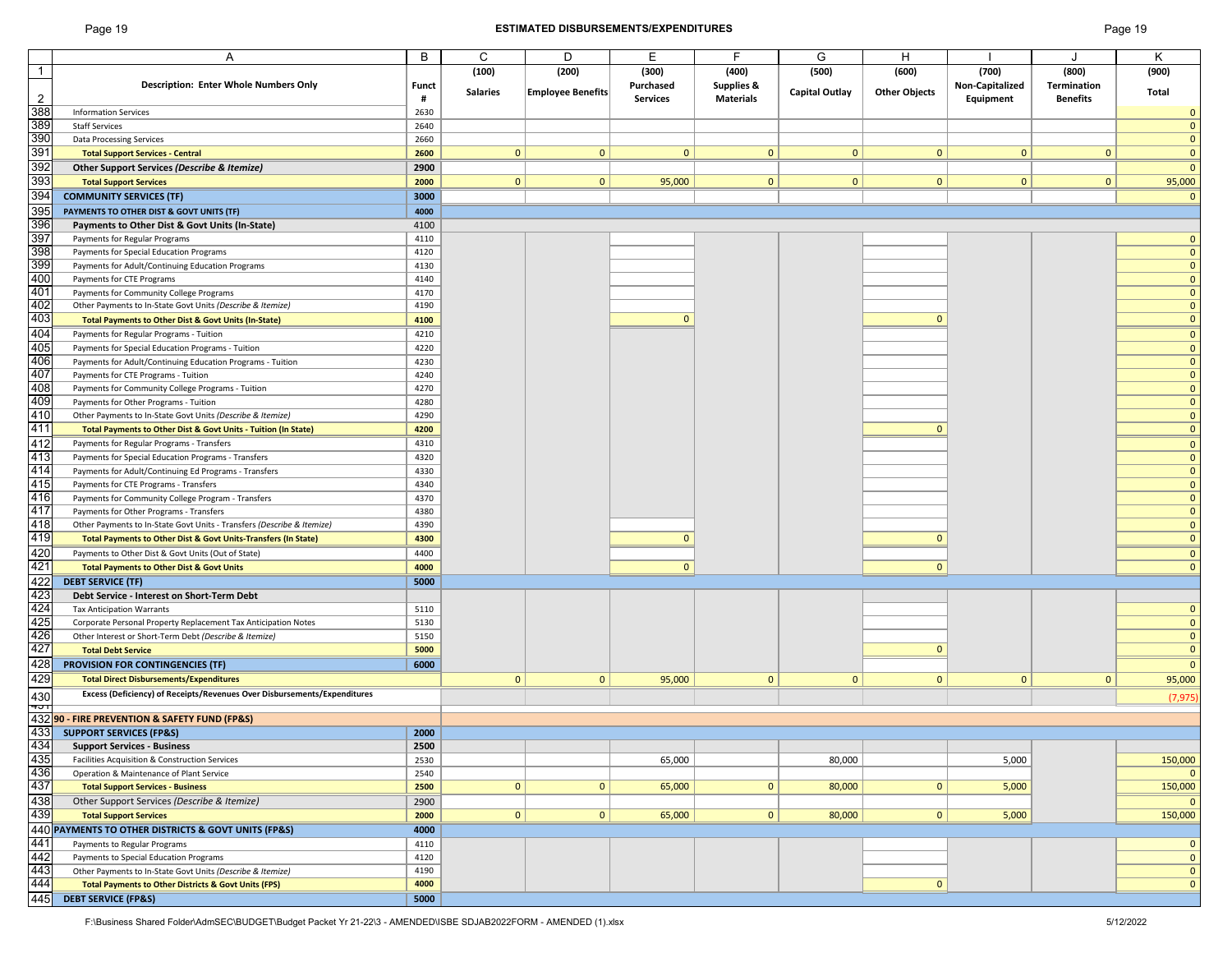## Page 20 **ESTIMATED DISBURSEMENTS/EXPENDITURES** Page 20

|                                     |                                                                                      | в            |                 | D                        |                 |                  | G                     |                      |                        |                 |            |
|-------------------------------------|--------------------------------------------------------------------------------------|--------------|-----------------|--------------------------|-----------------|------------------|-----------------------|----------------------|------------------------|-----------------|------------|
|                                     |                                                                                      |              | (100)           | (200)                    | (300)           | (400)            | (500)                 | (600)                | (700)                  | (800)           | (900)      |
|                                     | <b>Description: Enter Whole Numbers Only</b>                                         | <b>Funct</b> | <b>Salaries</b> | <b>Employee Benefits</b> | Purchased       | Supplies &       | <b>Capital Outlay</b> | <b>Other Objects</b> | <b>Non-Capitalized</b> | Termination     | Total      |
| $\overline{2}$                      |                                                                                      |              |                 |                          | <b>Services</b> | <b>Materials</b> |                       |                      | Equipment              | <b>Benefits</b> |            |
|                                     | Debt Service - Interest on Short-Term Debt                                           | 5100         |                 |                          |                 |                  |                       |                      |                        |                 |            |
|                                     | <b>Tax Anticipation Warrants</b>                                                     | 5110         |                 |                          |                 |                  |                       |                      |                        |                 |            |
|                                     | Other Interest on Short-Term Debt (Describe & Itemize)                               | 5150         |                 |                          |                 |                  |                       |                      |                        |                 |            |
| $\frac{446}{447}$ $\frac{448}{449}$ | <b>Total Debt Service - Interest on Short-Term Debt</b>                              | 5100         |                 |                          |                 |                  |                       |                      |                        |                 |            |
| 450                                 | Debt Service - Interest on Long-Term Debt                                            | 5200         |                 |                          |                 |                  |                       |                      |                        |                 |            |
|                                     | Debt Service - Payments of Principal on Long-Term Debt <sup>15</sup> (Lease/Purchase | 5300         |                 |                          |                 |                  |                       |                      |                        |                 |            |
| 451                                 | <b>Principal Retired)</b>                                                            |              |                 |                          |                 |                  |                       |                      |                        |                 |            |
| 452                                 | <b>Total Debt Service</b>                                                            | 5000         |                 |                          |                 |                  |                       |                      |                        |                 |            |
| 453                                 | PROVISIONS FOR CONTINGENCIES (FP&S)                                                  | 6000         |                 |                          |                 |                  |                       |                      |                        |                 |            |
| 454                                 | <b>Total Direct Disbursements/Expenditures</b>                                       |              |                 |                          | 65,000          | $\Omega$         | 80,000                | $\mathbf{0}$         | 5,000                  |                 | 150,000    |
| 455                                 | Excess (Deficiency) of Receipts/Revenues Over Disbursements/Expenditures             |              |                 |                          |                 |                  |                       |                      |                        |                 | (106, 625) |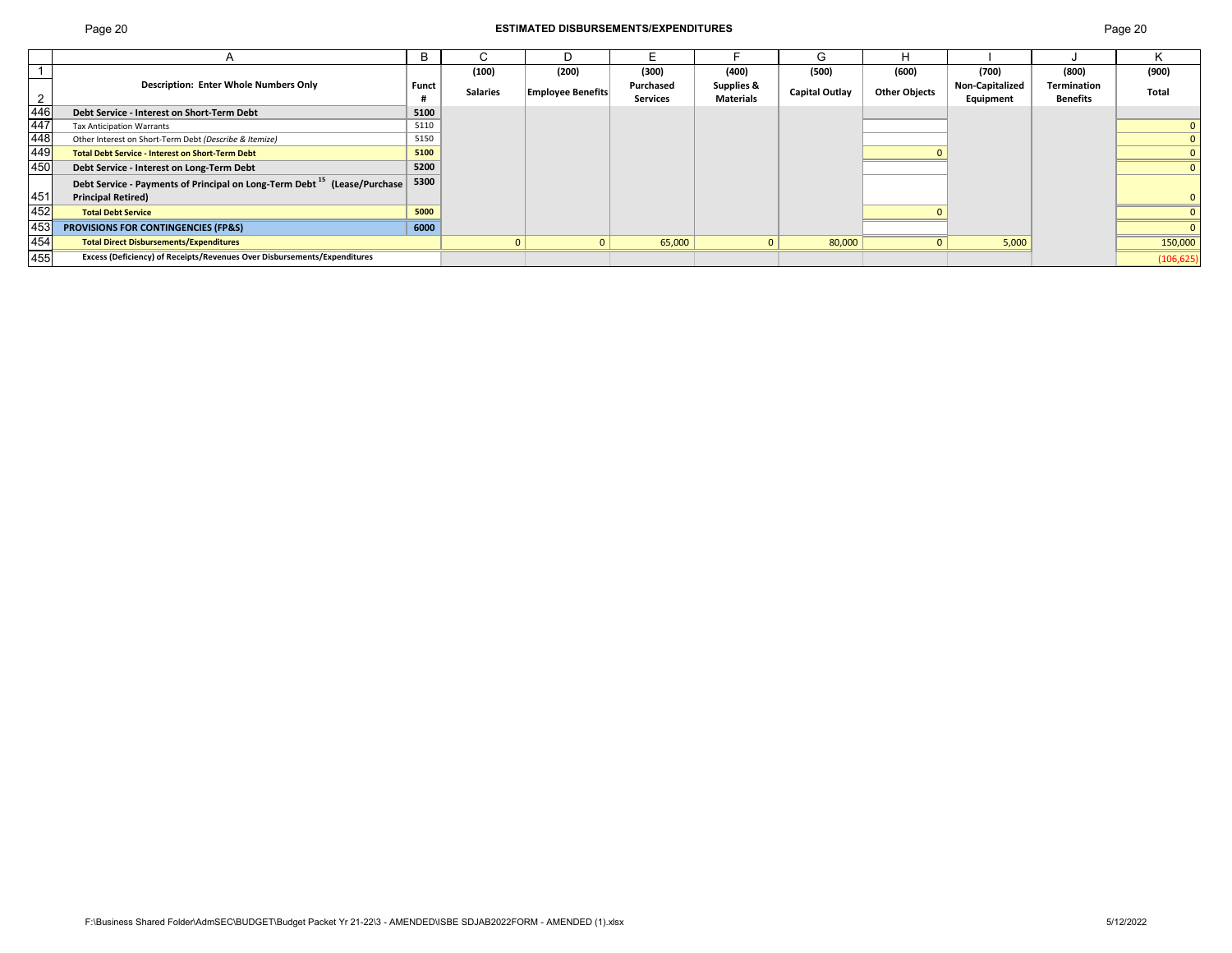- 1. 10‐1999 ‐ General Miscellaneous Revenue
- 2. 10‐4999, 20‐4999, 40‐4999 & 50‐4999 ‐ ESSER/ARP grant funds.
- 3. 10‐3999 ‐ Library Per Capita Grant (\$16,600); Digital Equity Grant (\$438,600)
- 4. 10‐4399 & 50‐4399 ‐ Title I School Improvement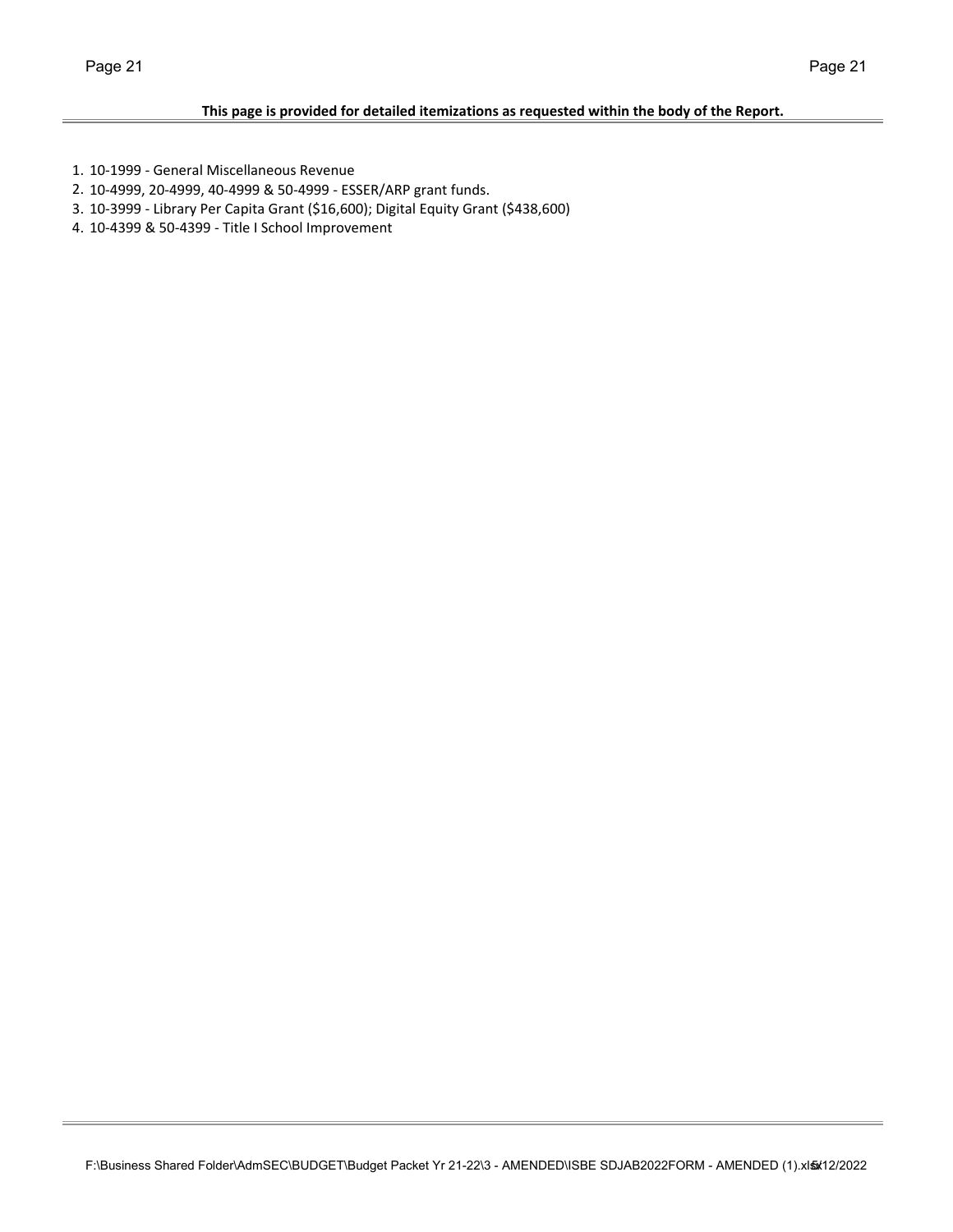|                | A                                                                                                                                                                                                                                                                                                                                                      | B                            | C                                                                                        | D                                                       | Е                                | F            |  |  |  |  |  |  |  |  |
|----------------|--------------------------------------------------------------------------------------------------------------------------------------------------------------------------------------------------------------------------------------------------------------------------------------------------------------------------------------------------------|------------------------------|------------------------------------------------------------------------------------------|---------------------------------------------------------|----------------------------------|--------------|--|--|--|--|--|--|--|--|
|                |                                                                                                                                                                                                                                                                                                                                                        |                              | <b>DEFICIT BUDGET SUMMARY INFORMATION - Operating Funds Only (School Districts Only)</b> |                                                         |                                  |              |  |  |  |  |  |  |  |  |
| $\overline{2}$ | <b>Description</b>                                                                                                                                                                                                                                                                                                                                     | <b>EDUCATIONAL FUND (10)</b> | <b>OPERATIONS &amp;</b><br><b>MAINTENANCE FUND (20)</b>                                  | <b>TRANSPORTATION FUND</b><br>(40)                      | <b>WORKING CASH FUND</b><br>(70) | <b>TOTAL</b> |  |  |  |  |  |  |  |  |
| 3              | <b>Direct Revenues</b>                                                                                                                                                                                                                                                                                                                                 | 139,124,696                  | 23,753,340                                                                               | 7,555,280                                               | 20,000                           | 170,453,316  |  |  |  |  |  |  |  |  |
| 4              | <b>Direct Expenditures</b>                                                                                                                                                                                                                                                                                                                             | 132,790,630                  | 22,664,578                                                                               | 10,488,994                                              |                                  | 165,944,202  |  |  |  |  |  |  |  |  |
| 5              | <b>Difference</b><br>6,334,066<br>4,509,114<br>1,088,762<br>(2,933,714)<br>20,000                                                                                                                                                                                                                                                                      |                              |                                                                                          |                                                         |                                  |              |  |  |  |  |  |  |  |  |
| 6              | Estimated Fund Balance - June 30, 2022<br>83,839,212<br>27,577,339<br>9,661,006<br>129,647,896<br>8,570,339                                                                                                                                                                                                                                            |                              |                                                                                          |                                                         |                                  |              |  |  |  |  |  |  |  |  |
| 7              |                                                                                                                                                                                                                                                                                                                                                        |                              |                                                                                          | Balanced budget, no deficit reduction plan is required. |                                  |              |  |  |  |  |  |  |  |  |
| 8              | A deficit reduction plan is required if the local board of education adopts (or amends) the 2021-22 school district budget in which the "operating funds" listed above<br>result in direct revenues (line 9) being less than direct expenditures (line 19) by an amount equal to or greater than one-third (1/3) of the ending fund balance (line 81). |                              |                                                                                          |                                                         |                                  |              |  |  |  |  |  |  |  |  |
| 10             | Note: The balance is determined using only the four funds listed above. That is, if the estimated ending fund balance is less than three times the deficit spending, the<br>district must adopt and file with ISBE a deficit reduction plan to balance the shortfall within three years.                                                               |                              |                                                                                          |                                                         |                                  |              |  |  |  |  |  |  |  |  |
| 12             | The School Code, Section 17-1 (105 ILCS 5/17-1) - If the 2020-2021 Annual Financial Report (AFR) reflects a deficit as defined above (page 36), then the school district<br>shall adopt and submit a deficit reduction plan (found here on page 23-27) to ISBE within 30 days after acceptance of the AFR.                                             |                              |                                                                                          |                                                         |                                  |              |  |  |  |  |  |  |  |  |
| 13             | The deficit reduction plan, if required, is developed using ISBE quidelines and format.                                                                                                                                                                                                                                                                |                              |                                                                                          |                                                         |                                  |              |  |  |  |  |  |  |  |  |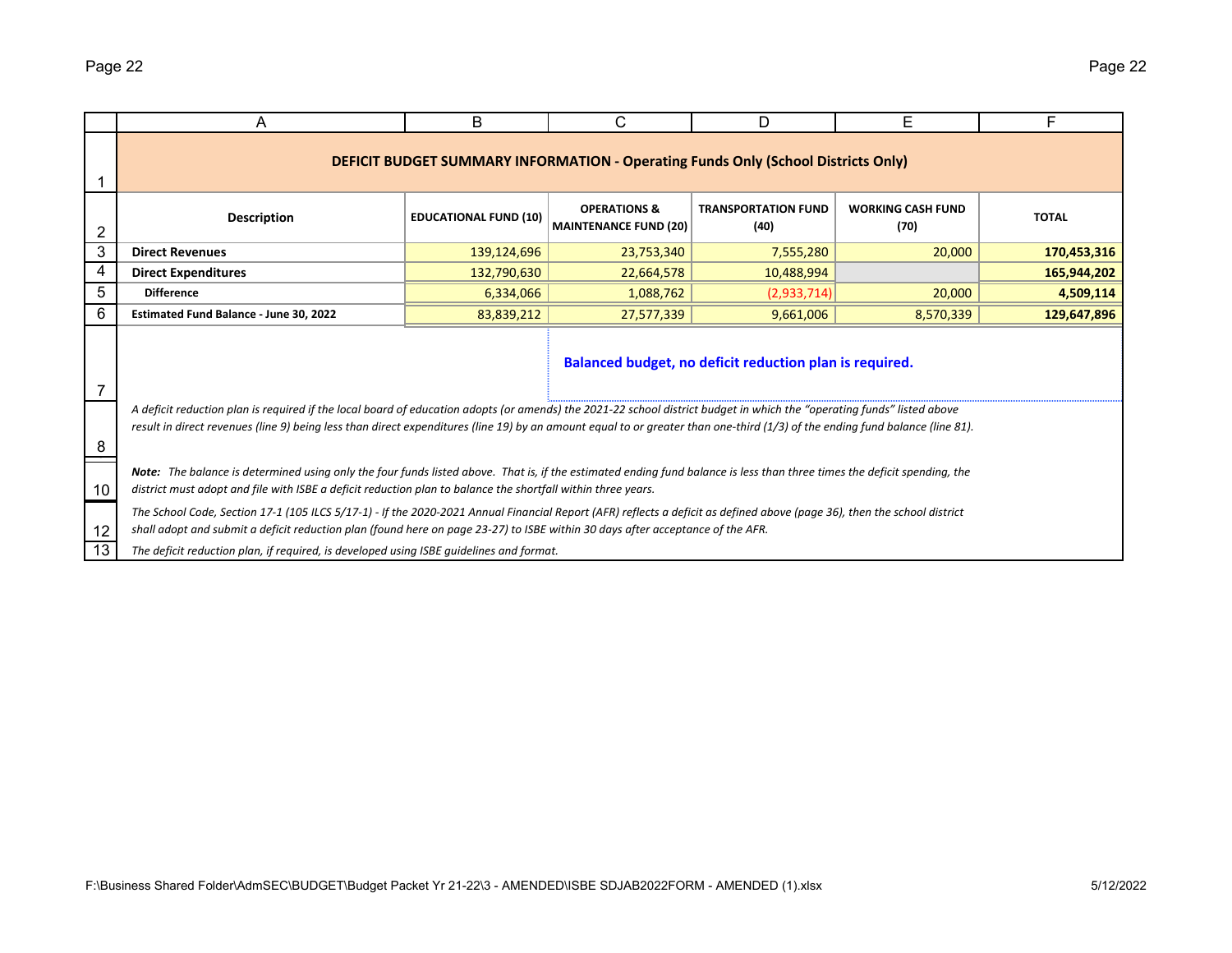# Page 23 **ILLINOIS STATE BOARD OF EDUCATION School Business Services Division**

|                               | A                                                                          | B       | C                       | D                                                  | E                                                        | F                        | $\overline{G}$ |
|-------------------------------|----------------------------------------------------------------------------|---------|-------------------------|----------------------------------------------------|----------------------------------------------------------|--------------------------|----------------|
| $\mathbf 1$<br>$\overline{2}$ | *School Districts Only                                                     |         |                         |                                                    | <b>DEFICIT REDUCTION PLAN</b><br><b>ESTIMATED BUDGET</b> |                          |                |
| 3                             | 56-099-0860-05                                                             |         |                         |                                                    | FY2021-2022                                              |                          |                |
| 4                             | <b>District Number</b>                                                     |         |                         |                                                    |                                                          |                          |                |
| 5                             | Joliet PSD 86                                                              |         |                         |                                                    |                                                          |                          |                |
| $\,6$                         | <b>District Name</b>                                                       |         | <b>Educational Fund</b> | <b>Operations &amp;</b><br><b>Maintenance Fund</b> | <b>Transportation Fund</b>                               | <b>Working Cash Fund</b> | <b>Total</b>   |
|                               | <b>ESTIMATED BEGINNING FUND BALANCE</b>                                    |         |                         |                                                    |                                                          |                          |                |
| 7                             | (must equal prior Ending Fund Balance)                                     |         | 78,030,979              | 11,979,501                                         | 12,594,720                                               | 8,550,339                | 111,155,539    |
| 8                             | <b>RECEIPTS/REVENUES</b>                                                   | Acct #  |                         |                                                    |                                                          |                          |                |
| 9                             | <b>LOCAL SOURCES</b>                                                       | 1000    | 26,147,454              | 6,364,475                                          | 1,718,500                                                | 20,000                   | 34,250,429     |
|                               | FLOW-THROUGH RECEIPTS/REVENUES FROM ONE DISTRICT TO<br>10 ANOTHER DISTRICT | 2000    | 0                       | $\mathbf{0}$                                       | $\mathbf 0$                                              |                          | 0              |
| 11                            | <b>STATE SOURCES</b>                                                       | 3000    | 89,265,935              | 9,925,570                                          | 5,800,000                                                | $\mathbf{0}$             | 104,991,505    |
| 12                            | <b>FEDERAL SOURCES</b>                                                     | 4000    | 23,711,307              | 7,463,295                                          | 36,780                                                   | $\mathbf{0}$             | 31,211,382     |
| 13                            | <b>Total Receipts/Revenues</b>                                             |         | 139,124,696             | 23,753,340                                         | 7,555,280                                                | 20,000                   | 170,453,316    |
| 14                            | DISBURSEMENTS/EXPENDITURES                                                 | Funct # |                         |                                                    |                                                          |                          |                |
| 15                            | <b>INSTRUCTION</b>                                                         | 1000    | 86,186,305              |                                                    |                                                          |                          | 86,186,305     |
|                               | 16 SUPPORT SERVICES                                                        | 2000    | 45,605,279              | 22,664,578                                         | 10,488,994                                               |                          | 78,758,851     |
| 17                            | <b>COMMUNITY SERVICES</b>                                                  | 3000    | 649,046                 | $\mathbf{0}$                                       | 0                                                        |                          | 649,046        |
| 18                            | PAYMENTS TO OTHER DISTRICTS & GOVT. UNITS                                  | 4000    | 350,000                 | $\mathbf 0$                                        | $\Omega$                                                 |                          | 350,000        |
| 19                            | <b>DEBT SERVICES</b>                                                       | 5000    | $\mathbf 0$             | $\mathbf{0}$                                       | $\Omega$                                                 |                          | 0              |
| 20                            | <b>PROVISION FOR CONTINGENCIES</b>                                         | 6000    | 0                       | $\mathbf{0}$                                       | $\mathbf{0}$                                             |                          | $\Omega$       |
| 21                            | <b>Total Disbursements/Expenditures</b>                                    |         | 132,790,630             | 22,664,578                                         | 10,488,994                                               |                          | 165,944,202    |
| 22                            | Excess of Receipts/Revenue Over/(Under) Disbursements/Expenditures         |         | 6,334,066               | 1,088,762                                          | (2,933,714)                                              | 20,000                   | 4,509,114      |
| 23                            | <b>OTHER SOURCES/USES OF FUNDS</b>                                         |         |                         |                                                    |                                                          |                          |                |
| 24                            | <b>OTHER SOURCES OF FUNDS (7000)</b>                                       |         | $\mathbf{0}$            | 14,804,076                                         | $\mathbf{0}$                                             | 14,804,076               | 29,608,152     |
| 25                            | OTHER USES OF FUNDS (8000)                                                 |         | 525,833                 | 295,000                                            | $\mathbf{0}$                                             | 14,804,076               | 15,624,909     |
| 26                            | <b>TOTAL OTHER SOURCES/USES OF FUNDS</b>                                   |         | (525, 833)              | 14,509,076                                         | $\mathbf{0}$                                             | $\mathbf{0}$             | 13,983,243     |
| 27                            | <b>ESTIMATED ENDING FUND BALANCE</b>                                       |         | 83,839,212              | 27,577,339                                         | 9,661,006                                                | 8,570,339                | 129,647,896    |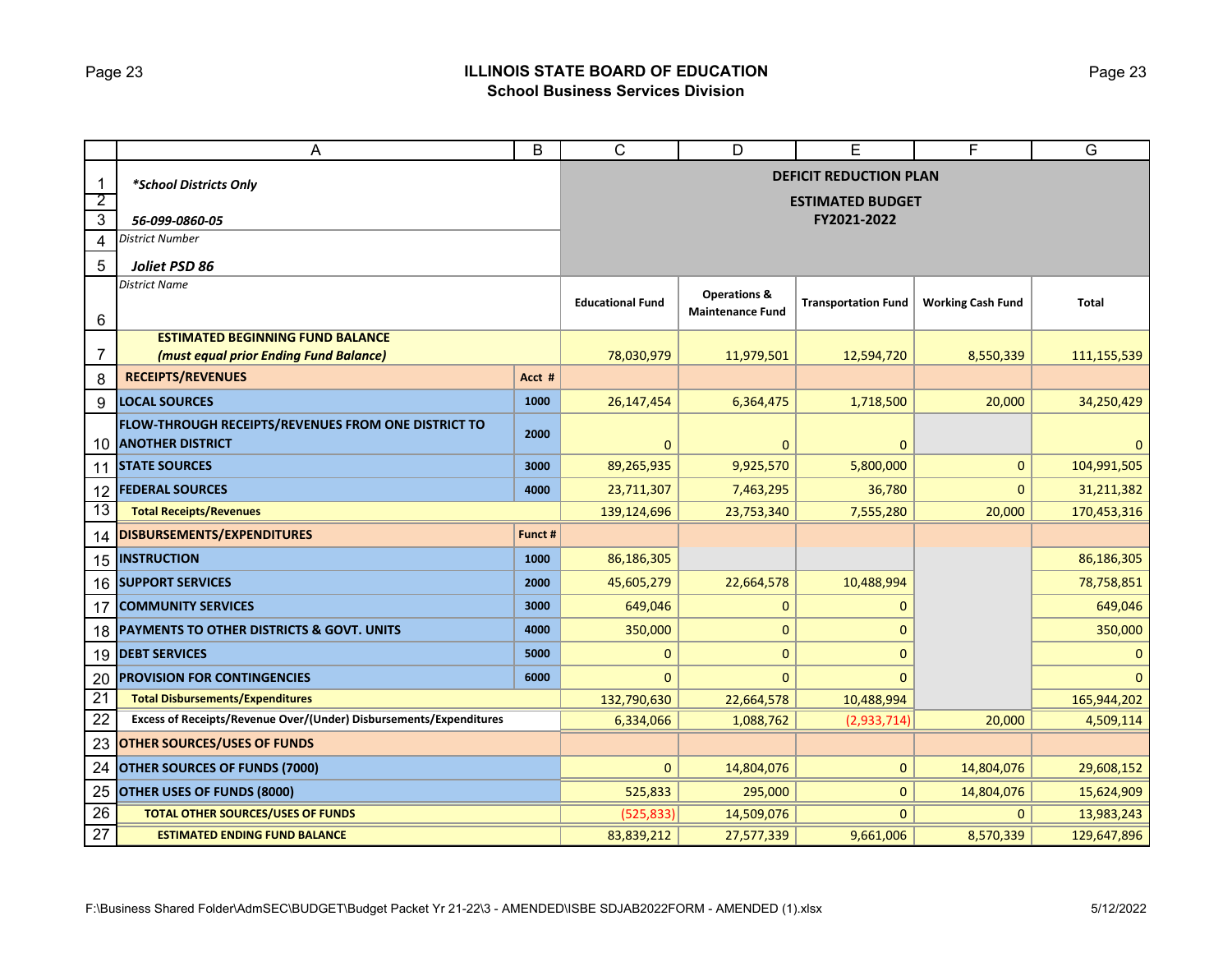# Page 24 **ILLINOIS STATE BOARD OF EDUCATION School Business Services Division**

|                 | A                                                                              | B       | H                       |                                                    | J                          | Κ                        |              |
|-----------------|--------------------------------------------------------------------------------|---------|-------------------------|----------------------------------------------------|----------------------------|--------------------------|--------------|
| $\mathbf{1}$    | *School Districts Only                                                         |         |                         |                                                    |                            |                          |              |
| $\overline{2}$  |                                                                                |         |                         |                                                    | <b>ESTIMATED BUDGET</b>    |                          |              |
| $\overline{3}$  | 56-099-0860-05                                                                 |         |                         |                                                    | FY2022-2023                |                          |              |
| 4               | District Number                                                                |         |                         |                                                    |                            |                          |              |
| 5               | Joliet PSD 86                                                                  |         |                         |                                                    |                            |                          |              |
| 6               | <b>District Name</b>                                                           |         | <b>Educational Fund</b> | <b>Operations &amp;</b><br><b>Maintenance Fund</b> | <b>Transportation Fund</b> | <b>Working Cash Fund</b> | <b>Total</b> |
|                 | <b>ESTIMATED BEGINNING FUND BALANCE</b>                                        |         |                         |                                                    |                            |                          |              |
| 7               | (must equal prior Ending Fund Balance)                                         |         | 83,839,212              | 27,577,339                                         | 9,661,006                  | 8,570,339                | 129,647,896  |
| 8               | <b>RECEIPTS/REVENUES</b>                                                       | Acct #  |                         |                                                    |                            |                          |              |
| 9               | <b>LOCAL SOURCES</b>                                                           | 1000    |                         |                                                    |                            |                          | $\mathbf 0$  |
| 10              | FLOW-THROUGH RECEIPTS/REVENUES FROM ONE DISTRICT TO<br><b>ANOTHER DISTRICT</b> | 2000    |                         |                                                    |                            |                          | $\mathbf{0}$ |
|                 | 11 STATE SOURCES                                                               | 3000    |                         |                                                    |                            |                          | $\mathbf 0$  |
| 12              | <b>FEDERAL SOURCES</b>                                                         | 4000    |                         |                                                    |                            |                          | $\mathbf{0}$ |
| 13              | <b>Total Receipts/Revenues</b>                                                 |         | 0                       | $\mathbf{0}$                                       | 0                          | $\mathbf{0}$             | $\mathbf{0}$ |
| 14              | DISBURSEMENTS/EXPENDITURES                                                     | Funct # |                         |                                                    |                            |                          |              |
|                 | <b>15 INSTRUCTION</b>                                                          | 1000    |                         |                                                    |                            |                          | $\mathbf 0$  |
|                 | <b>16 SUPPORT SERVICES</b>                                                     | 2000    |                         |                                                    |                            |                          | $\mathbf 0$  |
| 17              | <b>COMMUNITY SERVICES</b>                                                      | 3000    |                         |                                                    |                            |                          | $\mathbf{0}$ |
| 18              | PAYMENTS TO OTHER DISTRICTS & GOVT. UNITS                                      | 4000    |                         |                                                    |                            |                          | $\mathbf 0$  |
|                 | 19 DEBT SERVICES                                                               | 5000    |                         |                                                    |                            |                          | $\mathbf 0$  |
| 20              | <b>PROVISION FOR CONTINGENCIES</b>                                             | 6000    |                         |                                                    |                            |                          | $\mathbf{0}$ |
| $\overline{21}$ | <b>Total Disbursements/Expenditures</b>                                        |         | 0                       | $\mathbf{0}$                                       | 0                          |                          | $\mathbf{0}$ |
| 22              | Excess of Receipts/Revenue Over/(Under) Disbursements/Expenditures             |         | $\mathbf{0}$            | $\mathbf{0}$                                       | $\mathbf{0}$               | $\mathbf{0}$             | $\mathbf{0}$ |
| 23              | <b>OTHER SOURCES/USES OF FUNDS</b>                                             |         |                         |                                                    |                            |                          |              |
| 24              | <b>OTHER SOURCES OF FUNDS (7000)</b>                                           |         |                         |                                                    |                            |                          | $\pmb{0}$    |
| 25              | <b>OTHER USES OF FUNDS (8000)</b>                                              |         |                         |                                                    |                            |                          | $\mathbf 0$  |
| 26              | <b>TOTAL OTHER SOURCES/USES OF FUNDS</b>                                       |         | $\mathbf{0}$            | $\mathbf{0}$                                       | $\mathbf{0}$               | $\Omega$                 | $\mathbf{0}$ |
| $\overline{27}$ | <b>ESTIMATED ENDING FUND BALANCE</b>                                           |         | 83,839,212              | 27,577,339                                         | 9,661,006                  | 8,570,339                | 129,647,896  |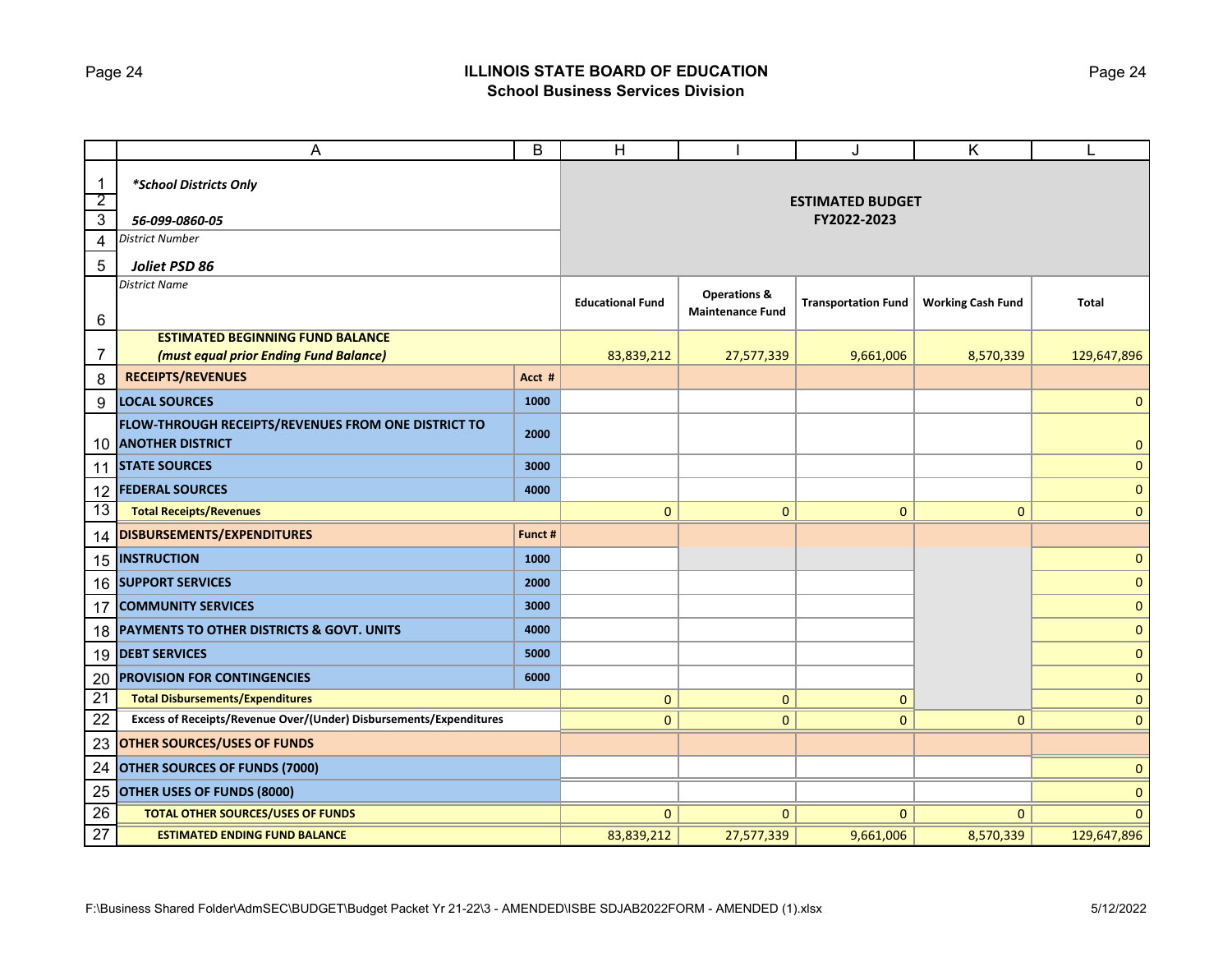## Page 25 **ILLINOIS STATE BOARD OF EDUCATION School Business Services Division**

|                                | A                                                                              | $\sf B$ | M                       | ${\sf N}$                                          | $\circ$                | P                        | Q            |  |
|--------------------------------|--------------------------------------------------------------------------------|---------|-------------------------|----------------------------------------------------|------------------------|--------------------------|--------------|--|
| $\mathbf{1}$<br>$\overline{2}$ | *School Districts Only                                                         |         | <b>ESTIMATED BUDGET</b> |                                                    |                        |                          |              |  |
| $\overline{3}$                 | 56-099-0860-05                                                                 |         |                         | FY2023-2024                                        |                        |                          |              |  |
| 4                              | District Number                                                                |         |                         |                                                    |                        |                          |              |  |
| 5                              | Joliet PSD 86                                                                  |         |                         |                                                    |                        |                          |              |  |
| 6                              | <b>District Name</b>                                                           |         | <b>Educational Fund</b> | <b>Operations &amp;</b><br><b>Maintenance Fund</b> | Transportation<br>Fund | <b>Working Cash Fund</b> | <b>Total</b> |  |
|                                | <b>ESTIMATED BEGINNING FUND BALANCE</b>                                        |         |                         |                                                    |                        |                          |              |  |
| 7                              | (must equal prior Ending Fund Balance)                                         |         | 83,839,212              | 27,577,339                                         | 9,661,006              | 8,570,339                | 129,647,896  |  |
| 8                              | <b>RECEIPTS/REVENUES</b>                                                       | Acct #  |                         |                                                    |                        |                          |              |  |
| 9                              | <b>LOCAL SOURCES</b>                                                           | 1000    |                         |                                                    |                        |                          | $\mathbf 0$  |  |
| 10                             | FLOW-THROUGH RECEIPTS/REVENUES FROM ONE DISTRICT TO<br><b>ANOTHER DISTRICT</b> | 2000    |                         |                                                    |                        |                          | $\mathbf{0}$ |  |
|                                | <b>11 STATE SOURCES</b>                                                        | 3000    |                         |                                                    |                        |                          | $\mathbf 0$  |  |
| 12                             | <b>FEDERAL SOURCES</b>                                                         | 4000    |                         |                                                    |                        |                          | $\mathbf{0}$ |  |
| 13                             | <b>Total Receipts/Revenues</b>                                                 |         | $\mathbf{0}$            | $\mathbf{0}$                                       | $\mathbf 0$            | $\mathbf{0}$             | $\mathbf{0}$ |  |
| 14                             | DISBURSEMENTS/EXPENDITURES                                                     | Funct # |                         |                                                    |                        |                          |              |  |
|                                | 15  INSTRUCTION                                                                | 1000    |                         |                                                    |                        |                          | $\mathbf{0}$ |  |
|                                | 16 SUPPORT SERVICES                                                            | 2000    |                         |                                                    |                        |                          | $\mathbf{0}$ |  |
| 17                             | <b>COMMUNITY SERVICES</b>                                                      | 3000    |                         |                                                    |                        |                          | $\mathbf{0}$ |  |
|                                | 18 PAYMENTS TO OTHER DISTRICTS & GOVT. UNITS                                   | 4000    |                         |                                                    |                        |                          | $\mathbf{0}$ |  |
|                                | 19 DEBT SERVICES                                                               | 5000    |                         |                                                    |                        |                          | $\mathbf 0$  |  |
| 20                             | <b>PROVISION FOR CONTINGENCIES</b>                                             | 6000    |                         |                                                    |                        |                          | $\mathbf{0}$ |  |
| $\overline{21}$                | <b>Total Disbursements/Expenditures</b>                                        |         | $\mathbf{0}$            | $\mathbf 0$                                        | $\mathbf{0}$           |                          | $\mathbf 0$  |  |
| 22                             | Excess of Receipts/Revenue Over/(Under) Disbursements/Expenditures             |         | $\mathbf{0}$            | $\mathbf{0}$                                       | $\mathbf{0}$           | $\mathbf{0}$             | $\mathbf{0}$ |  |
| 23                             | <b>OTHER SOURCES/USES OF FUNDS</b>                                             |         |                         |                                                    |                        |                          |              |  |
| 24                             | <b>OTHER SOURCES OF FUNDS (7000)</b>                                           |         |                         |                                                    |                        |                          | $\pmb{0}$    |  |
| 25                             | <b>OTHER USES OF FUNDS (8000)</b>                                              |         |                         |                                                    |                        |                          | $\mathbf 0$  |  |
| 26                             | <b>TOTAL OTHER SOURCES/USES OF FUNDS</b>                                       |         | $\overline{0}$          | $\mathbf{0}$                                       | $\mathbf{0}$           | $\Omega$                 | $\mathbf{0}$ |  |
| 27                             | <b>ESTIMATED ENDING FUND BALANCE</b>                                           |         | 83,839,212              | 27,577,339                                         | 9,661,006              | 8,570,339                | 129,647,896  |  |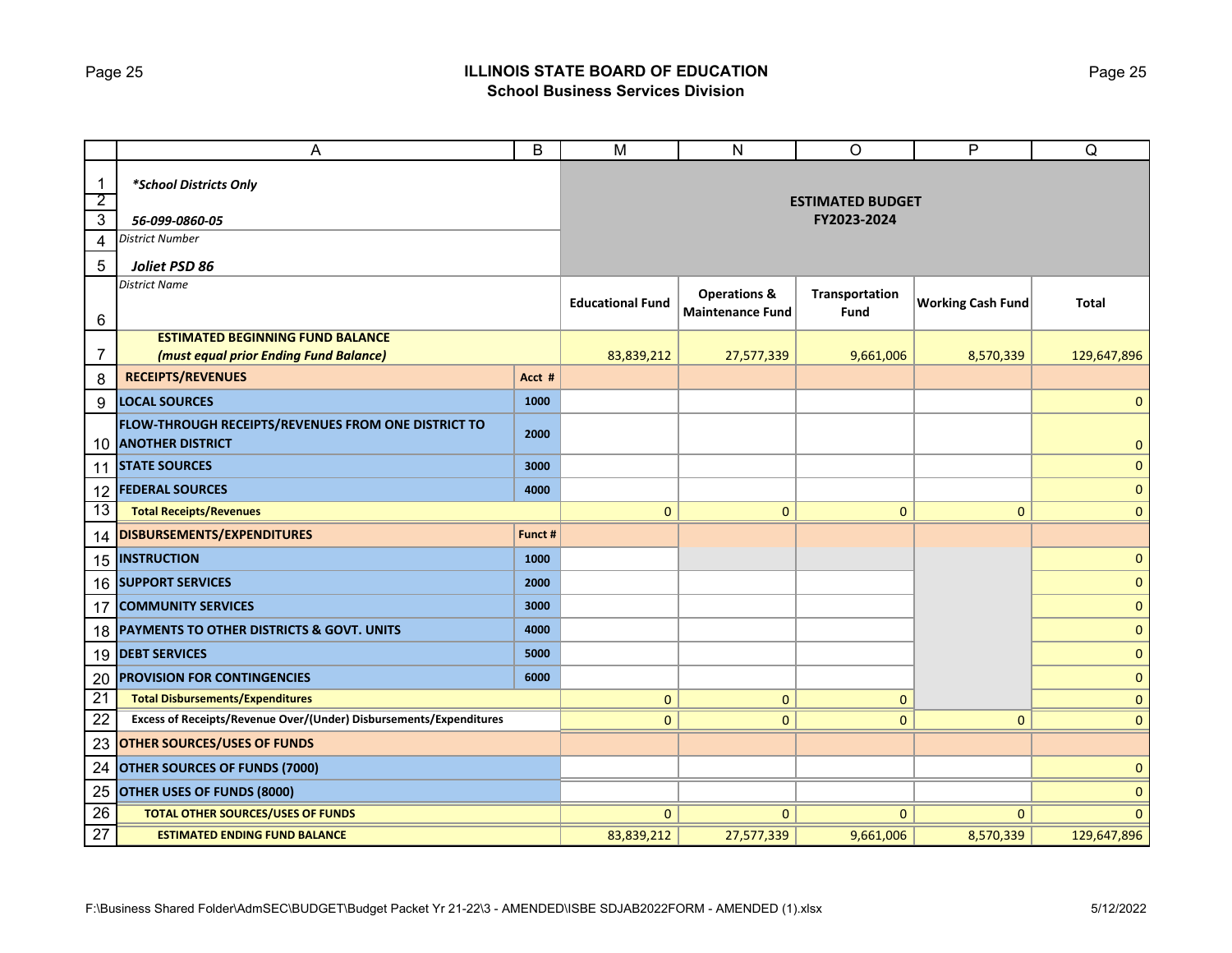# Page 26 **ILLINOIS STATE BOARD OF EDUCATION School Business Services Division**

|                 | A                                                                              | B       | $\mathsf{R}$            | S                                                  | т                       | U                        | $\overline{\vee}$ |
|-----------------|--------------------------------------------------------------------------------|---------|-------------------------|----------------------------------------------------|-------------------------|--------------------------|-------------------|
| $\mathbf{1}$    | *School Districts Only                                                         |         |                         |                                                    |                         |                          |                   |
| $\overline{2}$  |                                                                                |         |                         |                                                    | <b>ESTIMATED BUDGET</b> |                          |                   |
| $\overline{3}$  | 56-099-0860-05                                                                 |         |                         | FY2024-2025                                        |                         |                          |                   |
| 4               | <b>District Number</b>                                                         |         |                         |                                                    |                         |                          |                   |
| 5               | Joliet PSD 86                                                                  |         |                         |                                                    |                         |                          |                   |
| 6               | <b>District Name</b>                                                           |         | <b>Educational Fund</b> | <b>Operations &amp;</b><br><b>Maintenance Fund</b> | Transportation<br>Fund  | <b>Working Cash Fund</b> | <b>Total</b>      |
|                 | <b>ESTIMATED BEGINNING FUND BALANCE</b>                                        |         |                         |                                                    |                         |                          |                   |
| 7               | (must equal prior Ending Fund Balance)                                         |         | 83,839,212              | 27,577,339                                         | 9,661,006               | 8,570,339                | 129,647,896       |
| 8               | <b>RECEIPTS/REVENUES</b>                                                       | Acct #  |                         |                                                    |                         |                          |                   |
| 9               | <b>LOCAL SOURCES</b>                                                           | 1000    |                         |                                                    |                         |                          | $\mathbf{0}$      |
| 10              | FLOW-THROUGH RECEIPTS/REVENUES FROM ONE DISTRICT TO<br><b>ANOTHER DISTRICT</b> | 2000    |                         |                                                    |                         |                          | $\mathbf{0}$      |
| 11              | <b>STATE SOURCES</b>                                                           | 3000    |                         |                                                    |                         |                          | $\mathbf{0}$      |
| 12              | <b>FEDERAL SOURCES</b>                                                         | 4000    |                         |                                                    |                         |                          | $\mathbf{0}$      |
| 13              | <b>Total Receipts/Revenues</b>                                                 |         | $\mathbf{0}$            | $\mathbf{0}$                                       | $\mathbf{0}$            | $\mathbf{0}$             | $\mathbf{0}$      |
| 14              | DISBURSEMENTS/EXPENDITURES                                                     | Funct # |                         |                                                    |                         |                          |                   |
|                 | <b>15 INSTRUCTION</b>                                                          | 1000    |                         |                                                    |                         |                          | $\mathbf{0}$      |
|                 | 16 SUPPORT SERVICES                                                            | 2000    |                         |                                                    |                         |                          | $\mathbf{0}$      |
| 17              | <b>COMMUNITY SERVICES</b>                                                      | 3000    |                         |                                                    |                         |                          | $\mathbf{0}$      |
| 18              | PAYMENTS TO OTHER DISTRICTS & GOVT. UNITS                                      | 4000    |                         |                                                    |                         |                          | $\mathbf{0}$      |
|                 | 19 DEBT SERVICES                                                               | 5000    |                         |                                                    |                         |                          | $\mathbf{0}$      |
| 20              | <b>PROVISION FOR CONTINGENCIES</b>                                             | 6000    |                         |                                                    |                         |                          | $\mathbf{0}$      |
| $\overline{21}$ | <b>Total Disbursements/Expenditures</b>                                        |         | $\mathbf{0}$            | $\mathbf{0}$                                       | $\mathbf{0}$            |                          | $\mathbf{0}$      |
| 22              | Excess of Receipts/Revenue Over/(Under) Disbursements/Expenditures             |         | $\mathbf{0}$            | $\mathbf{0}$                                       | $\mathbf{0}$            | $\mathbf{0}$             | $\mathbf{0}$      |
| 23              | <b>OTHER SOURCES/USES OF FUNDS</b>                                             |         |                         |                                                    |                         |                          |                   |
| 24              | <b>OTHER SOURCES OF FUNDS (7000)</b>                                           |         |                         |                                                    |                         |                          | $\mathbf{0}$      |
| 25              | <b>OTHER USES OF FUNDS (8000)</b>                                              |         |                         |                                                    |                         |                          | 0                 |
| 26              | <b>TOTAL OTHER SOURCES/USES OF FUNDS</b>                                       |         | $\mathbf{0}$            | $\mathbf{0}$                                       | $\mathbf{0}$            | $\Omega$                 | $\overline{0}$    |
| 27              | <b>ESTIMATED ENDING FUND BALANCE</b>                                           |         | 83,839,212              | 27,577,339                                         | 9,661,006               | 8,570,339                | 129,647,896       |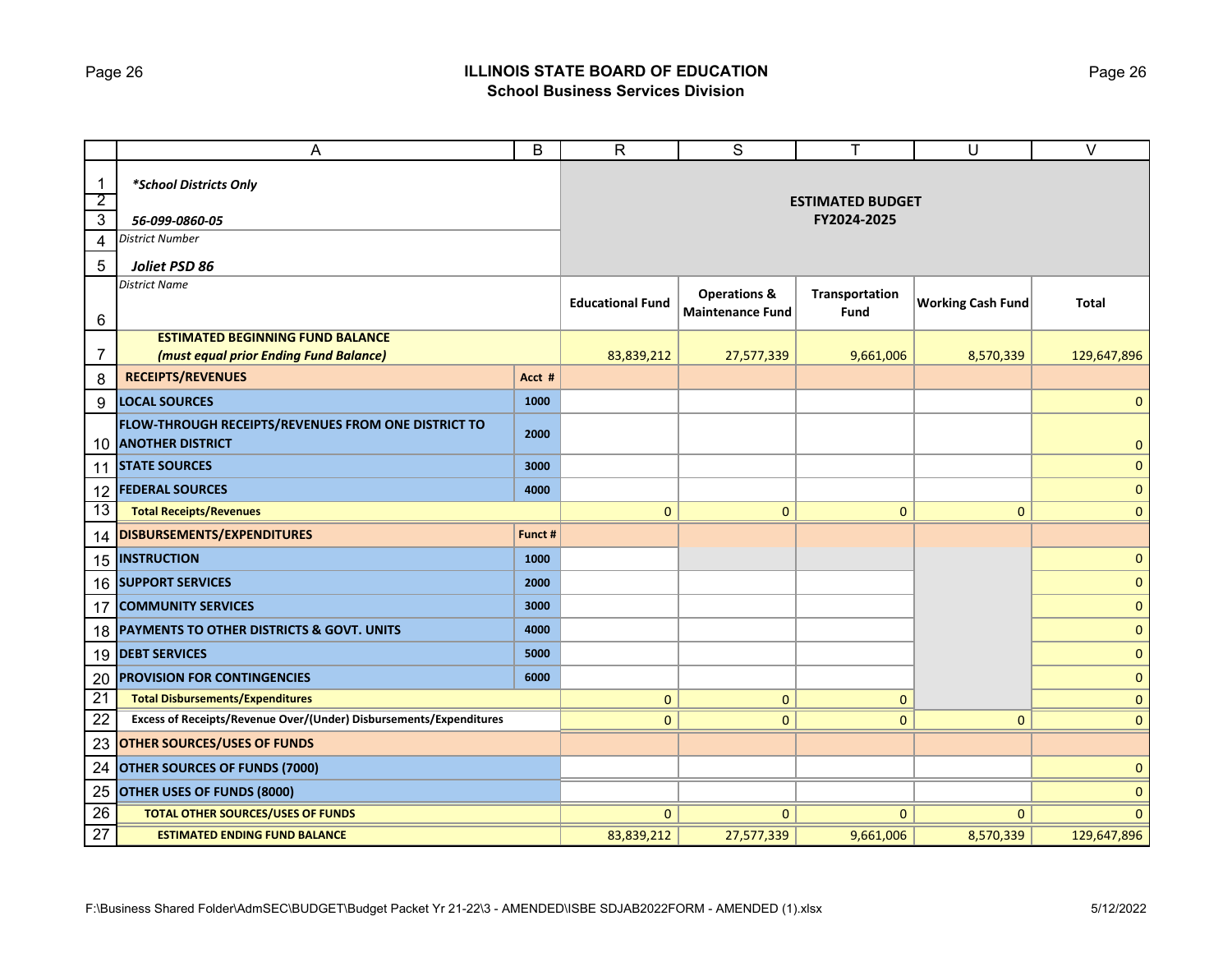# Page 27 **ILLINOIS STATE BOARD OF EDUCATION School Business Services Division**

|                                | A                                                                              |                         | W                                                                 | $\pmb{\times}$ | Y            | Z            |  |
|--------------------------------|--------------------------------------------------------------------------------|-------------------------|-------------------------------------------------------------------|----------------|--------------|--------------|--|
| $\mathbf{1}$<br>$\overline{2}$ | *School Districts Only                                                         |                         | <b>SUMMARY</b><br><b>BUDGET ADDENDUM - DEFICIT REDUCTION PLAN</b> |                |              |              |  |
| 3                              | 56-099-0860-05                                                                 | <b>ESTIMATED BUDGET</b> |                                                                   |                |              |              |  |
| 4                              | District Number                                                                |                         | Date of Adoption:                                                 |                |              |              |  |
| 5                              | Joliet PSD 86                                                                  |                         | (Enter as MM/DD/YY)                                               |                |              |              |  |
| 6                              | District Name                                                                  | FY2021-2022             | FY2022-2023                                                       | FY2023-2024    | FY2024-2025  |              |  |
|                                | <b>ESTIMATED BEGINNING FUND BALANCE</b>                                        |                         |                                                                   |                |              |              |  |
| 7                              | (must equal prior Ending Fund Balance)                                         | 111,155,539             | 129,647,896                                                       | 129,647,896    | 129,647,896  |              |  |
| 8                              | <b>RECEIPTS/REVENUES</b>                                                       | Acct #                  |                                                                   |                |              |              |  |
| 9                              | <b>LOCAL SOURCES</b>                                                           | 1000                    | 34,250,429                                                        | $\mathbf 0$    | 0            | $\mathbf{0}$ |  |
| 10                             | FLOW-THROUGH RECEIPTS/REVENUES FROM ONE DISTRICT TO<br><b>ANOTHER DISTRICT</b> | 2000                    | $\mathbf 0$                                                       | $\mathbf 0$    | 0            | $\mathbf 0$  |  |
| 11                             | <b>STATE SOURCES</b>                                                           | 3000                    | 104,991,505                                                       | $\pmb{0}$      | 0            | $\mathbf{0}$ |  |
| 12                             | <b>FEDERAL SOURCES</b>                                                         | 4000                    | 31,211,382                                                        | 0              | 0            | $\mathbf 0$  |  |
| 13                             | <b>Total Receipts/Revenues</b>                                                 | 170,453,316             | $\mathbf{0}$                                                      | $\mathbf{0}$   | $\mathbf 0$  |              |  |
| 14                             | <b>DISBURSEMENTS/EXPENDITURES</b>                                              | Funct #                 |                                                                   |                |              |              |  |
| 15                             | <b>INSTRUCTION</b>                                                             | 1000                    | 86,186,305                                                        | $\pmb{0}$      | 0            | $\mathbf 0$  |  |
| 16                             | <b>SUPPORT SERVICES</b>                                                        | 2000                    | 78,758,851                                                        | $\mathbf{0}$   | 0            | $\mathbf{0}$ |  |
| 17                             | <b>COMMUNITY SERVICES</b>                                                      | 3000                    | 649,046                                                           | $\mathbf 0$    | 0            | $\mathbf 0$  |  |
| 18                             | PAYMENTS TO OTHER DISTRICTS & GOVT. UNITS                                      | 4000                    | 350,000                                                           | $\pmb{0}$      | 0            | $\mathbf 0$  |  |
| 19                             | <b>DEBT SERVICES</b>                                                           | 5000                    | $\mathbf{0}$                                                      | $\mathbf 0$    | $\pmb{0}$    | $\mathbf 0$  |  |
| 20                             | <b>PROVISION FOR CONTINGENCIES</b>                                             | 6000                    | $\Omega$                                                          | 0              | 0            | $\mathbf 0$  |  |
| 21                             | <b>Total Disbursements/Expenditures</b>                                        | 165,944,202             | $\pmb{0}$                                                         | 0              | $\mathbf{0}$ |              |  |
| 22                             | Excess of Receipts/Revenue Over/(Under) Disbursements/Expenditures             |                         | 4,509,114                                                         | $\mathbf{0}$   | $\mathbf{0}$ | $\mathbf{0}$ |  |
| 23                             | <b>OTHER SOURCES/USES OF FUNDS</b>                                             |                         |                                                                   |                |              |              |  |
| 24                             | <b>OTHER SOURCES OF FUNDS (7000)</b>                                           | 29,608,152              | $\mathbf{0}$                                                      | 0              | $\mathbf{0}$ |              |  |
| 25                             | OTHER USES OF FUNDS (8000)                                                     | 15,624,909              | $\mathbf{0}$                                                      | $\mathbf{0}$   | $\Omega$     |              |  |
| 26                             | <b>TOTAL OTHER SOURCES/USES OF FUNDS</b>                                       |                         | 13,983,243                                                        | $\mathbf{0}$   | $\mathbf{0}$ | $\Omega$     |  |
| 27                             | <b>ESTIMATED ENDING FUND BALANCE</b>                                           |                         | 129,647,896                                                       | 129,647,896    | 129,647,896  | 129,647,896  |  |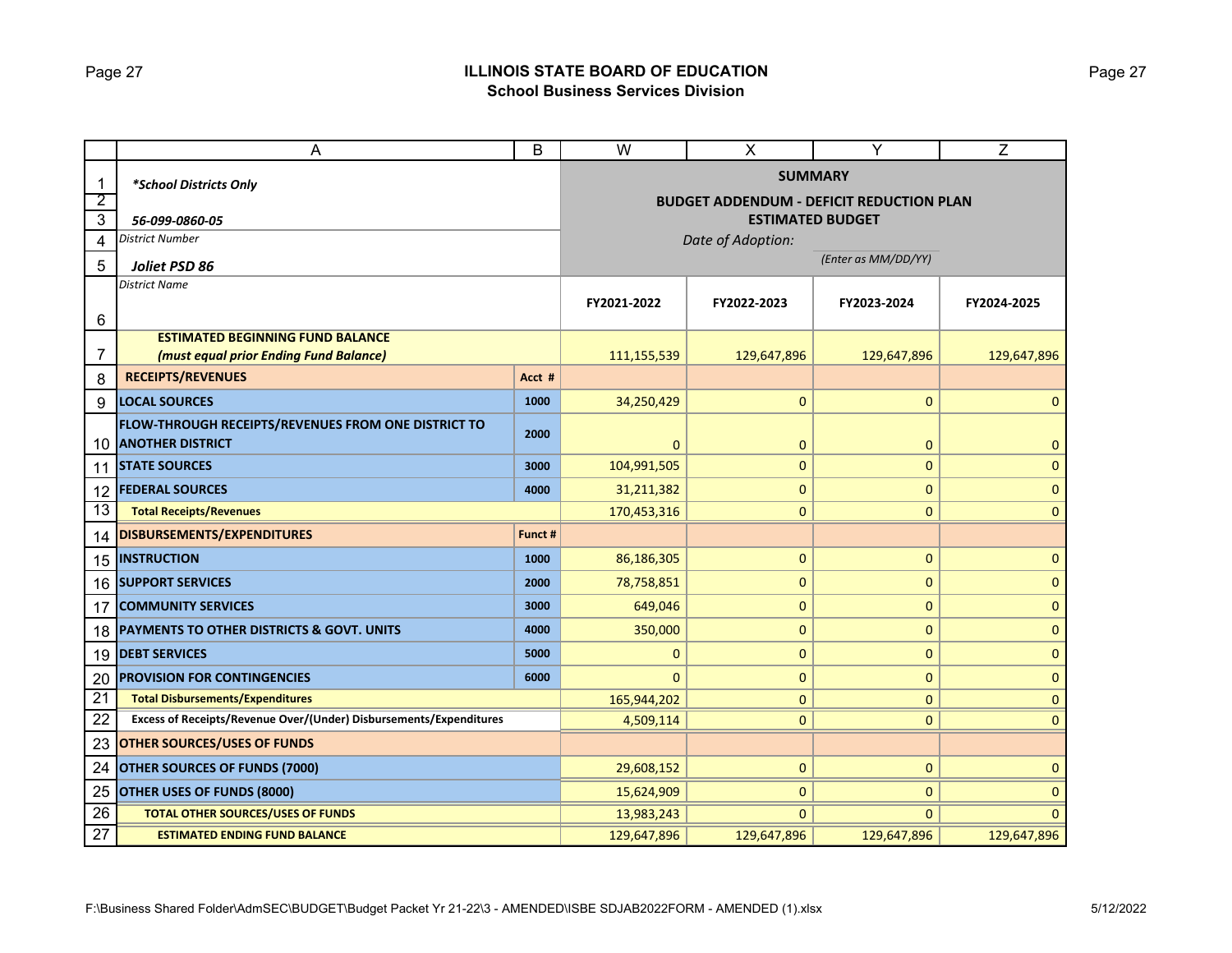# *Deficit Reduction Plan‐Background/Assumptions (School Districts Only) Fiscal Year 2021‐2022 through Fiscal Year 2024‐2025*

*Joliet PSD 86 56‐099‐0860‐05*

Please complete the following schedule and include a brief description to identify any areas of the budget that will be impacted from one year to the next. If the *deficit reduction plan relies upon new local revenues, identify contingencies for further budget reductions which will be enacted in the event those new revenues are not available.* 

**1. Background and Narrative of Budget Reductions:**

**2. Assumptions Used in the Deficit Reduction Plan:**

**‐ EBF and Estimated New Tier Funding:**

**‐ Equal Assessed Valuation and Tax Rates:**

**‐ Employee Salaries and Benefits:**

**‐ Short and Long Term Borrowing:**

**‐ Educational Impact:**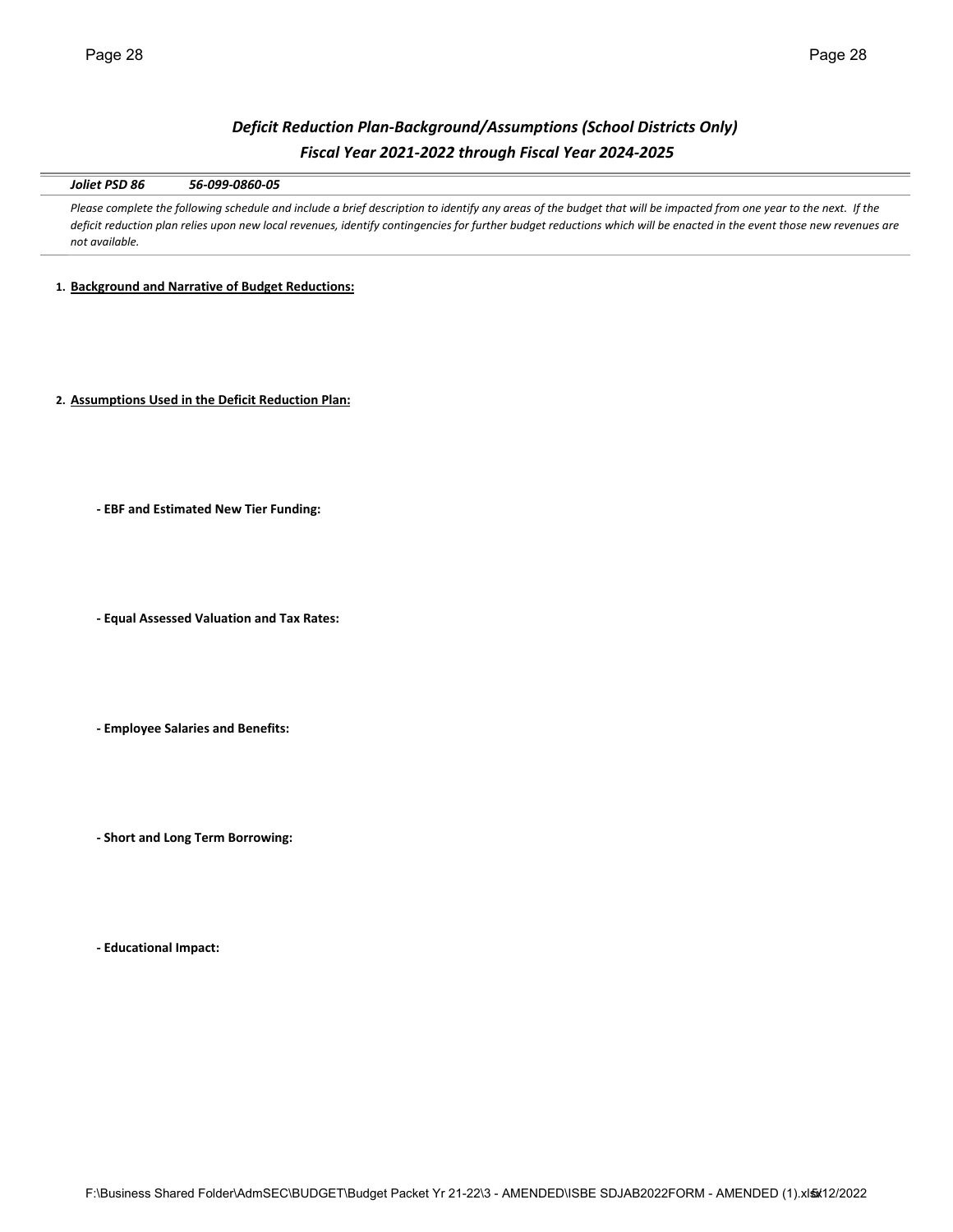**‐ Other Assumptions:**

**‐ Has the district considered shared services or outsourcing (Ex: Transportation, Insurance) If yes please explain:**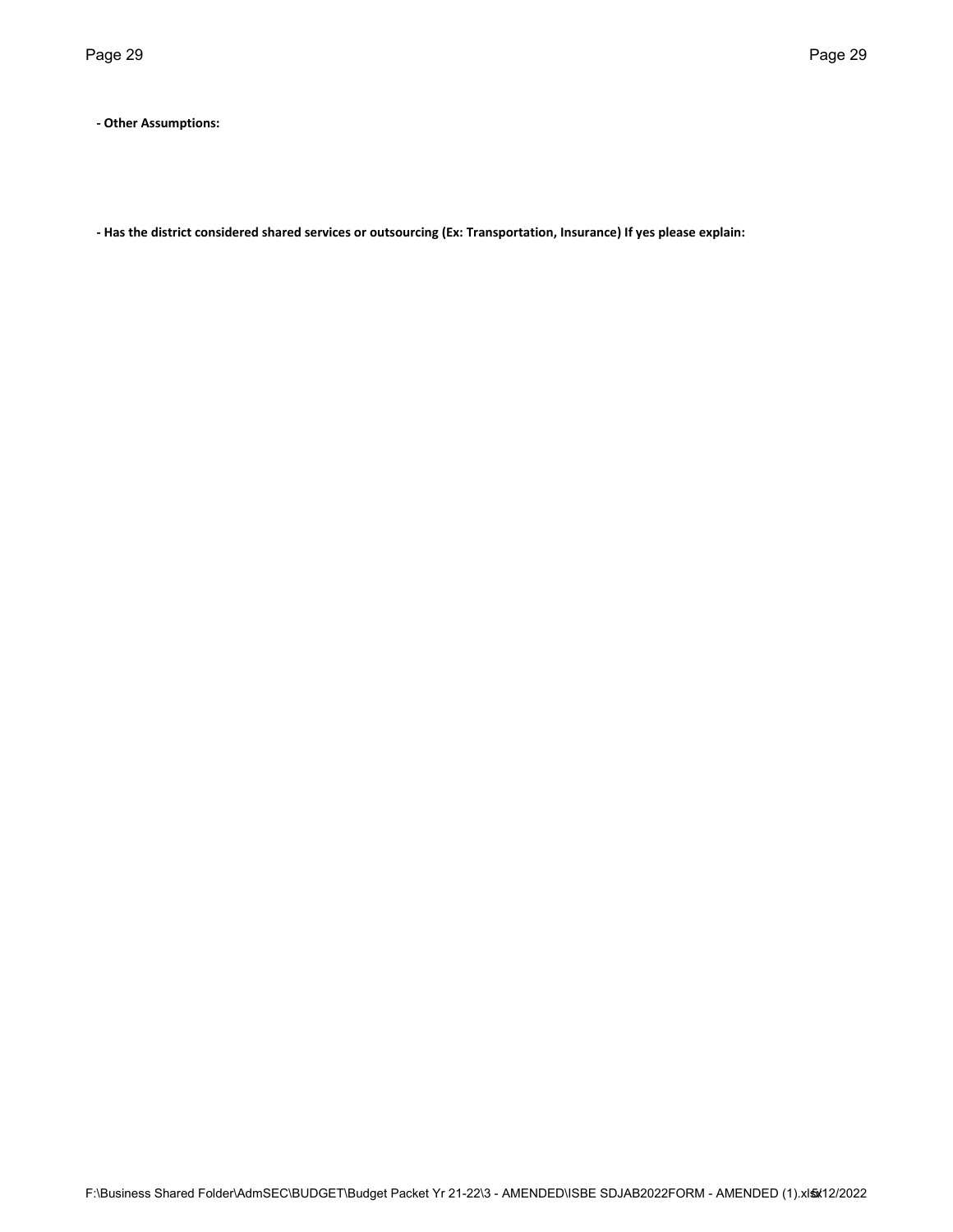#### **ESTIMATED LIMITATION OF ADMINISTRATIVE COSTS (School Districts Only)**

*(For Local Use Only)*

This is an estimated Limitation of Administrative Costs Worksheet only and will not be accepted for Official Submission of the Limitation of Administrative Costs Worksheet.

The worksheet is intended for use during the budgeting process to estimate the district's percent increase of FY2022 budgeted expenditures over FY2021 actual expenditures. Budget information is copied to this page. Insert the prior year estimated actual expenditures to compute the estimated percentage increase (decrease).

The official Limitation of Administrative Costs Worksheet is attached to the end of the Annual Financial Report (ISBE Form 50‐35) and may be submitted in conjunction with that report. An official Limitation of Administrative Costs Worksheet can also be found on the ISBE website at: Limitation of Administrative Costs

| <b>ESTIMATED LIMITATION OF ADMINISTRATIVE COSTS WORKSHEET</b>                                          |               |                     | <b>School District Name:</b>                           |                  |           | Joliet PSD 86                                  |                                                |                  |           |
|--------------------------------------------------------------------------------------------------------|---------------|---------------------|--------------------------------------------------------|------------------|-----------|------------------------------------------------|------------------------------------------------|------------------|-----------|
| (Section 17-1.5 of the School Code)                                                                    |               |                     | RCDT Number:                                           |                  |           | 56-099-0860-05                                 |                                                |                  |           |
|                                                                                                        |               |                     | <b>Estimated Actual Expenditures, Fiscal Year 2021</b> |                  |           | <b>Budgeted Expenditures, Fiscal Year 2022</b> |                                                |                  |           |
|                                                                                                        |               | (10)                | (20)                                                   | (80)             |           | (10)                                           | (20)                                           | (80)             |           |
| Description                                                                                            | Funct.<br>No. | Educational<br>Fund | <b>Operations &amp;</b><br>Maintenance<br>Fund         | <b>Tort Fund</b> | Total     | Educational<br>Fund                            | <b>Operations &amp;</b><br>Maintenance<br>Fund | <b>Tort Fund</b> | Total     |
| 1. Executive Administration Services                                                                   | 2320          | 2,223,980           |                                                        | 0                | 2,223,980 | 2,333,596                                      |                                                | $\mathbf{0}$     | 2,333,596 |
| 2. Special Area Administration Services                                                                | 2330          | 17,741              |                                                        | $\Omega$         | 17,741    | 30,550                                         |                                                | $\mathbf{0}$     | 30,550    |
| 3. Other Support Services - School Administration                                                      | 2490          | 0                   |                                                        | $\Omega$         | n         | $\Omega$                                       |                                                | $\Omega$         |           |
| 4. Direction of Business Support Services                                                              | 2510          | $\Omega$            | 0                                                      | $\Omega$         | $\Omega$  | $\Omega$                                       | $\Omega$                                       | $\mathbf{0}$     |           |
| <b>5.</b> Internal Services                                                                            | 2570          | 173,908             |                                                        | 0                | 173,908   | 184,188                                        |                                                | $\mathbf{0}$     | 184,188   |
| 6. Direction of Central Support Services                                                               | 2610          | $\Omega$            |                                                        | $\Omega$         | $\Omega$  | $\mathbf{0}$                                   |                                                | $\Omega$         |           |
| 7. Deduct - Early Retirement or other pension obligations required<br>by state law and included above. |               |                     |                                                        |                  | $\Omega$  |                                                |                                                |                  |           |
| 8. Totals                                                                                              |               | 2,415,629           | $\mathbf{0}$                                           | $\mathbf{0}$     | 2,415,629 | 2,548,334                                      | $\mathbf{0}$                                   | $\mathbf{0}$     | 2,548,334 |
| Estimated Percent Increase (Decrease) for FY2022 (Budgeted)<br>9.<br>over FY2021 (Actual)              |               |                     |                                                        |                  |           |                                                |                                                |                  | 5%        |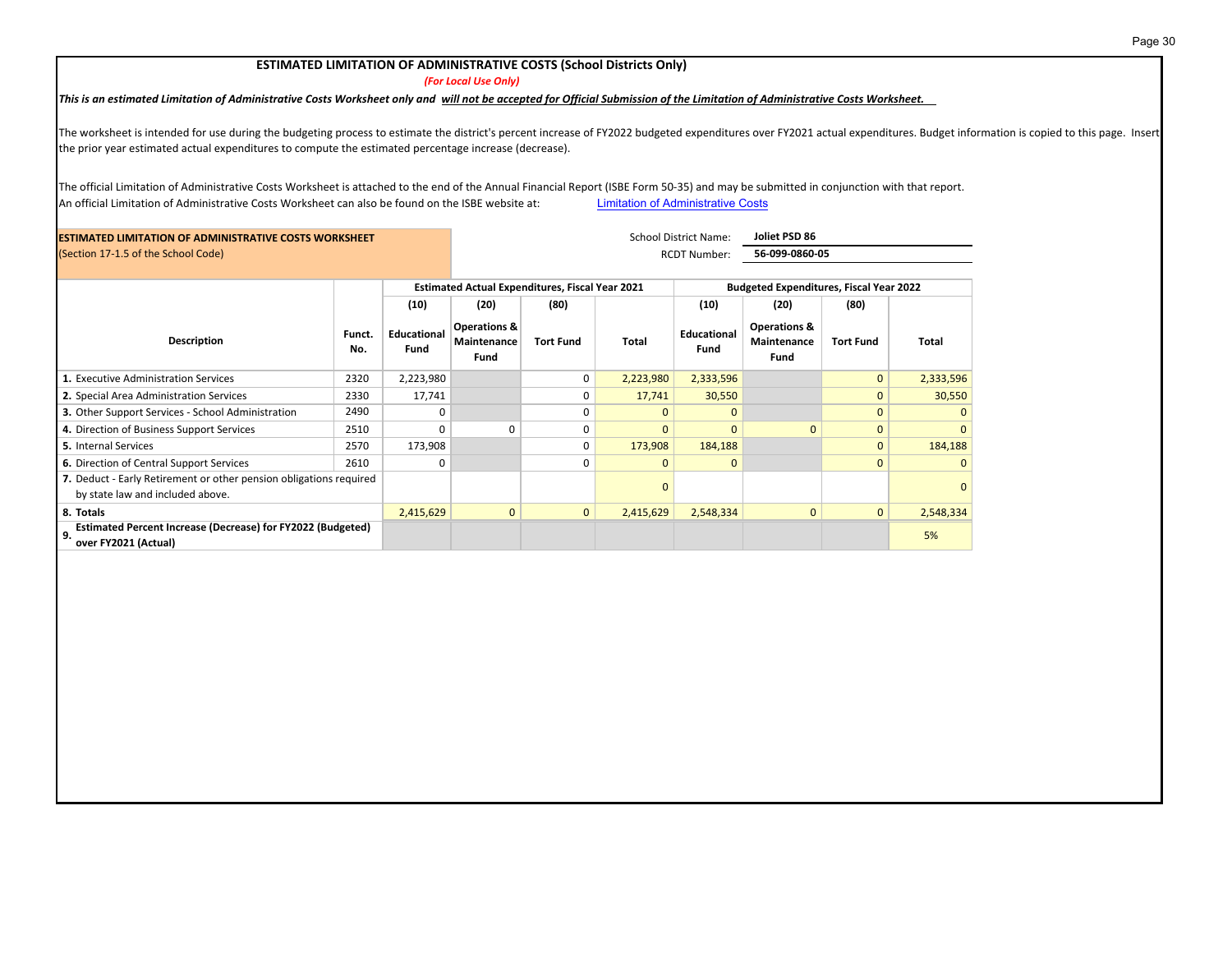## **REPORTING OF PUBLIC VENDOR CONTRACTS OF \$1,000 OR MORE (School Districts Only)**

In accordance with the School Code, Section 10-20.21, all school districts are required to file a report listing 'vendor contracts' as an attachment to their budget. In this context, the term "vendor contracts" refers to " contracts and agreements that pertain to goods and services that were intended to generate additional revenue and other remunerations for the school district in excess of \$1,000, including without limitation vending machin contracts, sports and other attire, class rings, and photographic services. The report is to list information regarding such contracts for the fiscal year immediately preceding the fiscal year of the budget. All such contr *executed on or after July 1, 2007 must be approved by the school board.*

 *See: School Code, Section 10‐20.21 ‐ Contracts*

*(Sheet is unprotected and can be re‐formatted as needed, but must be used for submission)*

| <b>Name of Vendor</b> | <b>Product or Service Provided</b> | <b>Net Revenue</b> | <b>Non-Monetary</b><br>Remuneration | <b>Purpose of Proceeds</b> | <b>Distribution Method and Recipient of Non-</b><br><b>Monetary Remunerations Distributed</b> |
|-----------------------|------------------------------------|--------------------|-------------------------------------|----------------------------|-----------------------------------------------------------------------------------------------|
|                       |                                    |                    |                                     |                            |                                                                                               |
|                       |                                    |                    |                                     |                            |                                                                                               |
|                       |                                    |                    |                                     |                            |                                                                                               |
|                       |                                    |                    |                                     |                            |                                                                                               |
|                       |                                    |                    |                                     |                            |                                                                                               |
|                       |                                    |                    |                                     |                            |                                                                                               |
|                       |                                    |                    |                                     |                            |                                                                                               |
|                       |                                    |                    |                                     |                            |                                                                                               |
|                       |                                    |                    |                                     |                            |                                                                                               |
|                       |                                    |                    |                                     |                            |                                                                                               |
|                       |                                    |                    |                                     |                            |                                                                                               |
|                       |                                    |                    |                                     |                            |                                                                                               |
|                       |                                    |                    |                                     |                            |                                                                                               |
|                       |                                    |                    |                                     |                            |                                                                                               |
|                       |                                    |                    |                                     |                            |                                                                                               |
|                       |                                    |                    |                                     |                            |                                                                                               |
|                       |                                    |                    |                                     |                            |                                                                                               |
|                       |                                    |                    |                                     |                            |                                                                                               |
|                       |                                    |                    |                                     |                            |                                                                                               |
|                       |                                    |                    |                                     |                            |                                                                                               |
|                       |                                    |                    |                                     |                            |                                                                                               |
|                       |                                    |                    |                                     |                            |                                                                                               |
|                       |                                    |                    |                                     |                            |                                                                                               |
|                       |                                    |                    |                                     |                            |                                                                                               |
|                       |                                    |                    |                                     |                            |                                                                                               |
|                       |                                    |                    |                                     |                            |                                                                                               |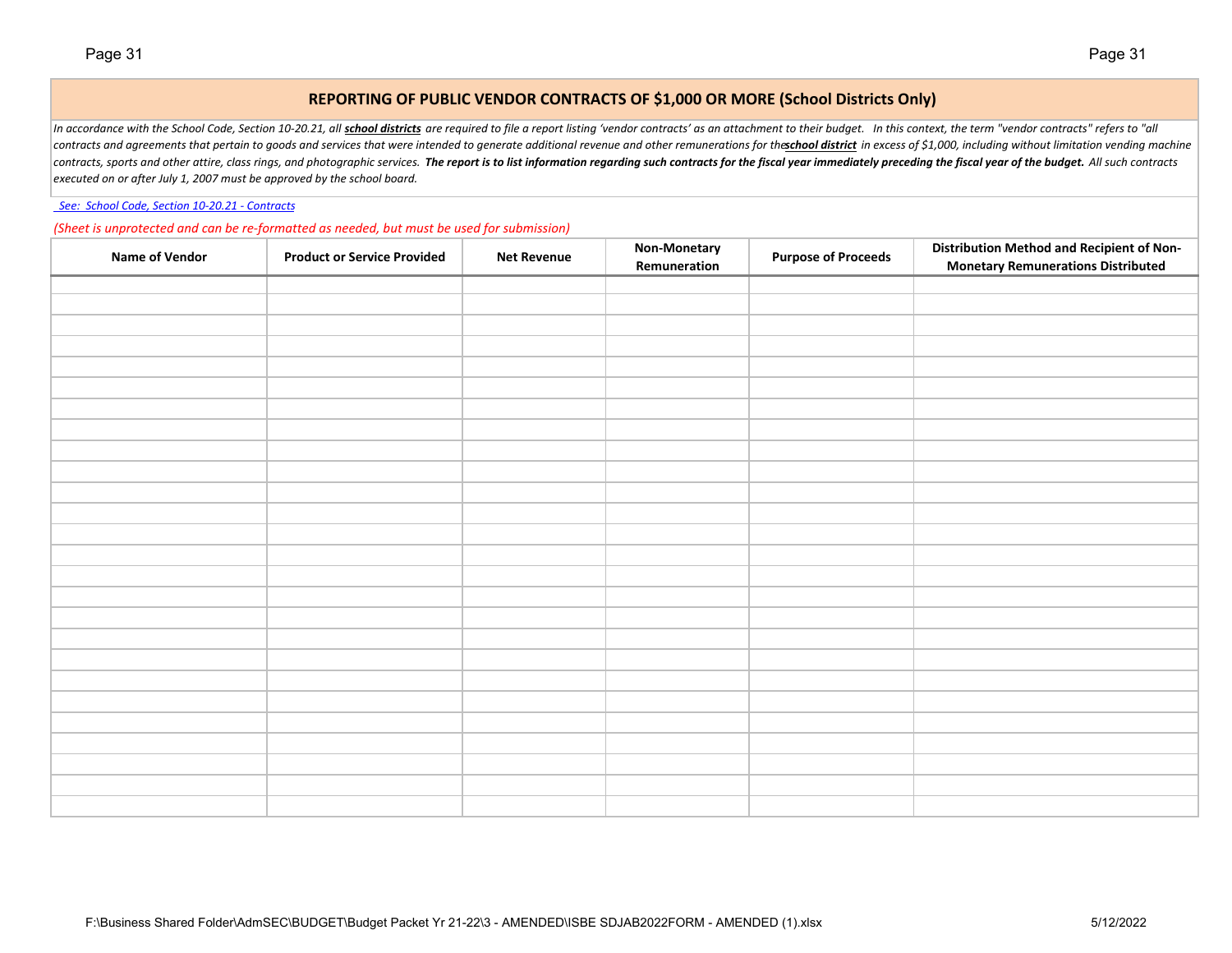#### Page 32 **Page 32** REFERENCE PAGE **PAGE** Page 32

#### **Reference Description**

- 1 Each fund balance should correspond to the fund balance reflected on the books as of June 30th ‐ Balance Sheet Accounts #720 and #730 (audit figures, i available).
- 2 Accounting and Financial Reporting for Certain Grants and Other Financial Assistance. The "On‐Behalf" Payments should only be reflected on this page (Budget Summary, Lines 10 and 20).
- 3 Requires the secretary of the school board to notify the county clerk (within 30 days of the transfer approval) to abate an equal amount of taxes to be next extended. See Sec. 10‐22.14 & 17‐2.11.
- 3a Requires notification to the county clerk to abate an equal amount from taxes next extended. See section 10-22.14

#### <sup>4</sup> Principal on Bonds Sold:

- (1) Funding Bonds are to be entered in the fund or funds in which the liability occurs.
- (2) Refunding Bonds can be entered in the Debt Services Fund only.
- (3) Building Bonds can be entered in the Capital Projects Fund only.
- (4) Fire Prevention and Safety Bonds can be entered in the Fire Prevention & Safety Fund only.
- 5

The proceeds from the sale of school sites, buildings, or other real estate shall be used first to pay the principal and interest on any outstanding bonds on the property being sold, and after all such bonds have been retired, the remaining proceeds from the sale next shall be used by the school board to meet any urgent district needs as determined under Sections 2‐3.12 and 17‐2.11 of the School Code. Once these issues have been addressed, any remaining proceeds may be used for any other authorized purpose and for deposit into any district fund.

- 6 The School Code, Section 10‐22.44 prohibits the transfer of interest earned on the investment of "any funds for purposes of Illinois Municipal Retirement under the Pension Code." This prohibition does not include funds for Social Security and Medicare-only purposes. For additional requirements on interest earnings, see 23 Illinois Administrative Code, Part 100, Section 100.50.
- **<sup>7</sup>** Cash plus investments must be greater than or equal to zero.
- For cash basis budgets, this total will equal the Budget Summary Total Direct Receipts/Revenues (Line 9) plus Total Other Sources of Funds (Line 46).
- **9** For cash basis budgets, this total will equal the Budget Summary ‐ Total Direct Disbursements/Expenditures (Line 19) plus Total Other Uses of Funds (Line 79).
- $10$  Working Cash Fund loans may be made to any district fund for which taxes are levied (Section 20-5 of the School Code).

 $11$  Include revenue accounts 1110 through 1115, 1117, 1118 & 1120.

12 The School Code Section 17‐2.2c. Tax for leasing educational facilities or computer technology or both, and for temporary relocation expense purposes.

13

Corporate personal property replacement tax revenue must be first applied to the Municipal Retirement/Social Security Fund to replace tax revenue lost due to the abolition of the corporate personal property tax (30 ILCS 115/12). This provision does not apply to taxes levied for Medicare-Only purposes.

14

Only tuition payments made to private facilities. See Functions 4200 or 4400 for estimated public facility disbursements/expenditures.

- 15 Payment towards the retirement of lease/purchase agreements or bonded/other indebtedness *brincipal only*) otherwise reported within the fund e.g.: alternate revenue bonds. (Describe & Itemize)
- 16 Only abolishment of Working Cash Fund must transfer its funds directly to the Educational Fund upon adoption of a resolution and at the close of the current school Year (see 105 ILCS 5/20‐8 for further explanation) Only abatement of working cash fund can transfer its funds to any fund in most need of money (see 105 ILCS 5/20‐10 for further explanation)